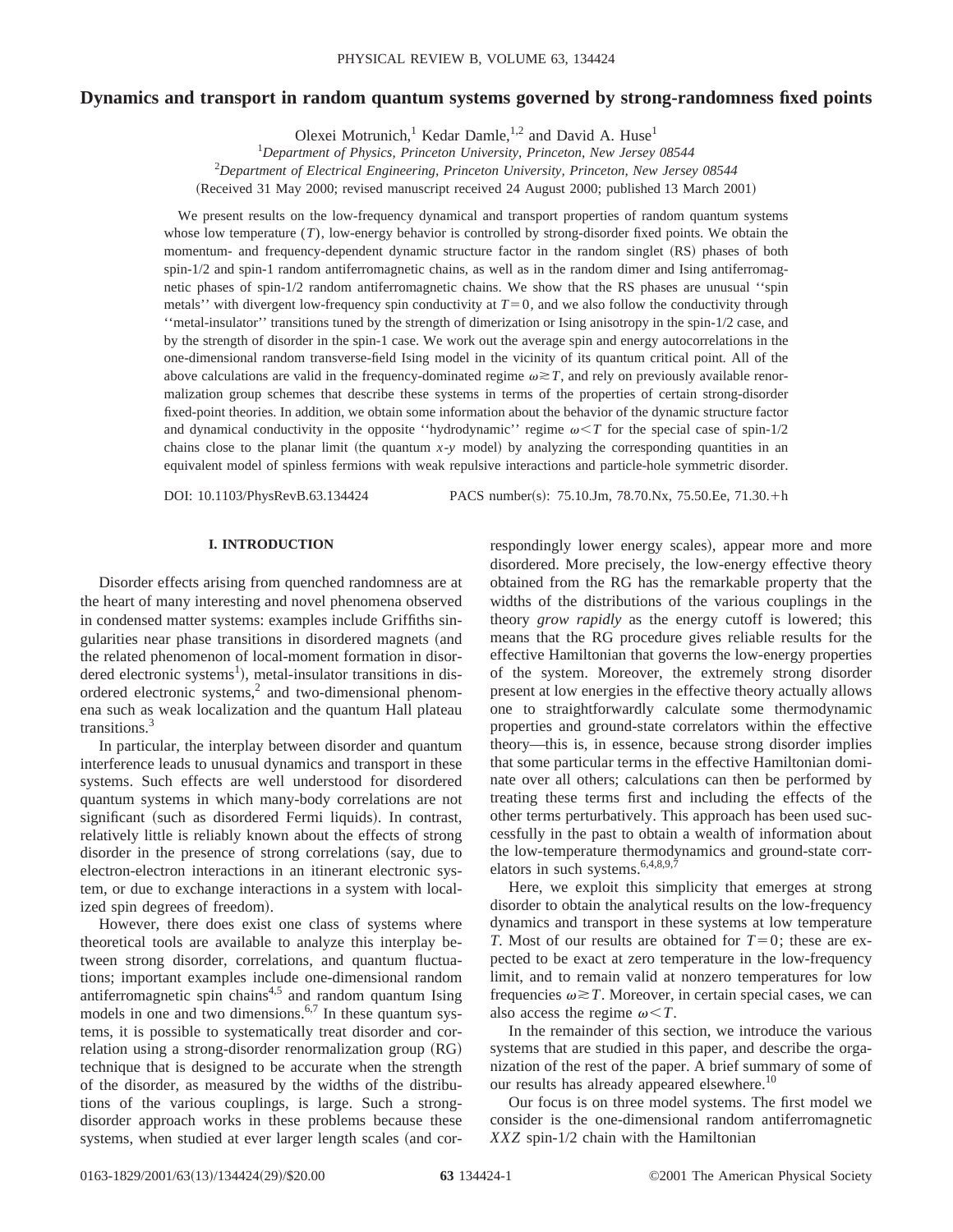$$
\mathcal{H}_{XXZ} = \sum_{j} \left[ J_j^{\perp} (s_j^x s_{j+1}^x + s_j^y s_{j+1}^y) + J_j^z s_j^z s_{j+1}^z \right], \qquad (1)
$$

where  $s_j$  are spin-1/2 operators at lattice sites *j* separated by spacing *a*, and both  $J_j^{\perp}$  and  $J_j^{\zeta}$  are random positive exchange energies drawn from some probability distributions. Such a Hamiltonian describes the low-energy (magnetic) dynamics of insulating antiferromagnetic spin-1/2 chain compounds $11,12$  with chemical disorder that affects the bond strengths. We will also consider chains with slightly different probability distributions of the even and the odd bonds and study the effects of such *enforced dimerization*. The strength of the dimerization in the bonds is conveniently characterized by a dimensionless parameter  $\delta$  defined as

$$
\delta = \frac{\ln J_e - \ln J_o}{\text{var}(\ln J_e) + \text{var}(\ln J_o)},\tag{2}
$$

where  $J_e$  ( $J_o$ ) represents even (odd) bonds, and the overbar and ''var'' denote correspondingly the average and variance over the distribution of bonds. Thus, we have  $\delta$  > 0 ( $\delta$  < 0) if even (odd) bonds are stronger on average. For future reference, we also introduce the basic length scale in this system,

$$
l_v = \frac{2a}{\text{var}(\ln J_e) + \text{var}(\ln J_o)}.
$$
 (3)

Detailed information about the spin dynamics in such systems can be obtained by inelastic neutron scattering (INS) experiments that directly probe the frequency- and momentum-dependent dynamic structure factor  $S^{\alpha\beta}(k,\omega)$ . At  $T=0$ ,  $S^{\alpha\beta}(k,\omega)$  has the spectral representation

$$
S^{\alpha\beta}(k,\omega) = \frac{1}{L} \sum_{m} \langle 0|\hat{s}^{\alpha}_{-k}|m\rangle\langle m|\hat{s}^{\beta}_{k}|0\rangle \delta(\omega - E_{m}), \quad (4)
$$

where  $\hat{s}_k^{\alpha} = \sum_j e^{ikx_j} s_j^{\alpha}$ , and  $\{|m\rangle\}$  denote the exact eigenstates of the system with excitation energies  $E_m$  relative to the ground state  $|0\rangle$ . The symmetry of  $\mathcal{H}_{XXZ}$  under rotations about the *z* axis implies that we can restrict our attention to two independent components  $S^{zz}$  and  $S^{+-}$ . The same symmetry also implies that the total  $s_{\text{tot}}^z = \sum_j s_j^z$  is conserved—it then makes sense to talk of the spin transport in such a system. We characterize the transport of  $s^z$  in terms of the dynamical spin conductivity  $\sigma(\omega)$ . The real part  $\sigma'(\omega)$  of  $\sigma(\omega)$  is defined by the relation  $P(\omega) = \sigma'(\omega) |\nabla H|^2(\omega)$ , where  $P(\omega)$  is the power absorbed per unit volume by the system when a magnetic field with a uniform gradient  $\nabla H(\omega)$  (with the field *H* always in the *z* direction) oscillating at frequency  $\omega$  is applied along the length of the chain. From standard linear-response theory, we have the following Kubo formula for  $\sigma'(\omega)$  at *T*=0:

$$
\sigma'(\omega) = \frac{1}{\omega L} \sum_{m} \left| \left\langle m \middle| \sum_{j=1}^{L} \tau_j \middle| 0 \right\rangle \right|^2 \delta(\omega - E_m). \tag{5}
$$

In the above,  $\tau_j = i J_j^{\perp} (s_j^+ s_{j+1}^- - s_{j+1}^+ s_j^-)/2$  is the current operator on link *j* that transfers one unit of the  $s^2$  from one site to the next. Here and everywhere in the following, the frequency  $\omega$  is taken as positive for notational convenience. Note that both  $S^{\alpha\beta}(k,\omega)$  and  $\sigma'(\omega)$  as defined here are selfaveraging in the thermodynamic limit.

The second model we consider is the random antiferromagnetic Heisenberg spin-1 chain with the Hamiltonian

$$
\mathcal{H}_{\text{S1}} = \sum_{j} J_j \vec{S}_j \cdot \vec{S}_{j+1},\tag{6}
$$

where  $\dot{S}_i$  are spin-1 operators on lattice sites *j*, and the  $J_i$  are random positive nearest-neighbor exchanges; randomness in the system is characterized by a width *W* of the corresponding distribution of log-exchanges  $ln(J_j)$ . As in the spin-1/2 case, we can characterize spin dynamics and transport in terms of the dynamic structure factor and the dynamical conductivity; the definitions remain the same except for the obvious replacement of all spin-1/2 operators with their spin-1 counterparts. Experimental realizations of pure Heisenberg spin-1 chains are known, $^{13}$  and experimental studies of systems with randomness have also been reported in the recent literature.<sup>14</sup> We caution, however, that the degree of disorder needed to destroy the gapped Haldane phase of a pure spin-1 chain appears to be quite strong,<sup>15</sup> and that all our calculations are done only in this strong-disorder regime.

The third problem that we consider is the one-dimensional random transverse-field Ising model

$$
\mathcal{H}_{\text{RTFIM}} = -\sum_{j} J_j \sigma_j^z \sigma_{j+1}^z - \sum_{j} h_j \sigma_j^x, \tag{7}
$$

with random ferromagnetic interactions  $J_i$  and positive random transverse-fields  $h_j$ ; here  $\sigma_j$  are Pauli spin matrices. The strong-disorder RG approach, and its consequences for the low-temperature thermodynamics and static correlators, have been analyzed in greatest detail for this particular model.<sup>16</sup> Also, there are extensive numerical results available for some dynamical properties.<sup>17</sup> This model thus serves as a benchmark to test reliability of our approach to the calculation of dynamical properties in these strong-disorder systems; we will analyze various average autocorrelation functions in considerable detail and compare our results with the earlier numerical work.

The paper is organized as follows: We begin in Sec. II with a general discussion of the various types of states that we encounter in these models, along with an overview of our most important results for the dynamics and transport in various regimes; the last part of this section is devoted to a general outline of the basic approach that is used to obtain these results. Sections III, IV, and V present careful derivations of our results for the zero-temperature dynamical properties of the three model systems that we consider, with each section starting with a review of the basic RG approach used to study the corresponding system. In Sec. III we evaluate the dynamic structure factor and the dynamical conductivity in the various phases of the random *XXZ* spin-1/2 chain. This is followed, in Sec. IV, by an analysis of the spin conductivity in the strongly-random Heisenberg antiferromagnetic spin-1 chains, and, in Sec. V, by an analysis of the average local dynamical properties of the random quantum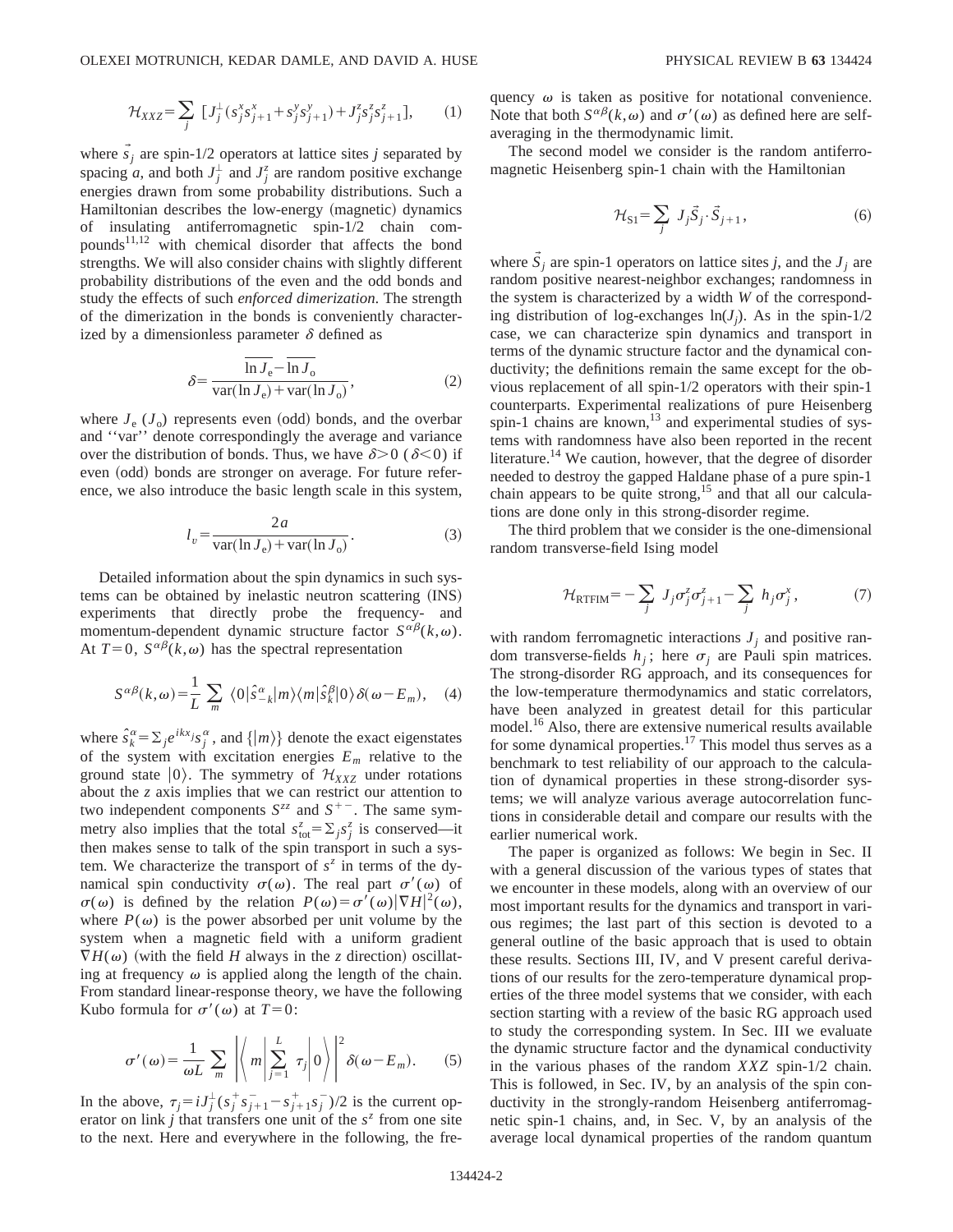Ising model in the vicinity of its critical point. Section VI is devoted to a qualitative analysis of the dynamical and transport properties of the *XXZ* spin-1/2 chains at nonzero temperatures in the regime  $\omega < T$ , along with some quantitative calculations in the *XX* spin-1/2 chain that are possible in this case because of the mapping to free fermions. We conclude, in Sec. VII, with a discussion of the possible experimental tests of some of our predictions for the one-dimensional random-exchange antiferromagnetic spin chains. Some technical details are relegated to the Appendix.

#### **II. OVERVIEW**

Broadly speaking, our results are for two types of states. First, there are ground states governed (and therefore best described by some suitable strong-disorder RG approach) by infinite-randomness fixed points; examples include the random singlet states of the spin-1/2 antiferromagnetic chains and the critical point of the random transverse-field Ising model. Then, there are the so-called ''Griffiths'' phases in the immediate vicinity of these critical states; in these phases, the low-energy renormalized randomness is strong, but not infinite.

In both cases the low-energy excitations are localized, but with a characteristic ''localization length,'' i.e., the ''size of the excitation," that diverges as a power of  $\ln \omega$  for energy  $\omega \rightarrow 0$ . [We emphasize that this is the statement about the (rare) low-energy excitations and is indeed valid in the Griffiths phases, even though in this case all equal-time correlators at  $T=0$  indicate a finite localization length; for details see the main body of the paper. Apart from this logarithmically divergent ''localization length,'' we can also define, from the integrated density of states  $n_{\omega}$  for excitations up to energy  $\omega$ , a length  $L_{\omega} = n_{\omega}^{-1/d}$  that is the typical spacing between these excitations in *d* dimensions (the results we report here are for  $d=1$ , but similar phases do occur<sup>7</sup> for  $d>1$ ).

For a ground state governed by an infinite-randomness fixed point,  $L_{\omega}$  diverges at low energies with the same power of  $\ln \omega$  as the typical size of the excitation. This means a strongly divergent density of states at low energy, which allows the system to behave as a conductor if there is a conserved quantity  $(e.g., spin or particle number)$  to be transported. In a Griffiths phase, on the other hand,  $L_{\omega} \sim \omega^{-1/z}$ , with *z* a nonuniversal dynamical exponent that varies continuously within the phase. Here, the low-energy excitations are rare; they are typically spaced by distance  $L_{\omega}$ , which diverges as a power-law at low energy and thus is much larger than the excitation's typical size, which is diverging only logarithmically. In the RG language, the Griffiths phases are governed by lines of fixed points ending in the infinite-randomness critical fixed point; along such a line, the dynamical exponent *z* varies continuously and diverges near the critical point.

In terms of the original microscopic model, the low-lying excitations in the Griffiths phases come from regions where the local-quenched random variables deviate strongly from their global averages. These deviations are such that the local averages would put that region in a different phase. If the system is not at a phase transition, the probability of such a

rare region occurring and being of linear size *L* is  $e^{-c_1L^d}$  for large  $L$ , for some constant  $c_1$ . Such a rare region typically results in a low-lying mode with a sharply defined (in the sense that  $c_2$ , introduced below, is sharply defined) characteristic frequency proportional to  $e^{-c_2L^d}$ . This gives rise to a power-law low-energy density of states, with the dynamical exponent *z* being determined by the ratio of the constants  $c_1/c_2$ . For a disordered Griffiths phase, the rare regions are finite ''islands'' of either an ordered phase, or a different disordered phase. The resulting low-lying excitations localized on these rare regions produce a low-frequency conductivity  $\sigma'(\omega)$  or scaled dynamic structure factor  $\omega S(k,\omega)$ vanishing as  $\omega^{1/z}$  at low frequencies (apart from possible logarithmic factors attributable to singular low-energy behavior of the relevant matrix elements that may, in some cases, be sensitive to the logarithmically divergent size of the relevant excitations).

For one-dimensional systems, there are also power-law Griffiths effects in Ising-ordered phases. These occur because of rare regions locally in the disordered phase. The low-energy excitation associated with such a region is a domain wall (or ''kink''). To produce a single such low-energy domain wall requires flipping the spontaneous magnetization on one side of the the wall, which is tantamount to flipping a semi-infinite piece of the chain. Such a flip of an infinite domain cannot occur at a finite (nonzero) frequency. The leading contribution to the low-frequency dynamics is then associated with *two* nearby such rare low-energy domain walls that allow the ordered domain between them to flip at a low but nonzero frequency. The result of this is that the low-frequency  $\sigma'(\omega)$  and  $\omega S(k,\omega)$  vanish as  $\omega^{2/z}$  at low frequency in these one-dimensional Ising-ordered Griffiths phases (we are again ignoring possible logarithmic factors that can arise for precisely the same reasons as in the disordered phase). Note, however, that the Griffiths singularities in Ising-ordered phases in  $d > 1$  are of a very different character; in these cases, the low-energy density of states vanishes faster than any power of  $\omega$ , as is discussed in Ref. 7.

In Secs. III–V we will provide a detailed justification of these general observations by explicitly calculating the lowfrequency dynamical properties in a variety of cases. In the rest of this section, we review the phase diagrams of our model systems, and highlight our most important results in each case.

#### **A. Random antiferromagnetic** *XXZ* **spin-1Õ2 chains**

#### *1. Phase diagram*

The phase diagram of the random antiferromagnetic *XXZ* spin-1/2 chains is best understood as a product of the competition between the transverse part of the coupling  $J^{\perp}$ , which favors singlet formation, and the "classical" interaction  $J^z$ , which favors a ground state with Ising antiferromagnetic order.

When the  $J^{\perp}$  dominate, the ground state can be loosely thought of as being made up of singlet pairs. In this random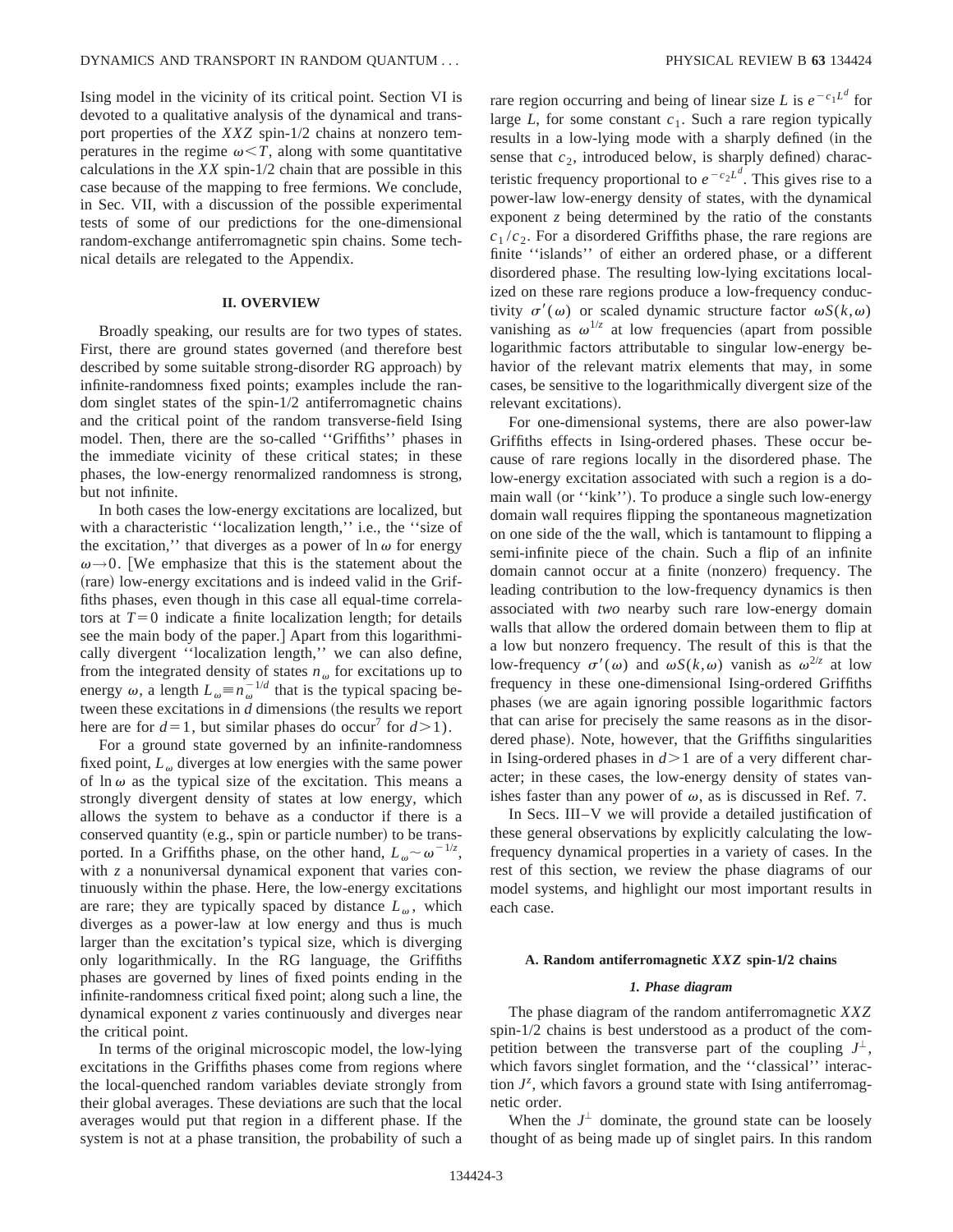

FIG. 1. Schematic phase diagram of random antiferromagnetic *XXZ* spin-1/2 chains obtained in Ref. 4, showing the three different RS fixed points and RG flows. Our prediction for the low-frequency behavior of the dynamical conductivity is indicated for each phase. For details, see Sec. III; here  $z = z(\delta_{IAF})$  is a (continuously varying) dynamical exponent in the IAF Griffiths phase.

singlet (RS) state, the interplay of disorder and quantum fluctuations locks each spin into a singlet pair with another spin; the two spins in a given singlet pair can have arbitrarily large spatial separation, with the disorder determining the particular pattern of the singlet bonds in a given sample. On the other hand, when the  $J^z$  dominate, the system has Ising antiferromagnetic  $(IAF)$  order in the ground state (with the spins all oriented parallel to the  $z$  axis), although Griffiths effects can fill in the gap leading to an IAF-ordered Griffiths phase.

These two states are separated by a quantum phase transition that occurs when the couplings  $J^{\perp}$  and  $J^{\infty}$  have roughly similar distributions (have roughly equal strengths). A special feature of this system is that the ground state at any point on the critical manifold is also a random singlet state, though the details of the excitation spectrum are somewhat different.

If we now turn on enforced bond dimerization starting with the RS state that obtains for small  $J^z$ , or the RS state of the Heisenberg chain, the system moves into a Griffiths phase dubbed the random dimer (RD) phase; in this phase the singlet bonds in the ground state now preferentially start on one sublattice and end on the other.

Schematic phase diagrams summarizing the above are shown in Figs. 1 and 2.

## *2. Spin transport*

We characterize the spin transport properties of the various phases in terms of the low-frequency behavior of the dynamical conductivity: We find that the  $T=0$  dynamical conductivity *diverges* at low frequencies in the RS phase as well as at the RS critical points as



FIG. 2. The random dimer phases for *XX* or Heisenberg spin-1/2 antiferromagnetic chains, represented as lines of fixed points ending in the critical fixed point labeled RS that describes the random singlet state at zero dimerization (Ref. 9); here  $z = z(\delta)$  is a dynamical exponent in the RD Griffiths phase.

$$
\sigma'(\omega) = \mathcal{K}_{\mathrm{RS}} l_v \Gamma_\omega, \tag{8}
$$

where we have taken the opportunity to introduce the logenergy scale

$$
\Gamma_{\omega} \equiv \ln(\Omega_0/\omega). \tag{9}
$$

Here and henceforth we use  $\Omega_0$  to denote the nonuniversal microscopic energy cutoff, which corresponds roughly to the energy scale in the bare Hamiltonian for our various models; also, we use  $l<sub>v</sub>$  to denote the nonuniversal microscopic length scale in the problem. For the *XXZ* spin-1/2 system near the RS phase and with sufficiently strong disorder, which is what we assume in the following, the microscopic length  $l<sub>v</sub>$  is given by Eq.  $(3)$ . (If, on the other hand, the bare disorder is weak and the system flows to strong disorder, then  $l<sub>v</sub>$  is the length scale at which the strength of the disorder becomes of order one.)  $K_{RS}$  in Eq. (8) is an order-one numerical constant. The RS phase and the RS critical points separating it from the IAF phase are thus unusual *spin conductors*.

On the other hand, the IAF Griffiths phase is a *spin insulator* with the low-frequency  $T=0$  dynamical conductivity

$$
\sigma'(\omega) = \mathcal{K}_{\text{IAF}} l_{\nu}(\omega/\Omega_0)^{2/z_{\text{IAF}}} \ln^2(\Omega_0/\omega),\tag{10}
$$

where  $z_{IAF}(\delta_{IAF})$  is a (continuously varying) dynamical exponent diverging at the critical point as  $z_{\text{IAF}} \sim \delta_{\text{IAF}}^{-(2-\psi)/\lambda}$ , and  $\mathcal{K}_{IAF}$  is a nonuniversal amplitude vanishing at the transition as  $\mathcal{K}_{IAF} \sim \delta_{IAF}^{(2-\psi)/\lambda}$ . Here we parametrized the distance from the transition to the RS phase by  $\delta_{\text{IAF}} = \Delta - \Delta_c$  (where  $\Delta$  $\equiv J^z / J^{\perp}$ ). The exponent  $\lambda$  is the relevant RG eigenvalue controlling the flow away from the critical fixed point describing the generic transition between the RS phase and the IAF phase, and the exponent  $\psi$  characterizes the low-energy spectrum above the RS ground state at this critical point (see Ref. 4 and Sec. III A for details). The above result is expected to hold in the frequency regime  $\omega \ll \Omega_{\delta_{\text{IAF}}}$  with the crossover scale  $\Omega_{\delta_{\text{IAF}}}$  given in terms of  $\delta_{\text{IAF}}$  as  $\ln(\Omega_0/\Omega_{\delta_{\mathrm{IAF}}}) \sim \delta_{\mathrm{IAF}}^{-(2-\psi)/\lambda}$  .

Similarly, the RD phases are also *spin insulators*, with the  $T=0$  low-frequency dynamical conductivity

$$
\sigma'(\omega) = \mathcal{K}_{\text{RD}} l_v(\omega/\Omega_0)^{1/\text{Z}_{\text{RD}}} \ln^2(\Omega_0/\omega); \tag{11}
$$

the dynamical exponent  $z_{RD}(\delta)$  in the RD phase diverges at the transition as  $z_{RD} \sim |\delta|^{-1}$ , and the nonuniversal amplitude  $\mathcal{K}_{RD}$  vanishes at the transition as  $\mathcal{K}_{RD} \sim |\delta|$ . As in the IAF phase, this result is valid at frequencies well below the corresponding crossover scale  $\Omega_{\delta}$  (which can be also viewed as the conductivity pseudogap scale); in the RD phases  $\ln(\Omega_0/\Omega_{\delta})\sim 1/|\delta|$ .

Thus, in both the IAF phase and the RD phase, the conductivity has the functional form

$$
\sigma'(\omega) \sim \omega^{\alpha} \ln^2 \omega, \tag{12}
$$

with the nonuniversal exponent  $\alpha$  vanishing at the corresponding transition. Note that a similar form but with fixed  $\alpha$ =2—the Mott formula—is obtained via the usual Mott argument for the  $T=0$  dynamical conductivity of the onedimensional Anderson insulator (the fixed value of  $\alpha$  in this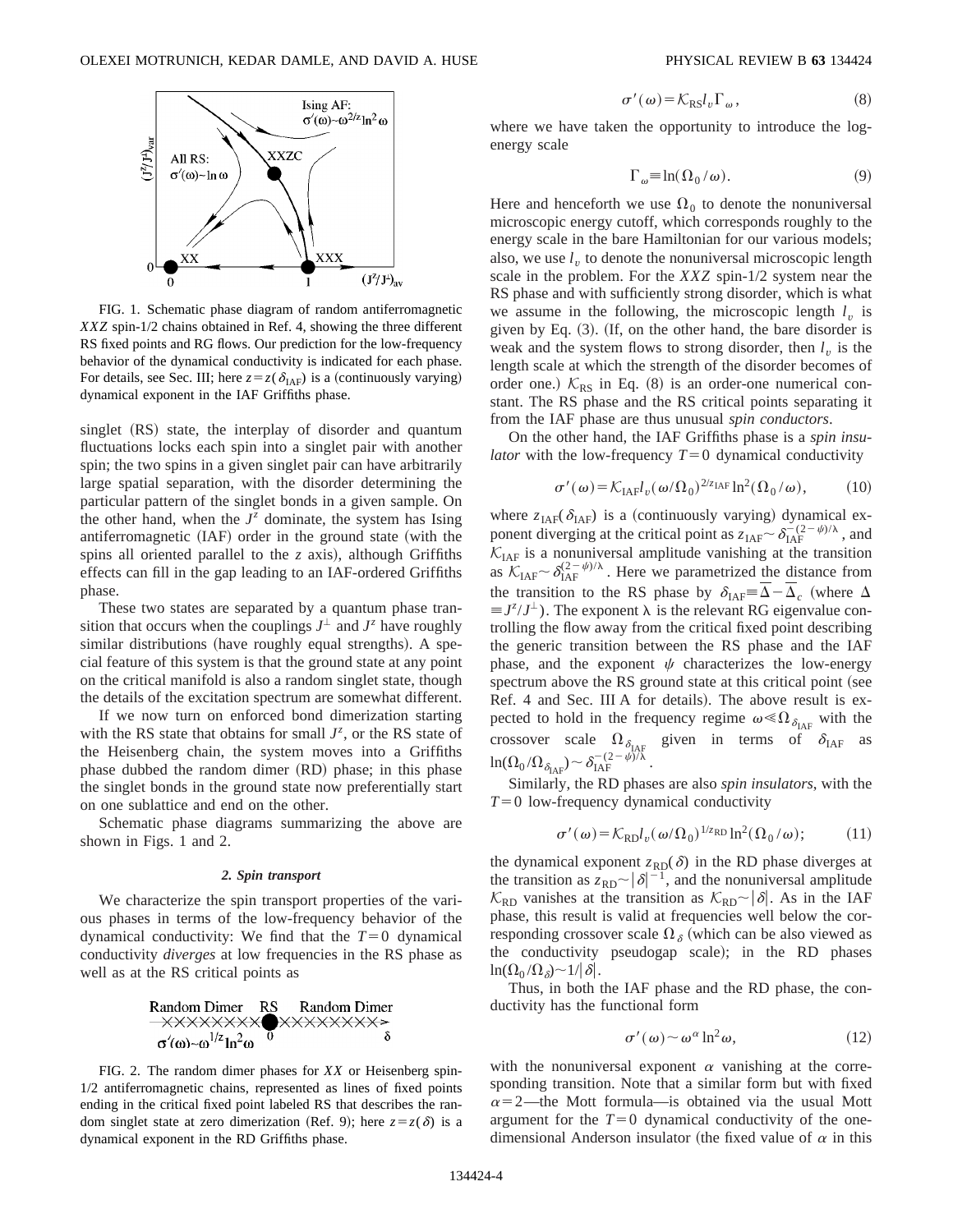

FIG. 3. Sketch of the dynamic structure factor at fixed  $\omega \ll \Omega_0$  in the RS states.

case simply reflects the fact that low-energy density of states in the Anderson insulator is *constant*, in contrast to the situation in the Griffiths phases of interest to us here).

#### *3. Spin dynamics*

Turning to the spin dynamics, we find that the  $T=0$  dynamic structure factor in the RS states in the vicinity of *k*  $\sqrt{\frac{\pi}{a}}$  can be written in the following unusual *scaling form* 

$$
S^{\alpha\beta}\bigg(k=\frac{\pi}{a}+q,\omega\bigg)=\frac{\mathcal{A}}{l_v\omega\ln^3(\Omega_0/\omega)}\Phi[|q l_v|^{1/2}\ln(\Omega_0/\omega)]\tag{13}
$$

for  $|q| \le a^{-1}$  and  $\omega \le \Omega_0$ ; here  $\alpha \beta = + -$  or *zz*, A is an order-one numerical constant,  $l_v$  is the microscopic length defined earlier, and  $\Phi(x)$  is the fully universal function explicitly calculated in Sec. III. A plot of the momentum dependence of the dynamic structure factor near  $k = \pi/a$  (at fixed low frequency) is shown in Fig. 3; an interesting aspect is the nonmonotonic nature of the line shape. We will see in Sec. III that this oscillatory behavior becomes more pronounced and leads to a really striking structure in the momentum dependence of the dynamic structure factor at (fixed) low frequency  $\omega \ll \Omega_{\delta}$  in the random dimer phases; a plot of the expected *k* dependence is shown in Fig. 4. A very similar dependence is also predicted in the IAF Griffiths phase close to the transition to the RS state.

As mentioned earlier, these results are expected to remain valid at small nonzero temperatures so long as the frequency



FIG. 4. Sketch of the dynamic structure factor at fixed  $\omega \ll \Omega_{\delta}$  in the RD phases.



FIG. 5. Schematic phase diagram of the strongly disordered Heisenberg spin-1 chain  $(Ref. 5)$ , along with our results for the dynamical conductivity in various regimes. Moving to the right along the horizontal axis corresponds to increasing disorder.

 $\omega$  satisfies  $\omega \geq T$ . In Sec. VI, we will see that we can partially overcome even this restriction in the vicinity of the *XX* point.

# **B. Spin-1 Heisenberg antiferromagnetic chains**

# *1. Phases*

The effect of randomness on antiferromagnetic Heisenberg spin-1 chains is even more interesting. For spin-1, there are, in general three distinct phases possible in the presence of disorder. If the disorder is weak, and the support of the probability distribution  $P(J)$  of the exchanges is confined to a narrow-enough region near the mean, then the system remains in the usual gapped, topologically ordered Haldane state. For stronger disorder, or when  $P(J)$  has tails to large or small enough *J*, one has the "gapless Haldane" (GH) phase in which the system still has the topological order that characterizes the Haldane state, but becomes gapless due to Griffiths effects. Finally, if the disorder is extremely strong, with the (bare) distribution of exchanges broad on a logarithmic scale, a random singlet state completely analogous to the one encountered in the spin-1/2 case is obtained. While the GH state and the RS state are separated by a quantum critical point with universal critical properties (these properties are in fact controlled by a strong-disorder fixed point<sup>5,8</sup>), the corresponding transition between the gapped and gapless Haldane states is a nonuniversal feature of the phase diagram, depending sensitively on the nature of the initial distribution of couplings (see Fig.  $5$  for a summary of the universal aspects of the phase diagram).

#### *2. Overview of results*

In the spin-1 RS state, we obtain the same results for the dynamic structure factor and spin conductivity as in the spin-1/2 RS state, as the low-energy behavior of the RS state does not depend on the spin magnitude except through the values of some microscopic scale factors. Unfortunately, once we move away from the random singlet state, it is difficult to discuss reliably the momentum dependence of the dynamic structure factor of the original spin-1 chain, because our actual calculations are done in an *effective model* (see Sec. IV A and Refs. 5 and 8 for details) in which much of the spatial information about the original system is missing.

However, it is still possible to calculate *transport* properties, such as the dynamical conductivity, that are insensitive to the details of the spatial structure (this is, in essence, a consequence of spin conservation). At the critical point separating the gapless Haldane state from the random singlet state, we find for  $\omega \ll \Omega_0$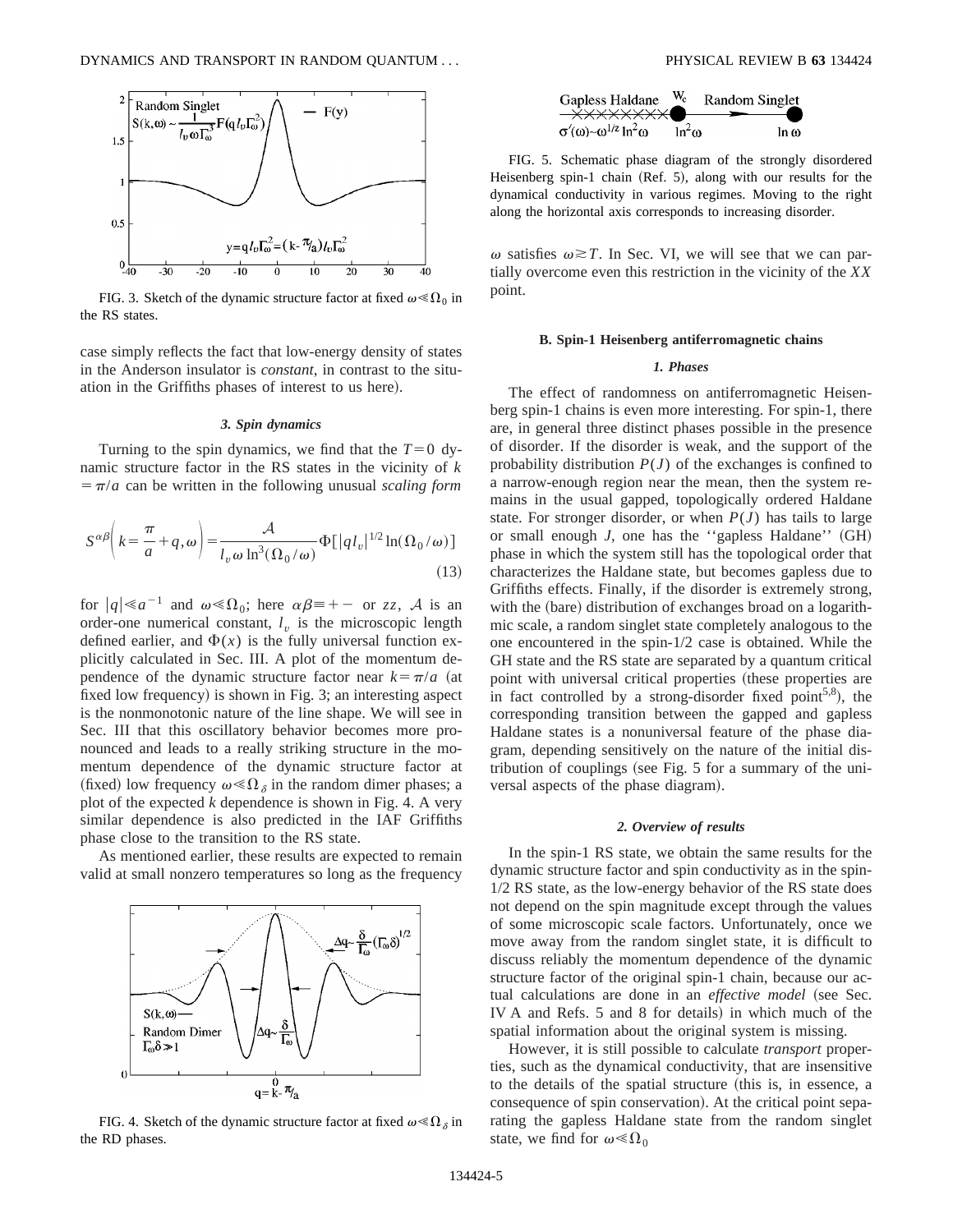$$
\sigma'(\omega) = \mathcal{K}_{\mathrm{HY}} l_v \ln^2(\Omega_0/\omega),\tag{14}
$$

which is a *stronger* divergence than in the strong-disorder RS phase; here  $l_v$  is the nonuniversal microscopic length scale beyond which the effective model applies,  $\Omega_0$  is the corresponding microscopic energy scale, and  $K_{\text{HY}}$  is an order-one numerical constant. Thus, the critical point separating the RS phase from the GH phase is also an unconventional ''spin metal.'' The GH phase, on the other hand, is a ''spin insulator,'' not unlike the RD phase of spin-1/2 chains. We find for the conductivity in the GH phase

$$
\sigma'(\omega) \sim \mathcal{K}_{GH} l_v(\omega/\Omega_0)^{1/z_{GH}} \ln^2(\Omega_0/\omega).
$$
 (15)

The dynamical exponent  $z<sub>GH</sub>$  varies continuously in the gapless Haldane phase, diverging at the critical point as  $z_{GH}$  $\sim (W_c-W)^{-\nu/3}$ , while the nonuniversal amplitude  $\mathcal{K}_{GH}(W)$ remains nonzero as one approaches the critical point. In the above,  $W_c$  is the critical value of the bare disorder (the parameter *W* has already been defined in Sec. I), and the correlation length exponent  $\nu=6/(\sqrt{13}-1)$  is known from the analyses in Refs. 5 and 18.

#### **C. Random quantum Ising spin chains**

# *1. Phases*

The self-dual nature of the random transverse field Ising model in one dimension implies that the system will be in a critical state if the distributions of bonds and fields are identical. The deviation from criticality may be parametrized by

$$
\delta = \frac{\overline{\ln h} - \overline{\ln J}}{\text{var}(\ln h) + \text{var}(\ln J)},\tag{16}
$$

with  $\delta$  > 0 corresponding to the quantum disordered paramagnet, and  $\delta$ <0 corresponding to the ordered ferromagnet. (Note that we use " $\delta$ " both as a dimensionless measure of dimerization in spin-1/2 chains, and in the present context; there is however no cause for confusion and the meaning will always be clear from the context in what follows.)

This quantum critical point is flanked, for small  $|\delta|$  on either side, by paramagnetic and ferromagnetic Griffiths phases with gapless excitations.

# *2. Overview of results*

As mentioned earlier, these Griffiths phases and the quantum critical point separating them are among the bestunderstood examples of such strong-randomness phenomena. However, all previous analyses of the dynamical properties relied on numerical results supplemented by scaling ideas.

In contrast, our approach allows us to analytically calculate the average local autocorrelations of both the spin and the energy operators at, and in the vicinity of, the quantum critical point, as well as obtain the scaling behavior of the dynamic structure factor of the spins. The main features of the average autocorrelations (as well as distributions of autocorrelations, which we do not address here) have already been noted in the earlier numerical work (Ref. 17), while our results on the dynamical structure factor are new. Here, we only highlight some of the subtleties, missed in these numerical studies, that our analytical work has uncovered regarding the autocorrelations—a complete tabulation of our predictions (and their interpretation in terms of Griffiths effects) is given in Sec. V.

Our results for the  $T=0$  imaginary-time off-critical spin autocorrelation in the bulk have the form

$$
[C_{\text{loc}}]_{\text{av}}(\tau) \sim \frac{|\ln \tau|}{\tau^{n/z(\delta)}},\tag{17}
$$

where  $z(\delta)$  is the continuously varying dynamical exponent characterizing the Griffiths phases (from the results of Ref. 6,  $z^{-1} \approx 2|\delta|$ , for small enough  $\delta$ ). In the above, the parameter *n* distinguishes between the disordered and ordered phases with  $n=1$  in the disordered phase and  $n=2$  in the ordered phase. Thus, the exponent controlling the power-law decay in the ordered Griffiths phase is *twice*  $z^{-1}$ , while the corresponding exponent in the paramagnetic Griffiths phase is  $z^{-1}$ . This reflects the physical distinction between the disordered and the Ising ordered Griffiths phases noted in our general discussion at the beginning of this overview. Moreover, the autocorrelations in the Griffiths phases are *not* pure power law, but have a logarithmic correction, which reflects the fact that the appropriate ''spin'' degrees of freedom relevant at a time-scale  $\tau$  have an effective moment of order  $\ln \tau$ . Both these subtleties have been ignored when extracting the dynamical exponent from the numerical results for the average spin autocorrelations via the ansatz  $\left[ C_{\text{loc}} \right]_{\text{av}}(\tau)$  $\sim 1/\tau^{1/z(\delta)}$ , and this could account for some of the discrepancies observed in the numerical studies. Similar remarks apply to other average autocorrelations considered, and we refer to Sec. V for details.

#### **D. The basic strategy**

We conclude with an overview of the basic strategy introduced by us in Ref. 10 for the calculation of dynamical and transport properties—we will be using this approach over and over again in what follows, and while the details will differ from calculation to calculation, the basic approach will remain unchanged.

Consider, for concreteness, the calculation of the dynamic structure factor  $S^{\alpha\beta}(k,\omega)$  for the Hamiltonian  $\mathcal{H}_{XXZ}$ . The basic idea is to eliminate high-energy degrees of freedom using an appropriate strong-disorder renormalization group procedure (in this case, the singlet RG reviewed in Sec. III A), and trade in the spectral sum Eq.  $(4)$  for a sum over the eigenstates of the renormalized Hamiltonian  $\tilde{\mathcal{H}}_{YYZ}$ , which has fewer degrees of freedom and renormalized bond strengths. This renormalized spectral sum must use the matrix elements of the *renormalized versions* of the spin operators; these renormalized operators are of course defined by the requirement that their matrix elements between the eigenstates of the renormalized problem reproduce the matrix elements of the original operators between the corresponding eigenstates of the original problem. In the systems of interest to us, the low-energy renormalized randomness is very large. In the renormalized problem at the energy cutoff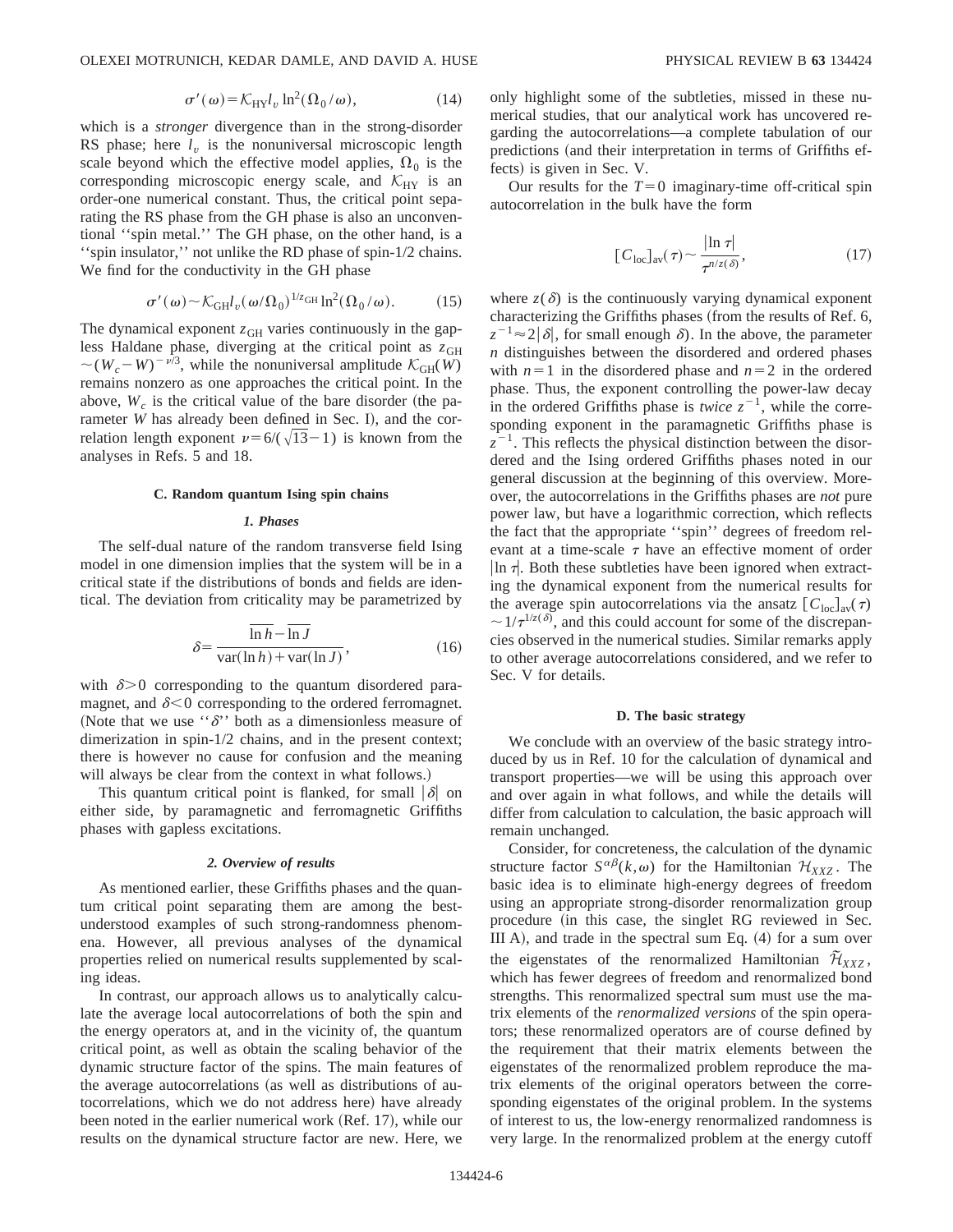$\Omega \ll \Omega_0$ , the effective bonds thus have a very broad distribution characteristic of the fixed point to which the system flows in the low energy limit. This allows us to reason as follows: Focus on pairs of spins coupled by ''strong'' bonds in the renormalized problem, with strengths equal to the cutoff  $\Omega$ . The broad distribution of bonds implies that these pairs are effectively isolated from their neighbors. It is therefore possible to unambiguously identify the excited states of these pairs with excitations of the full system at the same energies and work out the matrix elements connecting these to the ground state using the renormalized operators. Thus, to calculate the spectral sum Eq.  $(4)$ , the RG is run till the cutoff  $\Omega$  equals  $\Omega_{final}$ , and the problem is reduced to calculating the renormalized spectral sum in this new theory;  $\Omega_{\text{final}}$  is chosen so that the energy of such excited states (associated with these strong bonds) measured from the ground state equals  $\omega$ . The calculation of  $S^{\alpha\beta}(k,\omega)$  then becomes a counting problem. One uses the known statistical properties of the renormalized bonds in the theory with cutoff  $\Omega_{\text{final}}$  to calculate the number of such strong bonds, and simply adds up their contributions weighted by the corresponding matrix elements to obtain the required result. This result is expected to be asymptotically accurate in the limit of small  $\omega$ , since these contributions clearly dominate in the low-frequency limit. A certain simplicity thus emerges when the low-energy effective theory has strong disorder, and we will exploit this to the fullest in what follows.

# **III. DYNAMICS AND TRANSPORT IN THE**  $s = 1/2$  *XXZ* **CHAINS**

## **A. Detailed characterization of the phases**

## *1. Singlet RG description of the random singlet states: A review*

We begin by noting that the weak-randomness analysis of Doty and Fisher<sup>19</sup> implies that randomness is relevant for pure antiferromagnetic *XXZ* spin-1/2 chains for  $0 \le J^z/J^{\perp}$  $\leq 1$ ; any amount of randomness is thus expected to drive the system to strong disorder in this entire regime.

In the strong-disorder regime, the singlet RG proceeds as follows:<sup>20,4</sup> We look for the bond with the largest  $J^{\perp}$  coupling, say  $J_{23}^{\perp}$  between spins 2 and 3; this sets the energy cutoff  $\Omega = \max\{J_j^{\perp}\}\$ . We first solve the corresponding twospin problem and introduce the neighboring bonds later as a perturbation. So long as the  $J^z$  couplings are not large compared to the  $J^{\perp}$  couplings, the ground state of the two-spin problem will always be a singlet separated by a large gap from the triplet excited states. We can then trade our original Hamiltonian in for another Hamiltonian (determined perturbatively in the ratio of the neighboring bonds to the strongest bond) that acts on a truncated Hilbert space with the two sites connected by the ''strong'' bond removed. To leading order, this procedure renormalizes the Hamiltonian

$$
\mathcal{H}_{4\text{sites}} = \sum_{j=1}^{3} \left[ J_j^{\perp} (s_j^x s_{j+1}^x + s_j^y s_{j+1}^y) + J_j^z s_j^z s_{j+1}^z \right]
$$

$$
\widetilde{\mathcal{H}}_{14} = \widetilde{\mathcal{J}}_1^{\perp} \left( s_1^x s_4^x + s_1^y s_4^y \right) + \widetilde{\mathcal{J}}_1^z s_1^z s_4^z
$$

with  $\tilde{J}_1^{\perp} = J_1^{\perp} J_3^{\perp}/(J_2^{\perp} + J_2^{\zeta})$  and  $\tilde{J}_1^z = J_1^z J_3^z / 2 J_2^{\perp}$ ; note that the length of this new bond is  $\overline{l}_1 = l_1 + l_2 + l_3$ . This procedure, if it remains valid upon iteration, thus ultimately leads to the random singlet state described in the overview.

A complete understanding of the possible phases then requires an analysis of the effects of iterating the basic RG procedure. Such an analysis was performed in Ref. 4 leading to the following conclusions (see Fig. 1): So long as the  $J^z$ couplings do not dominate over the  $J^{\perp}$  couplings and therefore do not produce a state with Ising antiferromagnetic order, the ground state is a random singlet state. In this case, a detailed characterization of the low-energy effective Hamiltonian is best couched in terms of logarithmic variables as follows: Let  $\Omega = \max\{J_j^{\perp}\}\$ at any given stage of the RG, and define the log-cutoff  $\Gamma \equiv \ln(\Omega_0 / \Omega)$ . Also define logcouplings  $\zeta_j \equiv \ln(\Omega/J_j^{\perp})$  and log-anisotropy parameters  $D_j$  $\equiv \ln(\Delta_j)$ , where  $\Delta_j = J_j^z / J_j^{\perp}$ . As  $\Gamma$  increases, the fraction of remaining sites  $n_{\Gamma}$  at log-cutoff scale  $\Gamma$  is given as  $n_{\Gamma}$  $\sim 1/\Gamma^2$ . When the  $J^{\perp}$  couplings dominate, the system rapidly flows to the ''*XX*-RS'' fixed point and the probability distribution  $P(\zeta,\Delta,l|\Gamma)$  that determines the strengths and lengths of the bonds connecting the remaining sites in the effective Hamiltonian quickly converges to the following scaling form characteristic of the *XX*-RS fixed point:  $P(\zeta,\Delta,l|\Gamma)$  $= (1/\Gamma^3)\mathcal{P}_1(\zeta/\Gamma,\ell/\Gamma^2) \times \delta(\Delta)$ . The function  $\mathcal{P}_1$  has been characterized in detail in Ref. 4; here we only note that  $\int dy \mathcal{P}_1(x, y) = e^{-x}$ . Between the IAF phase and this *XX*-RS phase lie two kinds of critical points. If the initial problem has full Heisenberg symmetry  $(J^z = J^{\perp})$  for each bond), the low-energy effective Hamiltonian preserves this symmetry and has bond strengths and lengths drawn from the same probability distribution:  $P(\zeta, l|\Gamma) = (1/\Gamma^3)P_1(\zeta/\Gamma, l/\Gamma^2)$ . In the RG language, the Heisenberg system is critical and is controlled by the ''*XXX*-RS'' critical fixed point. Finally, in this language, the generic critical point between the IAF phase and the *XX*-RS phase is controlled by the ''*XXZC*-RS'' fixed point—the low-energy effective theory has bond strengths and lengths drawn from a distribution  $P(\zeta, D, I|\Gamma) = (1/\Gamma^{3+\psi})\mathcal{P}_2(\zeta/\Gamma, D/\Gamma^{\psi}, I/\Gamma^2)$  with  $\psi$  < 1 and  $\int dy \mathcal{P}_2(x, y, z) = \mathcal{P}_1(x, z)$ . Notice that these scaling forms imply that the distributions of the couplings become infinitely broad as  $\Omega \rightarrow 0$ ; thus, the RG becomes asymptotically exact at low energies and, in particular, predicts the ground-state properties and low-temperature thermodynamics correctly.

#### *2. Scaling description of the Ising antiferromagnet*

On the Ising antiferromagnet side, the singlet RG becomes invalid at low energies, and the system has a ground state with IAF order. The proper characterization of the system at these low energies is in terms of IAF-ordered spin clusters, as well as the domain-wall excitations that act to disrupt this order. This section is devoted to providing such a description. In what follows, we will be considering mainly the IAF phase *close to the transition to the RS state*. In this regime, the system will ''look'' IAF ordered only well below a crossover energy  $\Omega_{\delta_{\text{IAF}}}$ , while resembling a *critical* system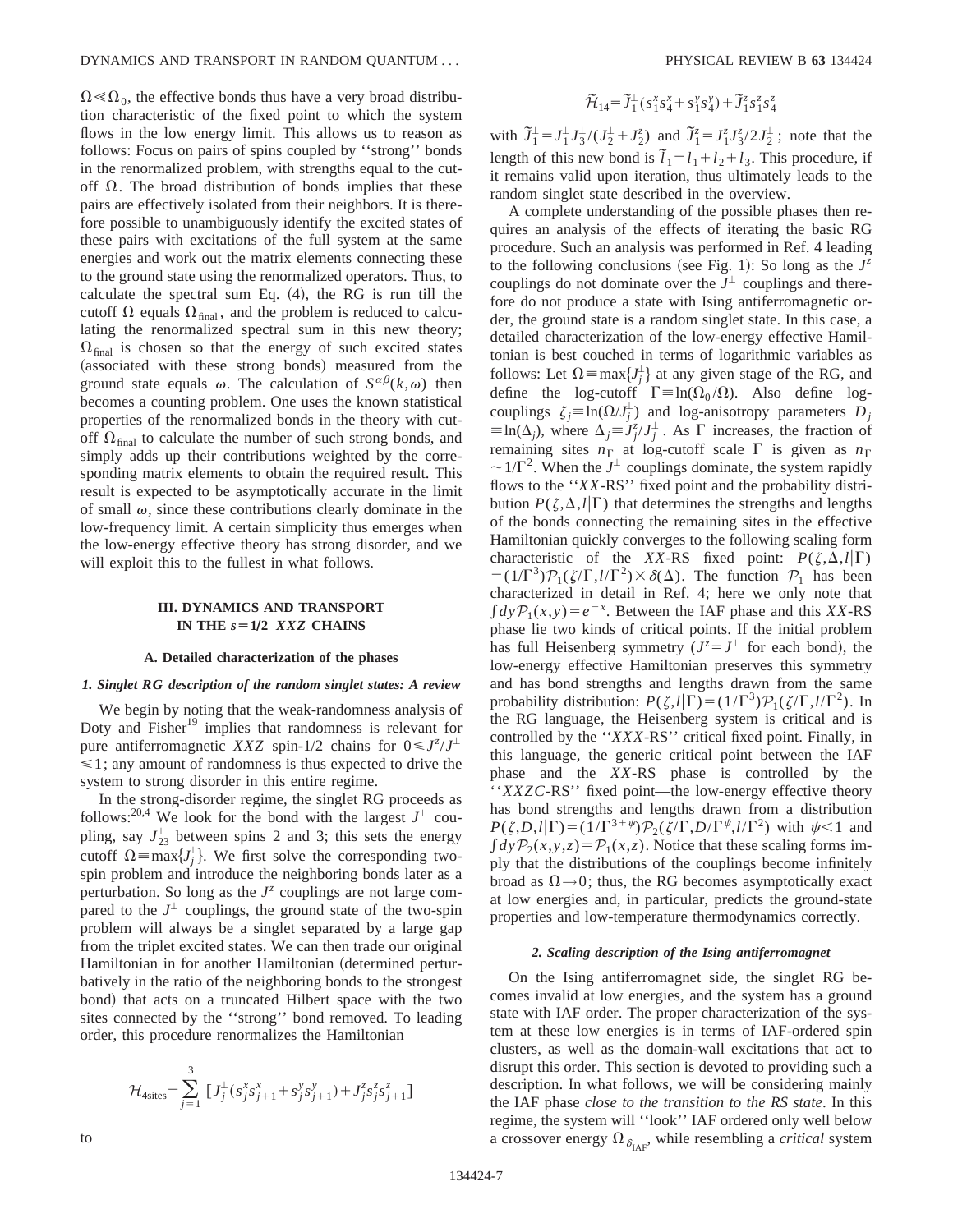controlled by the *XXZC* critical point above the crossover scale.  $\Omega_{\delta_{\text{LAE}}}$  is the scale at which the singlet RG breaks down and is thus determined by the properties of the RG flows in the vicinity of the *XXZC* critical point. The corresponding log-energy scale  $\Gamma_{\delta_{\text{IAF}}} = \ln(\Omega_0 / \Omega_{\delta_{\text{IAF}}})$  is given as  $\Gamma_{\delta_{\text{IAF}}}$  $\sim \delta_{\text{IAF}}^{-\theta}$ , with  $\theta = (2 - \psi)/\lambda$ , where  $\lambda$  is the leading relevant RG eigenvalue at the *XXZC* fixed point and  $\psi$  has already been defined in the previous section. Below, we construct a *scaling* description of the IAF phase near criticality by combining information obtained from the singlet RG about the nature of the system at this crossover scale, with a ''cluster RG'' approach that is designed to work in the limit of low energies (well below  $\Omega_{\delta_{\text{IAF}}}$ ) above the IAF-ordered ground state.

We begin with a sketch of our cluster RG approach. Consider the Hamiltonian  $\mathcal{H}_{XXZ}$  with  $J^z$  couplings completely dominating the  $J^{\perp}$  couplings. Now, spins tend to order antiferromagnetically, and we can try formulating a cluster RG similar to that for the ordered phase of the random transverse-field Ising model. Consider combining two such spins, say  $s_2$  and  $s_3$ , coupled by a strong bond  $J_2^{\overline{z}}$  into a new "superspin<sup>"</sup>,  $\overline{s}_{(23)}$ . If we identify the two states  $|\hat{\mathbb{T}}_{(23)}\rangle$  and  $|\Downarrow_{(23)}\rangle$  of this superspin with the states  $|\uparrow_{2}\downarrow_{3}\rangle$  and  $|\downarrow_{2}\uparrow_{3}\rangle$ (which is not a unique choice), and treat the  $J^{\perp}$  couplings to second order in perturbation theory, the effective Hamiltonian that we obtain is

$$
\begin{aligned} \widetilde{\mathcal{H}}_{1(23)4} &= \widetilde{J}_1^z s_1^z \widetilde{s}_{(23)}^z - \widetilde{J}_3^z s_4^z \widetilde{s}_{(23)}^z + \widetilde{h}_{(23)} \widetilde{s}_{(23)}^x - \\ &- \widetilde{J}_{1(23)4}^{\perp} \left( s_1^+ \widetilde{s}_{(23)}^- s_4^- + s_1^- \widetilde{s}_{(23)}^+ s_4^+ \right), \end{aligned}
$$

where  $\tilde{h}_{(23)} = J_2^{\perp}$ ,  $\tilde{J}_{1(23)4}^{\perp} = J_1^{\perp} J_3^{\perp} / J_2^{\zeta}$ ,  $\tilde{J}_1^{\zeta} = J_1^{\zeta} + (J_1^{\perp})^2 / J_2^{\zeta}$ , and  $\tilde{J}_3^z = J_3^z + (J_3^1)^2 / J_2^z$ . Thus, we see that new terms, not present in the original Hamiltonian, are generated: an effective transverse field, which acts to flip the new spin, and also a threespin exchange interaction. Before we proceed, a couple of comments regarding the new terms: The effective transverse field appears because the ground state of  $\mathcal{H}_{23}$  is not exactly a degenerate doublet (the two lowest eigenstates, which are the symmetric and antisymmetric combinations of  $|\uparrow_2\downarrow_3\rangle$  and  $|\downarrow_2\uparrow_3\rangle$ , are actually split by a small energy  $J_2^{\perp}$ ). Note also that the three-spin term does *not* violate spin conservation; for example, if we consider coupling the conserved total  $s_{\text{tot}}^z$ to a magnetic field, we immediately realize that the superspin  $\widetilde{s}_{(23)}$  does *not* couple to this field.

In principle, we may proceed with such a clustering process, keeping track of all additional one- or two- or multispin-flip terms that are generated. While this RG is not analytically tractable, we do not expect the generated terms to have any drastic consequences, since they generally become weaker and weaker, while the  $J^z$  couplings remain almost unchanged. Alternatively, we can remedy this proliferation of new couplings by combining an odd number of spins at a time—because of the symmetries of the Hamiltonian, any odd length chain will have a degenerate pair of ground states with the total  $s_{\text{tot}}^z = \pm \frac{1}{2}$ . In addition, three-spin terms of the form encountered previously will now be forbidden by spin conservation. More explicitly, if we combine three spins, say  $s_2$ ,  $s_3$ , and  $s_4$ , with relatively strong couplings  $J_2^z$  and  $J_3^z$ , into a new superspin  $\tilde{s}_2 = \tilde{s}_{(234)}$ , and treat the  $J^{\perp}$  couplings perturbatively, the *XXZ* form of the effective Hamiltonian is preserved, with the new couplings  $\tilde{J}_{12}^z = J_1^z + (J_1^{\perp})^2/(2J_2^z)$ ,  $\tilde{J}_{25}^z = J_4^z + (J_4^{\perp})^2/(2J_3^z)$ ,  $\tilde{J}_{12}^{\perp} = -2J_1^{\perp}J_3^{\perp}/J_2^z$ , and  $\tilde{J}$  $\tilde{J}^\perp_{25}$  $=-2J_2^{\perp}J_4^{\perp}/J_3^z$ .

Either way, we will have effective spin-half objects with dominant Ising AF interactions. Almost always, we will be decimating strong *J<sup>z</sup>* couplings making larger and larger clusters, with the other  $J^z$  couplings remaining essentially unchanged, and the remaining  $J^{\perp}$  couplings growing weaker and weaker. Only rarely will there be a bond with a  $J^{\perp}$ coupling large compared to the neighboring couplings, and this will then produce a singlet. Thus, the picture that emerges is very reminiscent of the ordered phase in the RTFIM.

We may now combine this schematic cluster RG description valid at low energies, with information about the crossover region obtainable from the singlet RG. At the crossover scale, the distribution of  $\zeta^z \equiv \ln(\Omega_{\delta_{\text{IAF}}}/J^z)$  is given as  $P(\zeta^z | \Gamma_{\delta_{\text{IAF}}}) \sim \Gamma_{\delta_{\text{IAF}}}^{-1} \exp(-\zeta^z/\Gamma_{\delta_{\text{IAF}}})$ . Roughly speaking, beyond the crossover scale, the cluster RG merely eliminates the strongest bonds from this distribution, but keeps the lowenergy tail of the distribution unchanged. We thus expect a line of (classical) IAF fixed points, with properties varying smoothly with the distance from the criticality. The density of spin degrees of freedom  $n_{\Gamma}$  in the renormalized theory is expected to decrease as  $n_{\Gamma} \sim \Gamma_{\delta_{\text{IAF}}}^{-2} e^{-c\Gamma/\Gamma_{\delta_{\text{IAF}}}}$  below the crossover scale  $\Omega_{\delta_{\text{IAP}}}$ , where *c* is some order-one constant. This immediately gives us the density of states  $\rho(\omega)$  $\sim \omega^{-1} n_{\Gamma_{\omega}} \Gamma_{\delta_{\text{IAF}}}^{-1} \sim \delta_{\text{IAF}}^{3\theta} \omega^{-1+1/z_{\text{IAF}}}$ , with the continuously varying dynamical exponent  $z_{\text{IAF}} \sim \delta_{\text{IAF}}^{-\theta}$ . The typical size of the excitations dominating the density of states scales as  $l_{dw}(\omega) \sim l_v \Gamma_{\delta_{IAF}} \Gamma_{\omega}$  and is much smaller than their typical separation  $\sim \omega^{-1/z_{\text{IAF}}}$ . This can be readily seen from the qualitative picture of "preformed tails:" the length  $l_{dw}(\omega)$ of a renormalized bond with  $\zeta^z = 0$  in the theory with cutoff  $\omega \ll \Omega_{\delta_{\text{IAF}}}$  scales in the same way as the length of a bond with  $\zeta^z \sim \ln(\Omega_{\delta_{\text{IAF}}} / \omega)$  in the theory at the crossover scale  $\Omega_{\delta_{\text{IAE}}}$ . On the other hand, the distribution of the logcouplings  $\zeta^{\perp} \equiv \ln(\Omega/J^{\perp})$  is expected to broaden exponentially as a function of  $\Gamma$ : for example, when we combine *n* spins that are active at the crossover scale into a cluster, the effective transverse coupling acting on this cluster will be of order  $\zeta^{\perp} \sim n\Gamma_{\delta_{\text{IAF}}}$ . This then is our scaling picture for the IAF phase; the important conclusion that emerges from this analysis is the fact that the transition to the RS state is preceded by a Griffiths phase—the IAF Griffiths phase—with a continuously varying power-law singularity in the lowenergy density of states.

Finally, it is also possible to obtain a rather direct identification of the low-energy modes in terms of the rare regions that dominate the low-energy dynamics; we conclude by sketching this briefly here. The RG picture suggests that in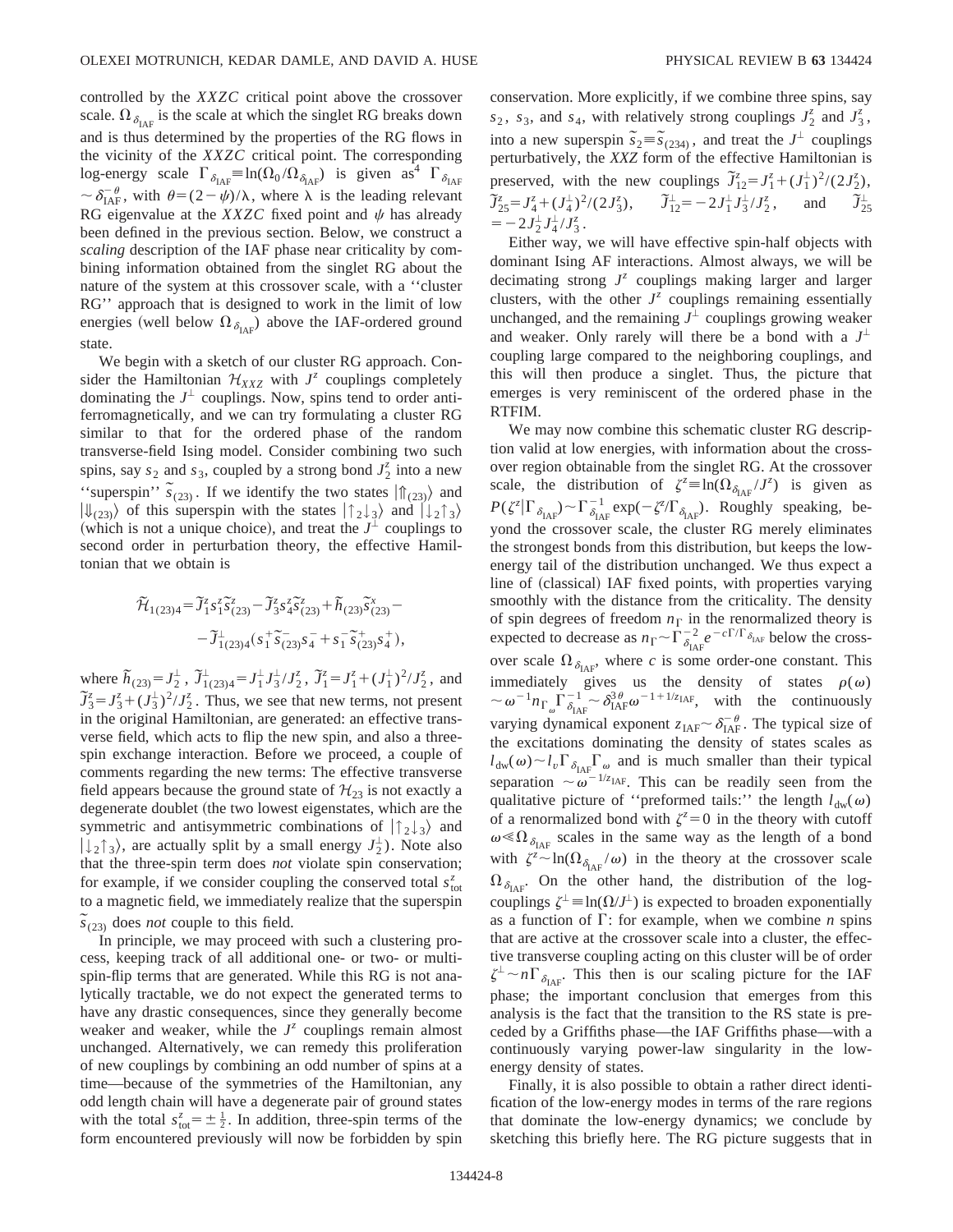the IAF phase the typical excitations at low energies  $\omega$  are classical domain-wall excitations that live on the effective bonds with weak effective couplings  $\tilde{J}^z \sim \omega$ . Such a weak effective  $\tilde{J}^z$  can appear only across a long region that is locally in the RS phase. More quantitatively, a region of length *L* locally in the RS phase effectively corresponds to a weak bond with  $\tilde{J}^z \sim \Omega_0 e^{-c_z L}$ . The number density of such regions is roughly  $\sim p^L$  for some  $p < 1$ . The density of such regions with  $\overline{J^z} \leq \omega$  is thus some power of  $\omega$  that we choose to write as  $n(\omega) \sim \omega^{1/z}$  with some exponent *z*; the most numerous such regions will have some "optimal" (for a given  $\delta_{\text{IAF}}$ ) microscopic structure, but whatever this structure is, the corresponding optimal exponent *z* can be directly identified with the dynamical exponent  $z(\delta_{\text{IAF}})$  of this phase. This picture thus predicts that the typical separation of such regions is of order  $\omega^{-1/z}$ , while their lengths are only of order  $\ln \omega$ , in complete agreement with the schematic RG approach.

#### *3. Singlet RG description of the random dimer phases: A review*

While the effects of dimerization are not understood in detail in all regimes, it is possible $9$  to use the singlet RG and follow the flows for a chain with full Heisenberg symmetry and for a chain in the vicinity of the *XX*-RS point. In these cases, a mapping to the off-critical flows of the RTFIM provides a detailed characterization of the so-called RD phases that result. In either case, the picture that emerges can be summarized as follows:<sup>9</sup> For concreteness, assume  $\delta$  > 0. If disorder is strong and  $\delta \ll 1$ , then the even and the odd bonds renormalize essentially as in the corresponding RS state till the log-energy scale  $\Gamma \sim \Gamma_{\delta} = 1/\delta$ . Beyond this scale, the remaining odd bonds rapidly become much weaker relative to the remaining even bonds; the distribution of the even logcouplings  $P^e(\zeta|\Gamma) = \int dI P^e(\zeta, l|\Gamma)$  approaches some limiting distribution with a finite but large width, while distribution of the odd log-couplings  $P^{\circ}(\zeta|\Gamma) = \int d\zeta P^{\circ}(\zeta,\zeta|\Gamma)$  grows infinitely broad. In the RG language, the system renormalizes to some point on a line of RD fixed points (from this point of view, the RS states at  $\delta=0$  represent critical points separating RD fixed points with opposite dimerization, see Fig. 2). The corresponding joint distributions of the log-couplings and the lengths have been worked out in Ref. 6; here we only note that  $P^e(\zeta|\Gamma) = \tau_0(\Gamma)e^{-\zeta\tau_0(\Gamma)}$  with  $\tau_0(\Gamma) \approx 2\delta$ , while  $P^{\circ}(\zeta|\Gamma) = u_0(\Gamma)e^{-\zeta u_0(\Gamma)}$  with  $u_0(\Gamma) \approx 2\delta e^{-2\delta\Gamma}$ . The ground state again consists of singlet pairs made up of one spin on an even site *i* and a second spin on some odd site *j*. Note, however, that while  $i > j$  and  $i < j$  are equally probable in the RS state, in the RD phase with  $\delta$  > 0 one almost always has  $j > i$  (with the exception of a few high-energy pairs of small spatial extent).

# **B. Dynamic structure factor**

In this section, we summarize our calculations of the dynamic structure factor in the different regions of the phase diagram of spin-1/2 *XXZ* chains. Our approach has already been reviewed in general terms in Sec. II D, and our calculations here represent one of the simplest examples of this approach at work.

We begin by considering only the leading term in the perturbative expansion for the renormalized spin operators; the results obtained in this manner give the correct leading behavior at low frequencies (some justification of this is given in Sec. III E, where we discuss the role of higher-order terms).

### *1. Random singlet states*

The leading-order ''operator renormalizations'' needed are particularly simple: the spin operator  $\vec{s}$  remains unchanged for each of the ''surviving'' spins and is effectively zero for each of the "decimated" spins (i.e., spins that are already locked into singlets with other spins).

Consider first  $S^{zz}(k,\omega)$ ; in our formulation of the singlet RG, Sec. III A, the following analysis applies to a general *XXZ* singlet state (i.e., remains valid so long as the ground state does not have IAF order). Consider two spins *L* and *R* connected by a strong bond  $(\tilde{J}^{\perp}, \tilde{J}^z)$  in the renormalized theory with cutoff  $\Omega_{\text{final}}$ . The spin operators  $s_{L/R}^z$  connect the singlet ground state of this pair only to the triplet state  $|t_0\rangle$ (with  $m<sub>z</sub>=0$ ), which is separated from the singlet state by a gap  $\tilde{J}^{\perp}$ . Therefore, the energy-scale  $\Omega_{\text{final}}$  at which we stop the RG is  $\Omega_{\text{final}} = \omega$  in this case (remember that the cutoff was defined as  $\Omega = \max\{J^{\perp}\}\)$ . We thus consider the renormalized spectral sum

$$
S^{zz}(k,\omega) = \frac{1}{L} \sum_{m}^{\infty} \left| \left\langle m \middle| \sum_{j}^{\infty} e^{ikx} i \tilde{S}_{j}^{z} \middle| 0 \right\rangle \right|^{2} \delta(\omega - \tilde{E}_{m}), \tag{18}
$$

where the tildes remind us of the fact that this spectral sum now refers to the new Hamiltonian with energy cutoff  $\Omega_{\text{final}} = \omega$ ; this renormalized Hamiltonian has  $n_{\text{I}}$  spins per unit length with the distribution of couplings and bond lengths characteristic of the fixed point to which the system flows in the low-energy limit. The sum in Eq.  $(18)$  is dominated by the excitations to the triplet state  $|t_0\rangle$  of pairs of spins connected by the (renormalized) bonds with  $\tilde{J}^{\perp} = \omega$ ; these pairs are precisely the ones that are being eliminated at this energy scale. The corresponding matrix element for each such pair is simply  $(1-e^{ik\tilde{t}})/2$ , where  $\tilde{t}$  is the length of the bond connecting the pair; this allows us to write

$$
S^{zz}(k,\omega) \sim n(\Gamma_{\omega}) \int dl d\zeta |1 - e^{ikl}|^2 P(\zeta, l | \Gamma_{\omega}) \delta(\omega - \omega e^{-\zeta})
$$
\n(19)

for  $\omega \ll \Omega_0$  in any RS state.

The calculation of  $S^{+-}(k,\omega)$  is more involved since the gap to the relevant triplet excited state  $|t_1\rangle$  (with  $m_z = 1$ ) of a pair of spins connected by a strong bond  $(\tilde{J}^{\perp}, \tilde{J}^z)$  is now  $(\tilde{J}^{\perp} + \tilde{J}^z)/2$ . We consider each of the three cases (*XX*, *XXX*, and *XXZC*) separately: (1) In the *XXX* case, the Heisenberg symmetry of the problem guarantees that  $S^{xx} = S^{yy} = S^{zz}$ . (2)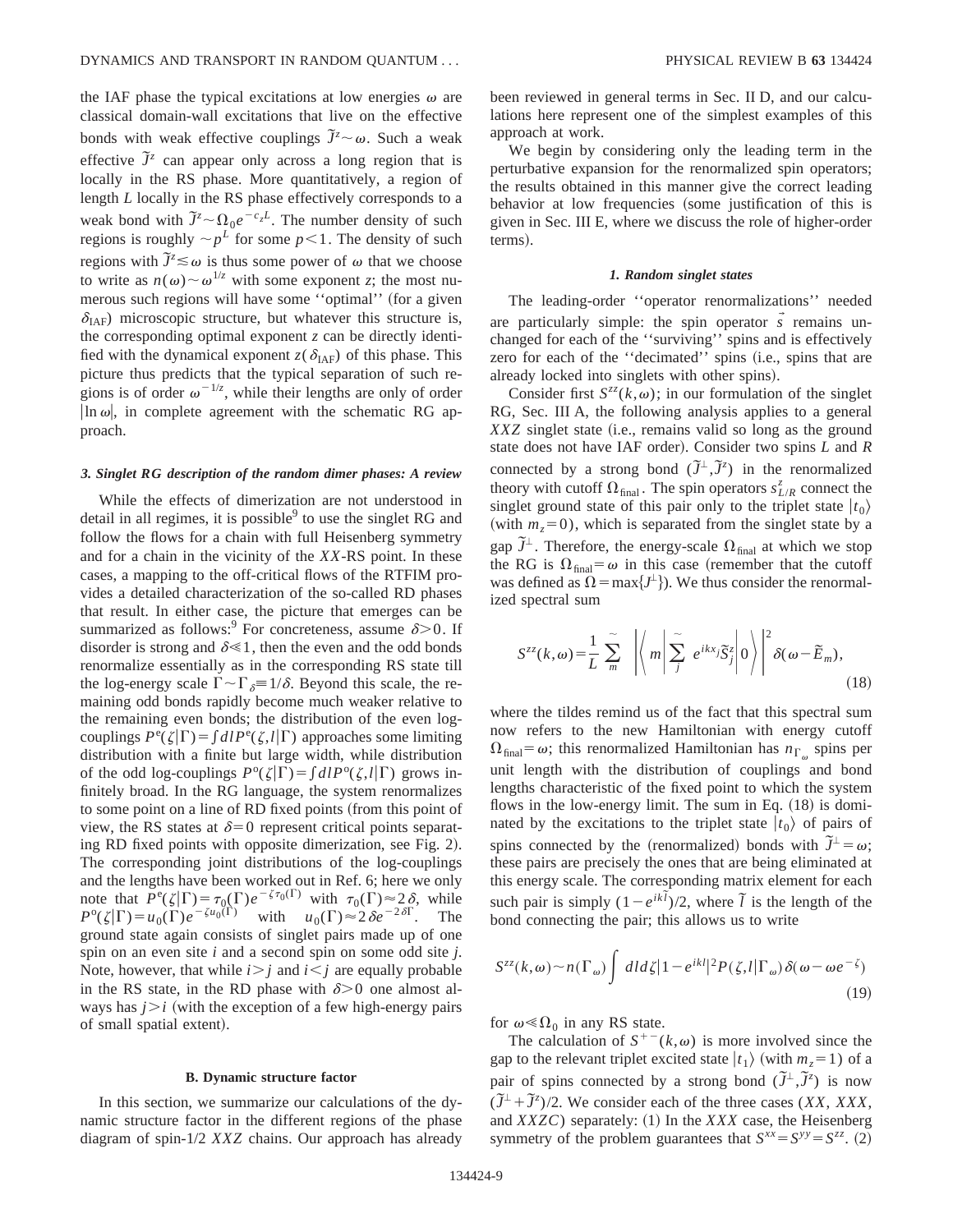When the system approaches the *XX* point at low energies, we have  $\tilde{J}^z \ll \tilde{J}^{\perp}$  implying that the relevant gap is approximately  $\tilde{J}^{\perp}/2$ . Thus, to calculate  $S^{+-}(k,\omega)$  we now have to stop the RG at the scale  $\Omega_{final} = 2\omega$ . From Eq. (19), it is clear that this leaves our answer unchanged except for the values of various non-universal scale factors. (3) The *XXZC* critical point needs special attention. In this case  $\tilde{J}^z/\tilde{J}^{\perp}$  can have a range of values. As a result, the excited states that dominate the spectral sum Eq.  $(4)$  are not simply obtained by stopping the RG at any particular  $\Omega_{\text{final}}$  and looking at the singlets forming only at this scale. Instead, for any  $\Omega_{\text{final}} \in (0,2\omega)$ there will be some singlets formed at this scale that will contribute to the spectral sum, namely, the pairs coupled by strong bonds with  $\tilde{J}^{\perp} = \Omega_{\text{final}}$  and  $\tilde{J}^{\overline{z}} = 2\omega - \Omega_{\text{final}}$ . Note that there is no double-counting here since we are considering only the pairs that are being eliminated at each energy scale. Thus, we have

$$
S^{+-}(k,\omega) \sim \int d\Gamma dl dDn(\Gamma) |1 - e^{ikl}|^2 P(0,D,l|\Gamma)
$$
  
 
$$
\times \delta(\omega - \Omega_0 e^{-\Gamma} [1 + e^D]/2).
$$
 (20)

Rewriting this in terms of the scaling probability distribution  $P_2$  and using the delta function to do the  $\Gamma$  integral gives us

$$
S^{+-}(k,\omega) \sim \frac{1}{\omega \Gamma_{\omega}} \int d\overline{l} d\overline{D} \frac{n[\Gamma_{\omega} \Upsilon_{\omega}(\overline{D})]}{\Upsilon_{\omega}^{3+\psi}(\overline{D})} |1 - e^{i\overline{k}\overline{l}}|^2
$$

$$
\times \mathcal{P}_2 \left( 0, \frac{\overline{D}}{\Upsilon_{\omega}^{\psi}(\overline{D})}, \frac{\overline{l}}{\Upsilon_{\omega}^2(\overline{D})} \right), \tag{21}
$$

where we have defined  $\overline{D} = D/\Gamma^{\psi}_{\omega}$ ,  $\overline{l} = l/\Gamma^2_{\omega}$ ,  $\overline{k} = k\Gamma^2_{\omega}$ , and

$$
Y_{\omega}(\bar{D}) = 1 + \frac{\ln(1 + e^{\bar{D}\Gamma_{\omega}^{\psi}}) - \ln 2}{\Gamma_{\omega}}.
$$
 (22)

Now, since  $\psi$ <1, it is permissible to take the  $\Gamma_{\omega} \rightarrow \infty$  limit of  $Y_{\omega}(\overline{D})$  before doing the  $\overline{D}$  integral, in other words, we can replace Y by 1 in the low-energy limit. The  $\bar{D}$  integral can then be done trivially, and the final expression is identical in form to Eq.  $(19)$ . More physically, a given bond  $(J^{\perp}, J^z)$  is described fairly well (on a logarithmic scale) by one of these two couplings; we chose the characteristic scale to be  $J^{\perp}$ . Now, the random anisotropy leads to an uncertainty  $\left|\ln(J^z/J^{\perp})\right| \sim \Gamma^{\psi}$  in the corresponding log-energy scale. This uncertainty is much smaller than the already existing typical spread in the log-energies or the typical log-energies themselves, which are both of order  $\Gamma$ . The leading behavior at low frequencies is therefore not affected.

Thus, in the limit of low frequencies both  $S^{zz}(k,\omega)$  and  $S^{+-}(k,\omega)$  can be expressed in terms of the scaling probability distribution  $P_1$  as

$$
S(k,\omega) \sim \frac{n(\Gamma_{\omega})}{\omega \Gamma_{\omega}} \int d\overline{l}|1 - e^{i\overline{k}\overline{l}}|^2 \mathcal{P}_1(0,\overline{l}). \tag{23}
$$

Let us first focus on the regime  $|q| = |k - \pi/a| \ll a^{-1}$ . Note that all *unscaled* lengths *l* are *odd* multiples of the unit length *a*, and therefore  $e^{ikl} = -e^{iql}$ . The integral in Eq. (23) can be evaluated using the characterization of the function  $\mathcal{P}_1(0,y)$ available in Ref. 6; the result is the following rather unusual scaling form at all three RS fixed points:

$$
S\left(k=\frac{\pi}{a}+q,\omega\right) = \frac{\mathcal{A}}{l_v\omega\ln^3(\Omega_0/\omega)}\Phi[|q l_v|^{1/2}\ln(\Omega_0/\omega)].
$$
\n(24)

Note that we have suppressed the component labels on  $S(k,\omega)$  as the two independent components obey the same scaling form, but with different values in general of the numerical constant A and the microscopic length-scale  $l<sub>v</sub>$ . The *universal* function  $\Phi(x)$  can be written as

$$
\Phi(x) = 1 + x \frac{\cos(x)\sinh(x) + \sin(x)\cosh(x)}{\cos^2(x)\sinh^2(x) + \sin^2(x)\cosh^2(x)}.
$$
 (25)

The resulting  $S(k,\omega)$  is shown on Fig. 3. There is a fairly straightforward interpretation of the main features of this line shape: The peak at  $q=0$  (i.e., at  $k=\pi/a$ ) reflects the predominantly antiferromagnetic character of the low-energy fluctuations; in our language, this is a direct consequence of the fact that the (renormalized) bonds all have odd lengths in units of *a*. The strongly damped oscillations with the period and the decay scale both of order  $\Gamma_{\omega}^{-2}$  express the properties of the distribution of lengths of the strong bonds: both the average and the RMS fluctuation of this distribution of lengths are of order  $\Gamma^2_{\omega}$ .

While this result is interesting, one needs to analyze the effects of higher-order terms in the operator renormalizations before accepting its consequences for possible neutron scattering experiments. We will argue in Sec. III E that higherorder corrections do not modify the functional form  $(25)$  of the features in  $S(k,\omega)$  at fixed  $\omega$  but only add an "incoherent" background (of strength comparable to that of the features) and suppress the amplitude of the features by a nonuniversal multiplicative factor of order one.

A similar scaling function can be derived for the regime  $|k| \le a^{-1}$ . Repeating the above analysis gives

$$
S(k,\omega) = \frac{\mathcal{A}'}{l_v \omega \ln^3(\Omega_0/\omega)} \tilde{\Phi}[|kl_v|^{1/2} \ln(\Omega_0/\omega)], \quad (26)
$$

with  $\tilde{\Phi}(x)=2-\Phi(x)$ , and A' an order-one numerical constant. This scaling function *vanishes* for  $k \rightarrow 0$ ; for small k we have  $S(k,\omega) \sim l_n k^2 \ln(\Omega_0/\omega)/\omega$ . We must therefore consider the possibility that higher-order corrections may overwhelm this scaling result and render it irrelevant. This is indeed expected to happen for  $S^{+-}(k,\omega)$  away from the *XXX* point. However, we expect the scaling result to be valid quite generally for  $S^{zz}(k,\omega)$  because spin conservation guarantees that the higher-order corrections to  $S^{zz}(k,\omega)$  must also vanish as  $k \rightarrow 0$  (see Sec. III E for a detailed discussion of this point).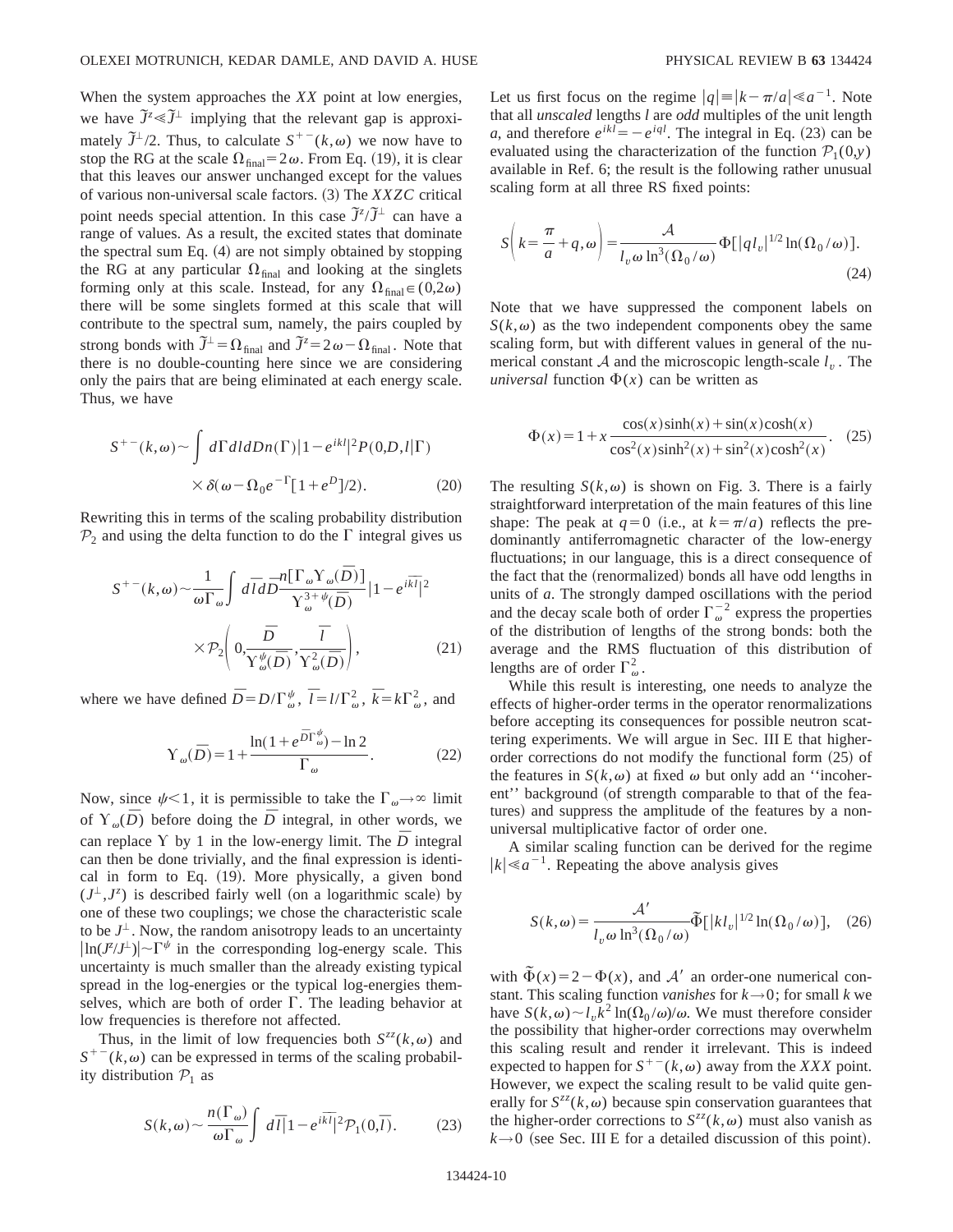# *2. Dynamic structure factor in random dimer phases: ''Sharpness'' of the Griffiths regions*

Next, we consider the spin dynamic structure factor in the *XX* and *XXX* random dimer phases introduced in Sec. III A 3. The same approach as for the RS states goes over unchanged, and we write

$$
S(k,\omega) \sim n(\Gamma_{\omega}) \int dl d\zeta |1 - e^{ikl}|^2
$$
  
 
$$
\times [P^0(\zeta,l|\Gamma_{\omega}) + P^e(\zeta,l|\Gamma_{\omega})]
$$
  
 
$$
\times \delta(\omega - \omega e^{-\zeta})
$$
 (27)

for both  $S^{zz}(k,\omega)$  and  $S^{+-}(k,\omega)$  in both the *XX* and *XXX* RD phases. (We are again being sloppy about the distinction between  $\Gamma_{\omega}$  and  $\Gamma_{\omega/2}$ , as this can be absorbed in the definition of the nonuniversal scale factors that enter our expressions.)

Using the results of Ref. 6, it is a simple matter to obtain the full crossover from the RS-like behavior of the structure factor in the regime  $1 \ll \Gamma_{\omega} \lesssim \Gamma_{\delta}$  to the behavior characteristic of the RD phase in the regime  $\Gamma_{\omega} \gg \Gamma_{\delta}$ . Here, we focus on the behavior in the regime  $\Gamma_{\omega} \gg \Gamma_{\delta}$ , as this exhibits some rather unusual features. At these low energies, the even bonds dominate over the odd bonds, and the contribution of the odd bonds to the sum Eq.  $(27)$  is negligible (we are assuming  $\delta$  > 0 for concreteness. For wave vectors in the vicinity of  $k = \pi/a$  with  $|q| = |k - \pi/a| \ll \delta^2/l$ , (i.e., probing lengths larger than the correlation length  $\xi_{av} \sim l_v / \delta^2$ ) we obtain

$$
S(k,\omega) = \frac{\mathcal{C}|\delta|^3 \Omega_0^{-1/z_{\text{RD}}}}{l_v \omega^{1-1/z_{\text{RD}}}} \left[1 + \cos(l_v q \Gamma_\omega/|\delta|) e^{-c l_v^2 q^2 \Gamma_\omega/|\delta|^3}\right],
$$
\n(28)

where  $C$  and  $c$  are some order-one constants, and we have chosen to write the power-law prefactor in terms of the dynamical exponent  $z_{RD}$ . (As far as our RG calculations are concerned,  $z_{RD}^{-1} = 2|\delta|$  for small  $|\delta|$ . However, the effective value of  $\delta$  that enters this expression is expected to acquire a nonuniversal multiplicative renormalization from the highenergy physics, and the only reliable statement we can make is that  $z_{RD}^{-1} \sim |\delta|$  for small enough  $|\delta|$ .) This result has a striking oscillatory structure (see Fig. 4) that is *not* suppressed significantly by the exponential factor, since  $\sqrt{\Gamma_{\omega}/|\delta|^3}$  $\langle \langle \nabla_{\omega} \rangle | \delta \rangle$  in the regime under consideration. This is best understood as a novel signature of the sharply defined geometry of the rare Griffiths regions that contribute to the scattering at a given low energy (i.e., that are *filtered out* by their energy). More precisely, the average length of such regions is of order  $l_v \Gamma_\delta^2(\Gamma_\omega/\Gamma_\delta) = l_v \Gamma_\omega/\overline{\delta}$ , while the root-meansquare fluctuations in the length are only of order  $l_v \Gamma_{\delta}^2 \sqrt{\Gamma_{\omega}/\Gamma_{\delta}} = l_v \sqrt{\Gamma_{\omega}/|\delta|^3}$ . Our results thus suggest that low-energy INS experiments would be able to pick up the sharply defined geometry of such Griffiths regions in the RD phases in one dimension.

This feature of the Griffiths regions in one dimension was noted in Ref. 6, Sec. IVB, in the context of the RTFIM, where it was conjectured also that other properties of such low-energy regions are likewise sharply defined: for example, in the disordered phase of the RTFIM, the magnetic moment of the Griffiths regions with a *given* characteristic energy is sharply defined<sup>21</sup> and proportional to the  $(\text{sharply})$ defined) length of such regions. (In fact, similar "sharpness" is expected to hold for any bond ''property'' that ''rides'' on top of the singlet RG via recursion relation  $\tilde{x} = x_1 + x_3$  $+Yx_2$  when bond  $J_2$  is eliminated.) We expect to see a signature of this sharpness of the Griffiths regions also in the dynamic structure factor  $S^{zz}$  in the IAF Griffiths phase (see below) and also in the Griffiths phases of the onedimensional RTFIM  $(Sec. V C)$ . Finally, an interesting question, which we leave unanswered for now, is whether similar sharpness in the properties of the Griffiths regions at a given energy occurs and has observable consequences in higher dimensions as well, e.g., in the disordered phase of the  $d > 1$  RTFIM.

## *3. IAF Griffiths phase*

Let us first consider  $S^{zz}(k,\omega)$  in the IAF Griffiths phase. As discussed in Sec. III A 2, the dominant low-energy excitations in this phase are classical domain walls. However, it is clear that such excitations do not contribute at all to  $S^{zz}(k,\omega)$ , since they cannot be excited from the ground state by the action of operators like  $\hat{s}_k^z$ , which conserve the total  $s_{\text{tot}}^z$ . The leading excitations that do contribute to  $S^{zz}$  can clearly be identified in the RG picture with the  $m<sub>z</sub>=0$  excited states of pairs of superspins, with each pair connected by a bond with  $\tilde{J}^{\perp} \sim \omega$  and forming a singlet (note that this is true *regardless* of the value of the corresponding  $\tilde{J}^z$ ). Now, it is easy to generate a weak  $\tilde{J}^{\perp}$  coupling of order  $\omega$  in the IAF phase, since any typical region of length *L* will have an effective  $\tilde{J}^{\perp}$  of order  $\Omega_0 e^{-c_x L}$  (and an effective  $\tilde{J}^z$  typically much stronger). What is more difficult is to *isolate* such a region from becoming a part of a larger cluster, otherwise this region cannot support spin fluctuations at frequency  $\omega$ . For this, we need two rare RS-like segments (domain walls) with  $\tilde{J}^z \leq \omega$ , one on each side of our (typical) region. Thus, we need two domain walls, which are usually separated by a large distance of order  $\omega^{-1/z}$ , to occur close to each other; the "density" of such occurrences is  $\sim \omega^{2/z_{\text{IAF}}}$ . The separation of the two domain walls—the length of the IAF-ordered cluster that they isolate—must be of order  $\ln \omega$ . More precisely, if the IAF-ordered cluster has length *L*, it can be thought of as consisting of the  $n \sim L/\Gamma_{\delta_{\text{IAF}}}^2$  strongly Isingcoupled spins that are active at the crossover scale; the effective bonds connecting these spins at the crossover scale typically satisfy  $\ln(\tilde{J}^{\perp}/\tilde{J}^{\circ}) \sim -\Gamma_{\delta_{\text{AF}}}$ . The requirement that the spin-flip coupling for this cluster is  $\omega$  fixes the length of this cluster to be  $L = l_v \Gamma_{\omega} \Gamma_{\delta_{IAF}}$ , while the uncertainty in this length can only be of order  $l_v \sqrt{\Gamma_\omega \Gamma_{\delta_{\text{IAF}}^3}} \ll l_v \Gamma_\omega \Gamma_{\delta_{\text{IAF}}^3}$ .

We are now ready to calculate  $S^{zz}(k=\pi/a+q,\omega)$  in the regime  $|q|^{-1} \gg l_v \Gamma_{\delta_{\text{IAF}}}^2$ , in addition to  $\omega \ll \Omega_{\delta_{\text{IAF}}}$ . The leading-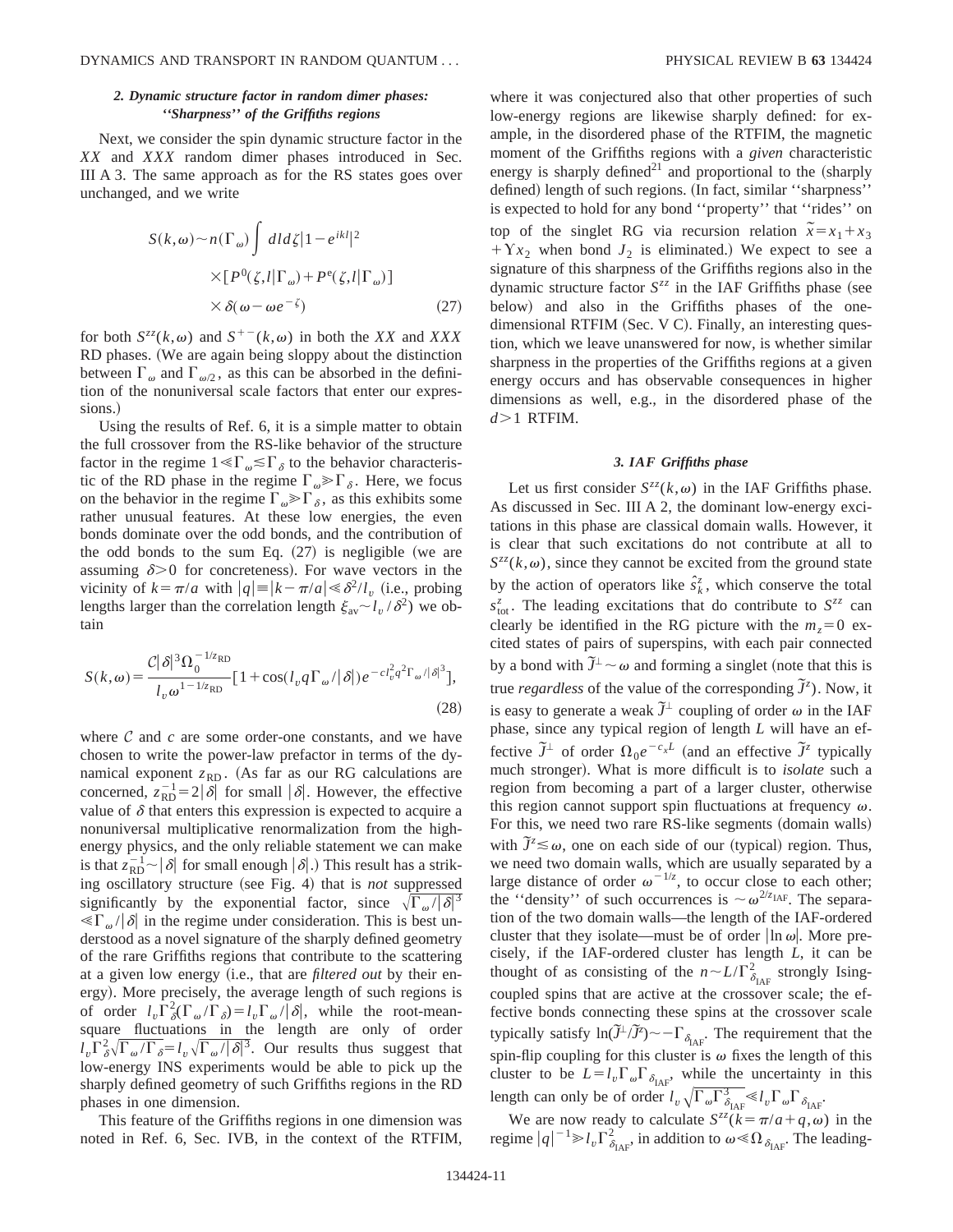order renormalization of the  $s_j^z$  in the cluster RG is simple:  $s_j^z$ is renormalized to  $(-1)^j s_c^z$  for each spin *j* that is active in some cluster *c*, and renormalizes to zero for every spin that forms a singlet. Assuming that such clusters ''look'' fairly uniform on the length scales larger than  $l_v \Gamma_{\delta_{\text{IAF}}}^2$ , and adding up the contributions from all such isolated clusters with effective spin fluctuation frequency  $\omega$ , we obtain

$$
S^{zz} \left( k = \frac{\pi}{a} + q, \omega \right) = \frac{\mathcal{C}' |\delta_{\text{IAF}}|^{7} \Omega_0^{-2/z_{\text{IAF}}}}{q^2 l_v^3 \omega^{1 - 2/z_{\text{IAF}}}} \times [1 - \cos(q l_v \Gamma_\omega / |\delta_{\text{IAF}}|^\theta) \times e^{-c q^2 l_v^2 \Gamma_\omega / |\delta_{\text{IAF}}|^{3\theta}}], \tag{29}
$$

where  $C'$  and  $c$  are some order-one constants and the power of the  $\delta_{\text{IAF}}$  that appears in the prefactor has been fixed by demanding consistency with the off-critical scaling form

$$
S^{zz}\left(k=\frac{\pi}{a}+q,\omega\right)=\frac{\mathcal{A}}{l_v\omega\Gamma_{\omega}^3}\Psi\left(\frac{\Gamma_{\omega}}{\Gamma_{\delta_{\text{IAF}}}},|ql_v|^{1/2}\Gamma_{\omega}\right),\tag{30}
$$

with  $\Psi(0,y) = \Phi(y)$ . Note also that the overall  $1/q^2$  dependence is a consequence of the fact that the spins contributing to the scattering have been taken to be distributed uniformly over a sharply defined region (the cluster); we expect this to cross over to a much faster decay at large momenta (such that  $|q|^{-1} \sim l_v \Gamma_{\delta_{IAF}}^2$  well outside the range of validity of our scaling picture.

The situation is quite different for  $S^{+-}(k,\omega)$ . As we shall see in Sec. III C, the renormalization of the  $s_j^{\pm}$  spin operators is quite nontrivial, and we are unable to make an equally detailed prediction for  $S^{+-}$ . However, we expect that the matrix element for producing domain-wall excitations with energies of order  $\omega$  by the action of  $s^{\pm}$  on the ground state is strongly suppressed as some power of  $\omega$ , giving rise to a correspondingly small value for  $S^{+-}(k,\omega)$  at small  $\omega$ .

#### **C. Average local autocorrelations**

The same approach can be used to calculate average autocorrelation functions, and this section is devoted to a brief account of our results.

We consider the local dynamical susceptibilities

$$
\chi_{jj}^{\alpha\alpha}(\omega) = \sum_{m} |\langle m|s_j^{\alpha}|0\rangle|^2 \delta(\omega - E_m), \tag{31}
$$

where  $\alpha = z$  or  $\alpha = x$ . A knowledge of the low-frequency behavior of these susceptibilities can immediately be translated into information about the long-time limit of the corresponding imaginary-time autocorrelation functions

$$
C_{jj}^{\alpha\alpha}(\tau) = \langle s_j^{\alpha}(\tau)s_j^{\alpha}(0) \rangle.
$$
 (32)

# *1. RS states and RD phases*

As long as one is interested only in averages of such local quantities (over different realizations of disorder), it again suffices to consider only the leading-order spin-operator renormalizations. We thus already have all the ingredients needed to calculate these average dynamical susceptibilities: our basic approach is familiar enough by now, and the relevant results of Ref. 4 for the renormalized bond distributions have already been reviewed in Sec. III A. Below, we will be correspondingly brief. We first give our results for the average local dynamical susceptibilities and then translate these to results for the long-time behavior of the corresponding average autocorrelation functions.<sup>22</sup> The leading behavior is the same for both  $\alpha = z$  and  $\alpha = x$ , so we drop all superscripts.

For a *bulk-spin*, we obtain

$$
[\chi_{\text{loc}}]_{\text{av}}(\omega) \sim \frac{n(\Gamma_{\omega})}{\omega} [P_0^{\text{e}}(\Gamma_{\omega}) + P_0^{\text{o}}(\Gamma_{\omega})]. \tag{33}
$$

For the *critical* RS states ( $P^e = P^o$ ) we find

$$
[\chi_{\text{loc}}]_{\text{av}}(\omega) \sim \frac{1}{\omega |\ln \omega|^3},
$$
  

$$
[C_{\text{loc}}]_{\text{av}}(\tau) \sim \frac{1}{|\ln \tau|^2},
$$
 (34)

while *off-critical*—in the RD phases—we find

$$
[\chi_{\text{loc}}]_{\text{av}}(\omega) \sim \frac{|\delta|^3}{\omega^{1-1/z_{\text{RD}}}},
$$

$$
[C_{\text{loc}}]_{\text{av}}(\tau) \sim \frac{|\delta|^3}{\tau^{1/z_{\text{RD}}}}.
$$
(35)

Similarly, for an *end-spin*  $s<sub>1</sub>$  of a semi-infinite chain (with  $j \ge 1$ ) we obtain

$$
[\chi_1]_{\text{av}}(\omega) \sim \frac{P_0^{\text{e}}(\Gamma_\omega) P_0^{\text{o}}(\Gamma_\omega)}{\omega}.
$$
 (36)

For the RS states we find

$$
[\chi_1]_{\text{av}}(\omega) \sim \frac{1}{\omega |\ln \omega|^2},
$$
  

$$
[C_1]_{\text{av}}(\tau) \sim \frac{1}{|\ln \tau|},
$$
 (37)

and in the RD phases

$$
[\chi_1]_{\text{av}}(\omega) \sim \frac{\delta^2}{\omega^{1-1/z_{\text{RD}}}},
$$

$$
[C_1]_{\text{av}}(\tau) \sim \frac{\delta^2}{\tau^{1/z_{\text{RD}}}}.
$$
(38)

## *2. IAF Griffiths phase*

In the IAF phase, unlike in the singlet states, we need to make a distinction between  $\chi^{zz}$  and  $\chi^{xx}$ . Consider first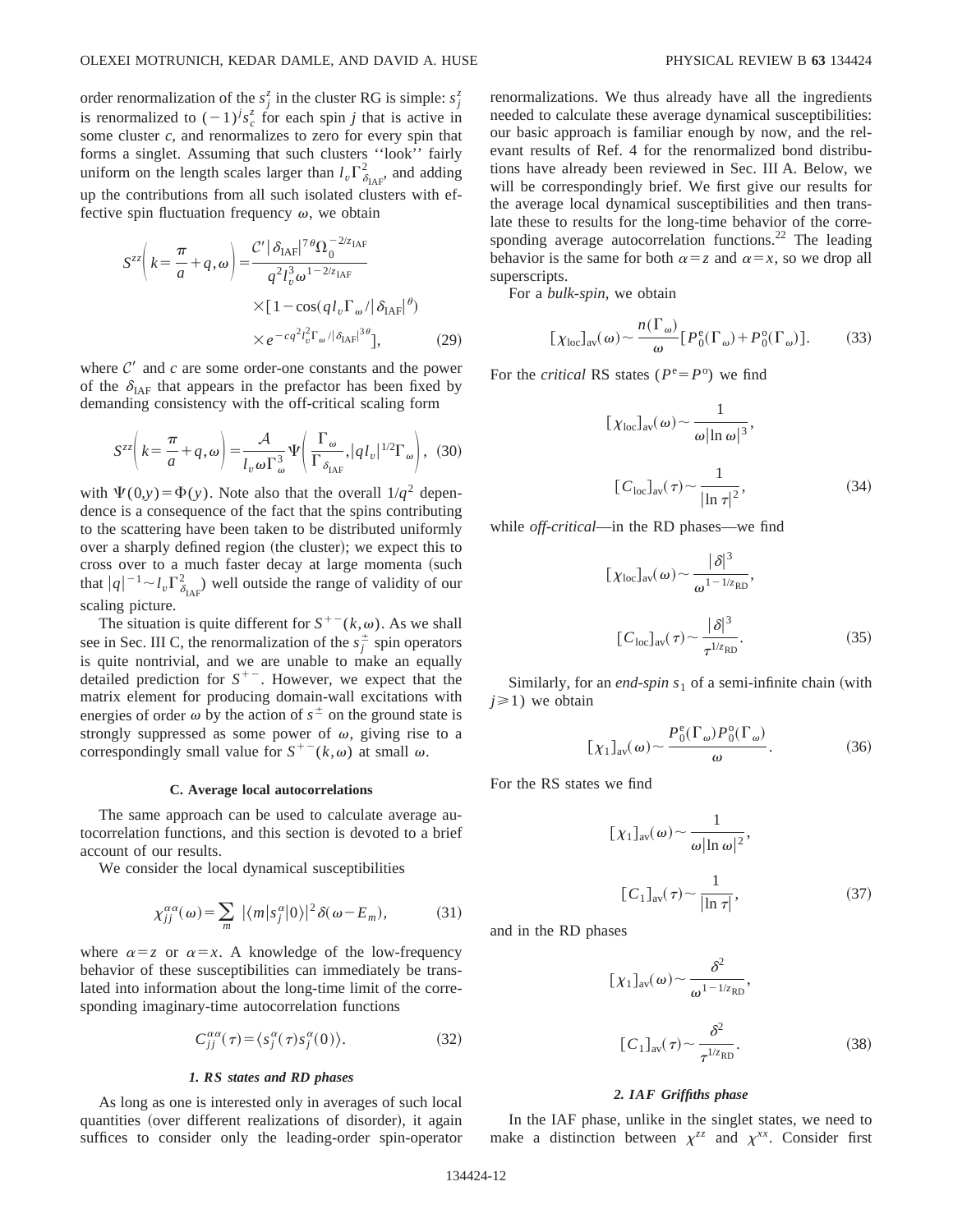$[\chi_{\text{loc}}^{zz}]_{\text{av}}(\omega)$ . From our previous discussion of the IAF phase, it is clear that, in the regime  $\omega \ll \Omega_{\delta_{\text{IAF}}}$ , the dominant contributions come from IAF-ordered clusters of lengths  $\sim \Gamma_{\omega} \Gamma_{\delta_{\text{IAF}}}$  (i.e., with effective spin-flip couplings of order  $\omega$ ) that are isolated from the rest of the system by domain walls with  $\tilde{J}^z \leq \omega$  on either side. From the scaling picture of the phase, we get

$$
\left[\chi_{\text{loc}}^{zz}\right]_{\text{av}}(\omega) \sim \delta_{\text{IAF}}^{4\theta} \frac{\Omega_0^{-2/z_{\text{IAF}}} \ln(\Omega_0/\omega)}{\omega^{1-2/z_{\text{IAF}}}},
$$
\n
$$
\left[C_{\text{loc}}^{zz}\right]_{\text{av}}(\tau) \sim \delta_{\text{IAF}}^{4\theta} \frac{\ln(\Omega_0 \tau)}{(\Omega_0 \tau)^{2/z_{\text{IAF}}}}.
$$
\n(39)

The analysis is more complicated for  $[\chi_{loc}^{xx}]_{av}(\omega)$ , and we can only make a plausible estimate for this quantity. This is because the *x* and *y* components of the spin operators renormalize in a nontrivial way under the cluster RG. The origin of this difficulty may be seen as follows: Consider, for example, combining three spins  $s_2$ ,  $s_3$ , and  $s_4$ , connected by strong  $J_2^z$  and  $J_3^z$ , into a superspin  $\tilde{s}_{(234)}$ . To zeroth order, all three operators  $s_2^+$ ,  $s_3^+$ , and  $s_4^+$  renormalize to zero. To first order,  $s_2^+$  and  $s_4^+$  renormalize to  $(s_2^+)^{\text{eff}} = -s_1^+ J_1^{\perp} / J_2^{\infty}$  $-\tilde{s}_{(234)}^{\dagger}2J_3^{\dagger}/J_2^{\dagger}$ ,  $(s_4^{\dagger})^{\text{eff}} = -s_5^{\dagger}J_4^{\dagger}/J_3^{\dagger} - \tilde{s}_{(234)}^{\dagger}2J_2^{\dagger}/J_4^{\dagger}$ , while  $s_3^+$  *renormalizes to zero to this order*. Roughly speaking, the original spin-flip operators of the (active) spins have projections onto the remaining effective cluster spin-flip operators with components given by the ratio of the corresponding effective spin-flip couplings to the original spin-flip couplings.

Now, the dominant contributions to  $[\chi_{\text{loc}}^{xx}]_{\text{av}}(\omega)$  come from the low-energy (of order  $\omega$ ) domain-wall excitations, which are represented in the RG picture by the bonds with  $\tilde{J}^z \sim \omega$  connecting the effective spins (clusters) in the effective theory with the renormalized cutoff  $\omega$ . The matrix element for producing such an excitation by a bare spin-flip operator of a spin active in one of these clusters will be of order of the corresponding  $\tilde{J}^{\perp}$ , while the number of such spins contributing will be of order of some effective ''moment''  $\mu_x$  of this cluster. Because of the matrix element proportional to  $\tilde{J}^{\perp}$ , there will be a significant contribution only if this  $\tilde{J}^{\perp}$  is also of order  $\omega$ . As we have already seen, this can happen only if such an IAF-ordered cluster has length of order  $\Gamma_{\omega}$  and is isolated from the rest by RS-like regions (domain walls) with  $J^z \lesssim \omega$  on either side. We already know how to estimate the number density of such Griffiths regions. As far as the effective moment  $\mu<sub>r</sub>$  of such an IAF cluster is concerned, we can only make a crude estimate that bounds it from above by the number of spins that are active in this cluster:  $\mu_x(\omega) \leq \Gamma_\omega$ ; however, we are unable to obtain the precise power of the logarithm that enters the energy dependence of the effective moment. We therefore leave out the logarithmic correction, and only write the dominant power-law part of our estimate:

$$
\left[\chi_{\text{loc}}^{xx}\right]_{\text{av}}(\omega) \sim \omega^{1+2/z_{\text{IAF}}},
$$
\n
$$
\left[C_{\text{loc}}^{xx}\right]_{\text{av}}(\tau) \sim \frac{1}{\tau^{2+2/z}}.
$$
\n(40)

#### **D. Spin transport**

This section is devoted to a discussion of the dynamical spin conductivity  $\sigma'(\omega)$  in the spin-1/2 *XXZ* chains. Our task here is to evaluate the Kubo formula Eq.  $(5)$  in the low-frequency limit. For the RS and RD states, we will use information available from the scaling solutions to the singlet RG recursion relations to achieve this, while in the IAF phase, we will use the scaling picture of the Griffiths phase we have developed earlier. Our results for the dynamical conductivity are summarized in Figs. 1 and 2.

# *1. Random singlet states*

We first need to work out the rules that govern the renormalizations of the current operators. Assume once again that  $J_{23}^{\perp}$  is the strongest bond. We wish to work out perturbatively the renormalized operators  $\tilde{\tau}_{1/2/3}$  that we trade in  $\tau_{1/2/3}$  for, when we freeze spins 2 and 3 in their singlet ground state (the other current operators to the left and right of this segment are left unchanged to leading order by the renormalization). Now, note that these other operators have overall scale factors in them that are nothing but the corresponding  $J^{\perp}$ couplings. In order to be consistent, we clearly need to work out  $\tilde{\tau}_{1/2/3}$  correct to  $O(\tilde{J}_{14}^{\perp})$  (where  $\tilde{J}_{14}$  is the effective bond connecting spins 1 and 4 after we freeze out spins 2 and 3) by adding the effects of virtual fluctuations to the projections of  $\tau_{1/2/3}$  into the singlet subspace. An explicit calculation gives the simple result that all three operators renormalize to the same operator  $\tilde{\tau}_{1/3} = \tilde{\tau}_2 = i \tilde{J}_{14}^{\perp} (s_1^+ s_4^- - s_4^+ s_1^-)/2$ , which we will denote henceforth by  $\tilde{\tau}_1$  for consistency of notation.

As we carry out the RG, the above result implies that the total current operator  $\Sigma_{j=1}^L \tau_j$  entering Eq. (5) renormalizes to  $\sum_j \tilde{l}_j \tilde{\tau}_j$ , where *j* now labels the remaining sites of the renormalized system, and the  $\tilde{l}_j$  are the lengths of the corresponding renormalized bonds. (Note that this result makes sense physically and is a consequence of spin conservation: when a magnetic field with a uniform gradient is applied along the length of the chain, the effective lengths  $\tilde{l}_j$  measure the "phase" along the chain of this "driving potential.") Consider two spins connected by a strong bond  $(\tilde{J}^{\perp}, \tilde{J}^z)$  in the renormalized theory with cutoff  $\Omega_{final}$ . Since the current operator living on this bond connects the singlet ground state of the pair only to the triplet state  $|t_0\rangle$  separated from the singlet by a gap  $\tilde{J}^{\perp}$ , we choose  $\Omega_{\text{final}} = \omega$  and consider the renormalized spectral sum

$$
\sigma'(\omega) = \frac{1}{\omega L} \sum_{m}^{\infty} \left| \left\langle m \middle| \sum_{j}^{\infty} \tilde{l}_{j} \tilde{\tau}_{j} \middle| 0 \right\rangle \right|^{2} \delta(\omega - \tilde{E}_{m}). \quad (41)
$$

This spectral sum is dominated by precisely the  $|t_0\rangle$  triplet excitations of pairs of spins that are connected by the (effec-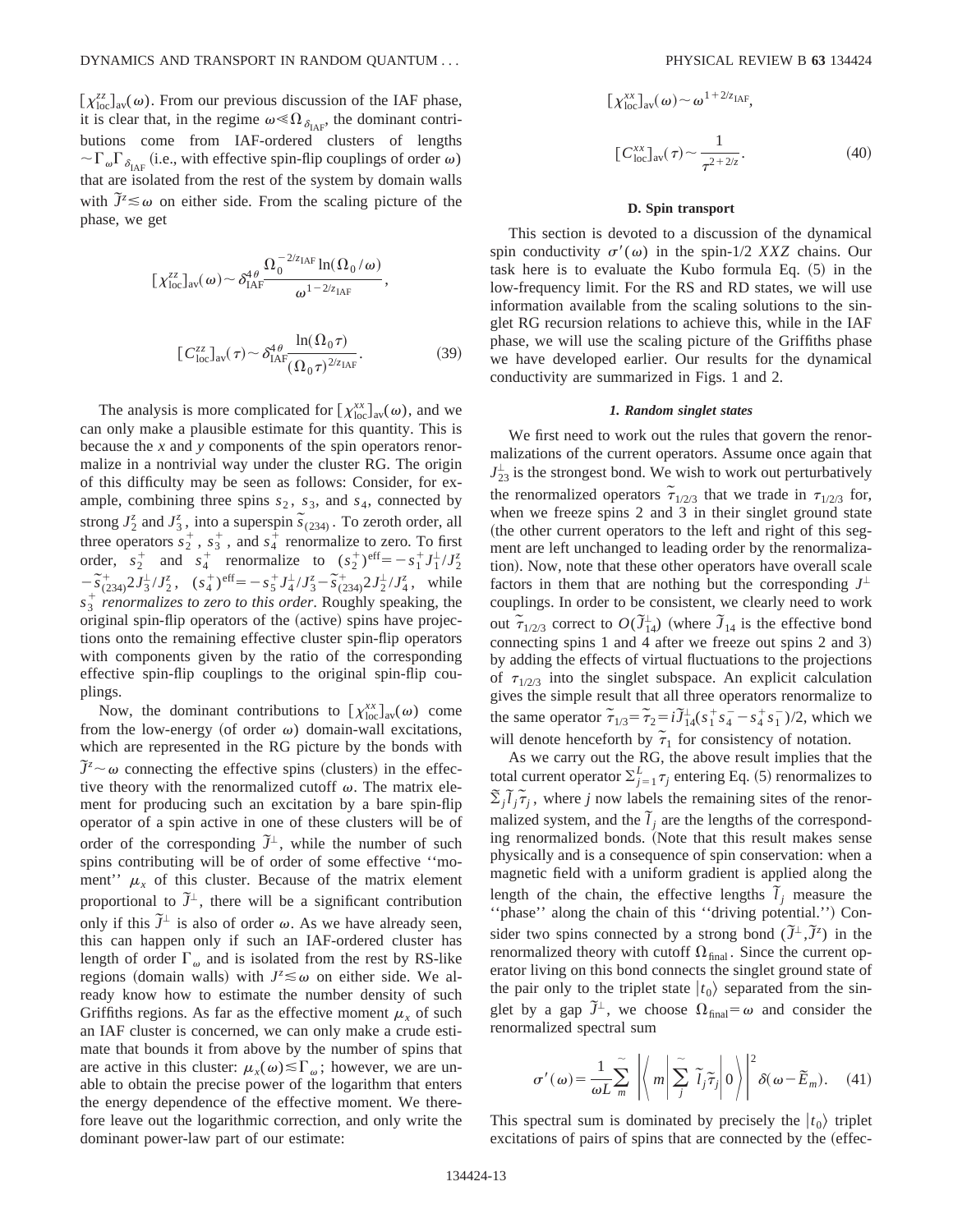tive) bonds with  $\tilde{J}^{\perp} = \omega$  and are being eliminated at this energy scale; the corresponding matrix element is just  $\tilde{l}\omega/2$ , where  $\tilde{l}$  is the length of the bond connecting the pair. In the thermodynamic limit, we thus have

$$
\sigma'(\omega) \sim \frac{n(\Gamma_{\omega})}{\omega} \int dl d\zeta \omega^2 l^2 P(\zeta, l | \Gamma_{\omega}) \delta(\omega - \omega e^{-\zeta}). \tag{42}
$$

This immediately yields our central result

$$
\sigma'(\omega) = \mathcal{K}_{\mathrm{RS}} l_v \ln(\Omega_0/\omega),\tag{43}
$$

valid for  $\omega \ll \Omega_0$ . Here,  $\mathcal{K}_{RS}$  is an order-one numerical constant,  $l<sub>v</sub>$  is the microscopic length-scale defined earlier, and  $\Omega_0$  is the microscopic energy cutoff. Notice that this analysis holds equally well at all three RS fixed points, which differ only in the corresponding values of the nonuniversal scale factors.

A brief digression is in order, before we go on to discuss this result: The real part of the dynamical conductivity can be related (on general grounds) to the behavior of the dynamic-structure factor  $S^{zz}(k,\omega)$  near  $k=0$ 

$$
\sigma'(\omega) = \omega \frac{1}{2} \frac{d^2}{dk^2} S^{zz}(k, \omega); \tag{44}
$$

this can be checked by comparing directly the corresponding spectral sums and noticing that the action of the two operators  $\mathcal{T} = \sum_j \tau_j$  and  $\mathcal{V} = \sum_j j \sigma_j^z$  on the eigenstates of the Hamiltonian H are related through  $T=i[\mathcal{H},V]$ . It is easy to check, using the scaling form Eq.  $(26)$ , that our result for the conductivity is consistent, as it must be, with our previously derived result for the dynamic structure factor.

Going back to Eq. (42), we see that  $\sigma'(\omega)$  *diverges logarithmically* for small  $\omega$  in the unusual "spin-metal" phase controlled by the *XX* fixed point *as well as at the critical points* (*XXX* and *XXZC*) separating this phase from the ''insulating'' phase with Ising antiferromagnetic order in the ground state. Note that this ''metal-insulator'' transition has the curious feature that the quantum critical points separating the conducting phase from the insulating phase have the same  $T=0$  transport properties as the conducting phase.

# *2. IAF Griffiths phase*

On the insulating side, we expect  $\sigma'(\omega)$  to be suppressed below the crossover scale  $\Omega_{\delta_{\text{IAF}}}$ ; the dominant contributions for  $\omega \ll \Omega_{\delta_{\text{IAF}}}$  come from some rare regions that contain long finite segments locally in the ''metallic'' phase.

We begin by providing a rough estimate of these contributions to  $\sigma'(\omega)$ : In our sample, consider a (large) region of length *L* locally in the RS phase; the number density of such regions is roughly  $p^L$ , with some  $p \leq 1$  (which depends on the distance from the transition). If these regions are effectively isolated from the rest of the system, the average power absorption per spin in each such region is proportional to the finite-size conductivity calculated in the Appendix:

$$
W = L\sigma_{\rm RS}(\omega, L) \sim L^{3/2} \exp(-c |\ln \omega|^2 / L), \qquad (45)
$$

where we have assumed that *L*, although large, satisfies *L*  $\ll |\ln \omega|^2$  (this assumption will turn out to be self-consistent). The total power absorbed in the sample is then obtained by summing over all such regions:

$$
\sigma'(\omega) \sim \int dL p^L L^{3/2} \exp(-c |\ln \omega|^2/L). \tag{46}
$$

Evaluating this integral by a saddle-point method, we find that the lengths that dominate are of order  $\ln \omega$  (our assumption about the lengths is thus valid), and arrive at the following estimate

$$
\sigma'(\omega) \sim \omega^{\alpha} |\ln \omega|^2, \tag{47}
$$

where  $\alpha = \alpha(\delta_{\text{IAF}}) > 0$  is a continuously varying exponent vanishing at the transition. While this argument is suggestive, we find it more convincing<sup>23</sup> to take an alternative route based on the scaling picture we have developed earlier for the IAF phase, which has the added advantage of allowing us to relate the exponent  $\alpha$  to the dynamical exponent  $z(\delta_{\text{IAF}})$ . This is what we turn to next.

We have already seen that the most numerous low-energy excitations in the IAF Griffiths phase are domain walls, with the integrated density of states  $n_{\omega} \sim \omega^{1/z_{\text{IAF}}}$ . Such *classical Ising* excitations, however, do not contribute to the dynamical conductivity. The dominant contributions come from IAF-ordered clusters of lengths  $L \sim \Gamma_{\omega} \Gamma_{\delta_{\text{IAF}}}$  (i.e., with effective spin-flip couplings of order  $\omega$ ) that are isolated from the rest of the system by domain walls with  $J^z \lesssim \omega$ . Remembering that the number density of such Griffiths regions is  $\sim \omega^{2/z_{\text{IAF}}}$ , and noting that the corresponding "phase lengths" are of order  $L \sim |\ln \omega|$ , we immediately obtain Eq. (47) with  $\alpha = 2/z_{\text{IAF}}$ . More formally, we sum over the possible separations of two such domain walls, with the constraint that the typical IAF-ordered region isolated by the two has significant spin fluctuations at the characteristic frequency  $\omega$ :

$$
\sigma'(\omega) \sim \frac{n_{\omega}^2}{\omega} \int dL \omega^2 L^2 \delta(\omega - \Omega_0 e^{-c_x L}). \tag{48}
$$

We thus obtain for the dynamical conductivity in the IAF phase

$$
\sigma'(\omega) = \mathcal{K}_{\text{IAF}} l_{\nu}(\omega/\Omega_0)^{2/z_{\text{IAF}}} \ln^2(\Omega_0/\omega),\tag{49}
$$

where  $K_{\text{IAF}}$  is a numerical prefactor that depends continuously on  $\delta_{\text{IAF}}$ . The scaling of  $\mathcal{K}_{\text{IAF}}$  with  $\delta_{\text{IAF}}$  for small  $\delta_{\text{IAF}}$ can be obtained by demanding consistency with the offcritical scaling form for the conductivity

$$
\sigma'(\omega) = \mathcal{K}_{\mathrm{RS}} l_v \ln(\Omega_0/\omega) \Sigma_{\mathrm{IAF}} (\Gamma_\omega/\Gamma_{\delta_{\mathrm{IAF}}}), \quad (50)
$$

which immediately implies that  $\mathcal{K}_{\text{IAF}} \sim \delta_{\text{IAF}}^{(2-\psi)/\lambda} \sim z_{\text{IAF}}^{-1}$ .

#### *3. Dynamical conductivity in RD phases*

We now calculate the dynamical spin conductivity in the *XX* and *XXX* random dimer phases. Here, the same singlet RG can be employed all the way across the crossover scale  $\Gamma_{\delta} \equiv 1/|\delta|$ , and into the energy regime of a well-developed RD phase. The dynamical conductivity is given by the same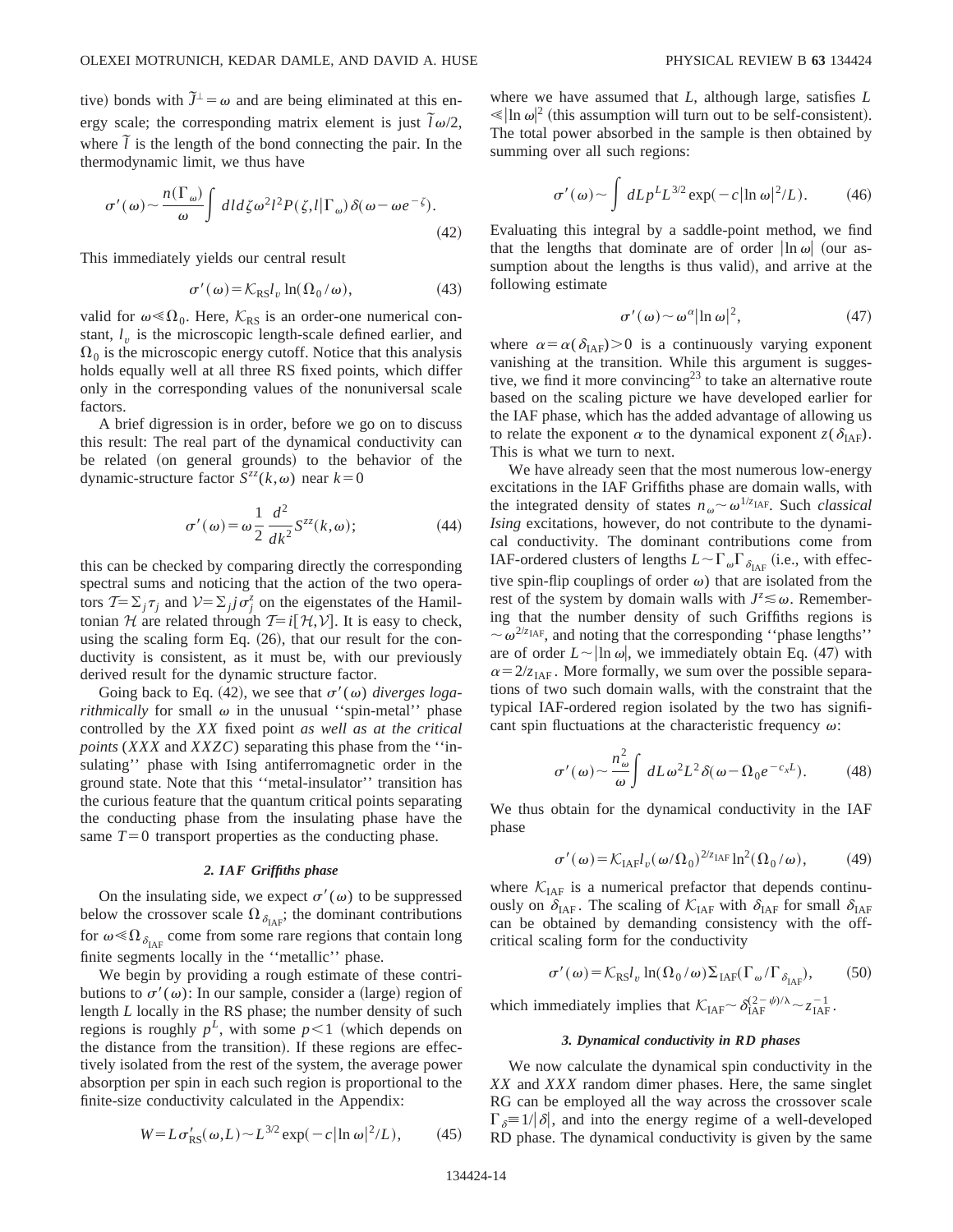expression  $(42)$  as for the RS states: we simply add contributions from the even  $(P^e)$  and the odd  $(P^o)$  bonds in complete analogy with the calculation of the dynamic structure factor. Using the scaling solutions of Ref. 6, it is quite simple to calculate the full scaling function for the dynamical conductivity

$$
\sigma'(\omega,\delta) = \mathcal{K}_{\rm RS}l_v \ln(\Omega_0/\omega) \Sigma_{\rm RD}[\delta \ln(\Omega_0/\omega)].
$$
 (51)

Here, we restrict ourselves to noting that  $\Sigma_{RD}(x) \sim$  const for  $x \le 1$ , while for  $x \ge 1$ ,  $\Sigma_{RD}(x)$  scales as  $\overline{\Sigma}_{RD}(x) \sim xe^{-2x}$ . Thus, at frequencies  $\omega$  well below the crossover scale  $\Omega_{\delta}$ , we have

$$
\sigma'(\omega) = \mathcal{K}_{\text{RD}} l_v(\omega/\Omega_0)^{1/\text{Z}_{\text{RD}}} \ln^2(\Omega_0/\omega),\tag{52}
$$

with the numerical prefactor  $\mathcal{K}_{RD} \sim |\delta|$  and the dynamicalexponent  $z_{RD} \sim |\delta|^{-1}$  for small  $|\delta|$ . We can now interpret this form directly in terms of the rare regions that dominate the conductivity: Assume, for concreteness, that  $\delta$  > 0, i.e., that the even bonds are dominating; the main contribution to the dynamical conductivity at frequency  $\omega \ll \Omega_{\delta}$  then comes from the even bonds with effective  $\tilde{J}_e = \omega$ . Such weak even bonds are generated only across rare long regions that are locally in the opposite dimerized phase, and these are precisely the regions that dominate the low-energy density of states and thus determine the dynamical exponent  $z_{RD}(\delta)$ ; this explains the factor  $\omega^{1/z_{RD}}$  in Eq. (52). Moreover, all such bonds have a well-defined length proportional to  $\ln(\Omega_0/\omega)$ , which explains the  $\ln^2(\Omega_0/\omega)$  in Eq. (52).

# *4. Perspective: Spinless interacting fermions with particle-hole symmetric disorder*

To put these transport properties in perspective, we recall that the spin-1/2 *XXZ* chain is equivalent, via the usual Jordan-Wigner transformation, to a system of spinless interacting fermions with particle-hole symmetric disorder. More specifically, we write the spin operators  $s_j^{\pm} \equiv s_j^x \pm is_j^y$  in terms of fermion creation (annihilation) operators  $c_j^{\dagger}$  ( $c_j$ ) as

$$
s_j^+ = \prod_{j' < j} (1 - 2n_{j'}) c_j^{\dagger},
$$
\n
$$
s_j^- = \prod_{j' < j} (1 - 2n_{j'}) c_j,
$$
\n(53)

while  $s_j^z = n_j - 1/2$  (here  $n_j \equiv c_j^{\dagger} c_j$  is the fermion number operator at site *j*). In this language,  $\mathcal{H}_{XXZ}$  can be written as

$$
\mathcal{H} = \sum_{j=1}^{L-1} \left[ t_j (c_{j+1}^{\dagger} c_j + c_j^{\dagger} c_{j+1}) + V_j (n_j - 1/2) (n_{j+1} - 1/2) \right],\tag{54}
$$

with  $t_j = J_j^{\perp}/2$  and  $V_j = J_j^{\bar{z}}$ . The coupling  $J^{\bar{z}}$  thus controls the strength of the nearest-neighbor particle-hole–symmetric repulsive interaction between the fermions. The IAF phase that obtains for large  $J^z$  corresponds to a charge-density-wave state stabilized by interactions. In the absence of interactions  $(XX \text{ chain})$  we obtain a free-fermion random-hopping problem at zero chemical potential.

This free-fermion problem has been extensively studied in the past, and is known to have rather unusual localization properties due to the additional particle-hole symmetry present.24,25 For instance, an elementary calculation immediately reveals that the zero-temperature average Landauer conductance  $[g_L]_{av}$  of a finite segment of length *L* connected to perfect leads scales as  $[g_L]_{av} \sim 1/\sqrt{L}$ , in sharp contrast to the usual exponentially-localized behavior in one dimension; the corresponding conductivity, of course, scales as  $\sqrt{L}$ . Now, the strong-disorder RG predicts that lengths scale as the square of the logarithm of the energy scale in the lowenergy effective theory describing the *XX*-RS state; our result for the dynamical conductivity is thus consistent with the elementary Landauer calculation (see also our explicit finitesize scaling calculations in the Appendix). $26$  Notice, however, that our approach is not limited to the noninteracting case. It allows us to reliably treat the effects of interactions, and follow the dynamical conductivity through a ''metalinsulator'' transition that is driven by strong interactions in the presence of strong disorder.

# *5. Numerical study of the dynamical conductivity at the XX fixed point*

At the  $XX$  point, the Hamiltonian Eq.  $(54)$  describes noninteracting fermions with random hopping amplitudes, and we are essentially faced with the problem of finding the lowenergy eigenvalues and eigenstates of the corresponding single-particle Hamiltonian (an  $L \times L$  matrix operator) **H**  $=\sum_{j=1}^{L-1} t_j(|j+1\rangle\langle j|+|j\rangle\langle j+1|)$ , which defines the Schrödinger equation for this problem. Any fermionic state can then be represented as a Slater determinant of the corresponding (normalized) single-particle eigenstates  $|\phi_\mu\rangle$  with eigenenergies  $\epsilon_{\mu}$ . In the single-particle language, the Kubo formula for the conductivity  $\sigma'(\omega)$  at zero chemical potential and at a finite temperature *T* reads

$$
\sigma'(\omega) = \frac{1}{\omega L} \sum_{\mu_1, \mu_2} \left| \left\langle \phi_{\mu_2} \middle| \sum_j \mathbf{T}(j) \middle| \phi_{\mu_1} \right\rangle \right|^2
$$
  
 
$$
\times [f(\epsilon_{\mu_1}) - f(\epsilon_{\mu_2})] \delta(\omega - \epsilon_{\mu_2} + \epsilon_{\mu_1}), \quad (55)
$$

where  $\mathbf{T}(j) \equiv i t_j(|j\rangle\langle j+1|-|j+1\rangle\langle j|)$  is the current operator on the link *j* and  $f(\epsilon) \equiv 1/(e^{\epsilon/T}+1)$ . (This version of the Kubo formula will also prove useful when we analyze the full temperature dependence of the dynamical conductivity in Sec. VI.)

Here, we test the  $T=0$  predictions by evaluating  $\sigma'(\omega)$ using exact numerical diagonalization of finite systems. The results of such calculations for system sizes  $L=128$ , 256, and 512 with the hopping amplitudes  $t_i$  drawn independently from a uniform distribution over  $[0,1]$  are shown in Fig. 6, where we have averaged over 100 000 samples for each *L*. In an infinite sample we expect the conductivity to diverge logarithmically, but with the system sizes studied here, we cannot quite probe this infinite-sample regime  $1 \leq \ln(\Omega_0 / \omega)$  $\ll \sqrt{L}$ , rather, we are in the regime  $1 \ll \ln(\Omega_0/\omega) \lesssim \sqrt{L}$ . Nevertheless, the numerical results of Fig. 6 clearly show that the dynamical conductivity increases as the frequency is lowered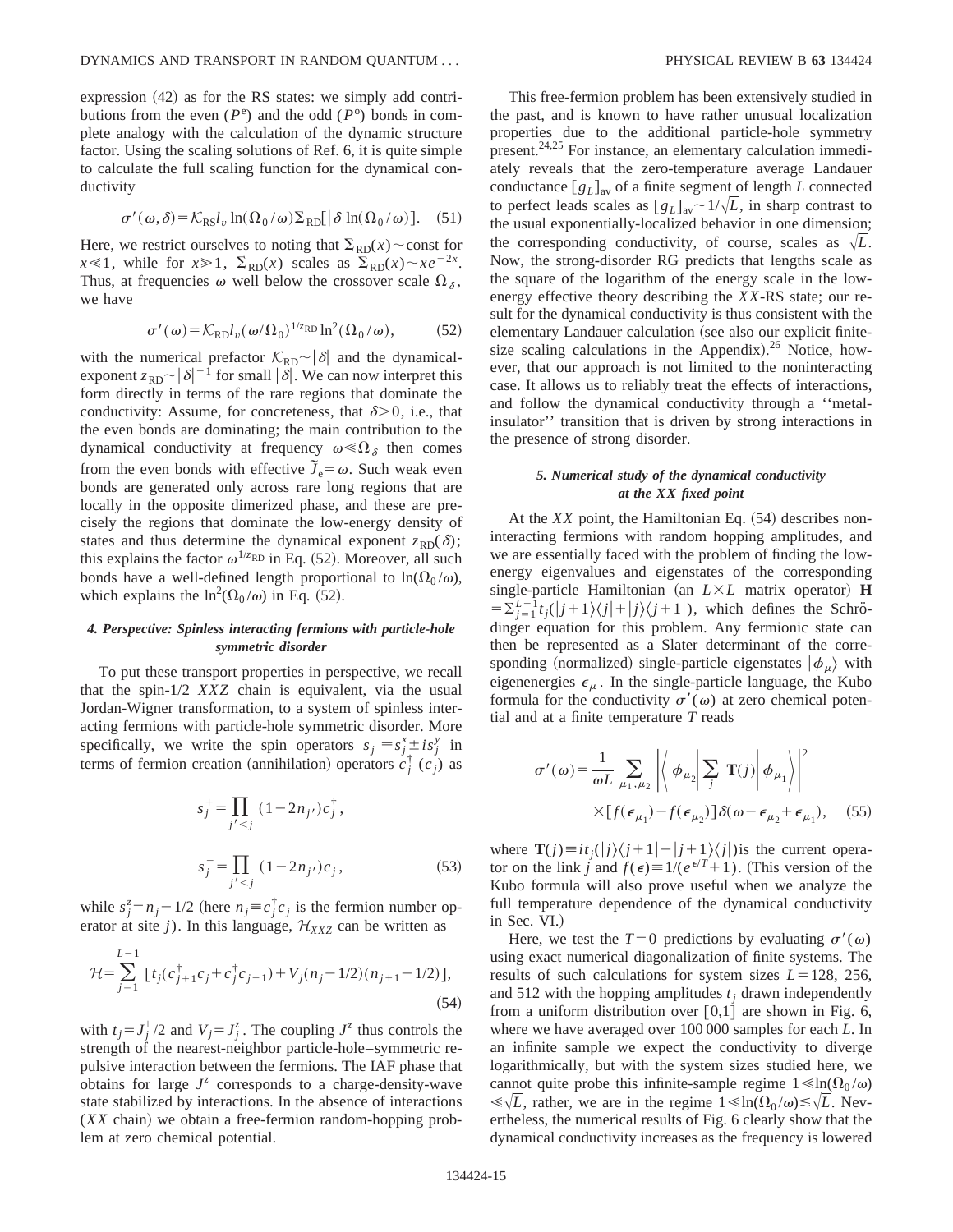

FIG. 6. Scaling plot of the dynamical conductivity  $\sigma'(\omega,L)$  at the *XX* point for finite systems of sizes  $L = 128$ , 256, and 512, with free boundary conditions, calculated by exact numerical diagonalization and, for *exactly the same* systems, by the finite-size RG analysis of the Appendix. Free-fermion hopping amplitudes  $t_i$  are drawn independently from a uniform distribution over  $[0,1]$ , and the (bare) phase lengths are set to  $l_i=1$ . We used  $\Omega_0=2$  corresponding to the initial energy cutoff in the equivalent spin system; also, we used  $l<sub>v</sub>=1$  corresponding to the microscopic length scale in the problem. The agreement of the RG predictions with the results of the exact diagonalization is fairly good (given the not-sostrong initial disorder), and the dynamical conductivity is indeed increasing all the way to the (finite-size) crossover scale  $ln(\Omega_0/\omega)$  $\sim \sqrt{L/l_p}$ . Note that with the sizes studied, we can only partially access the bulk scaling regime  $\ln(\Omega_0/\omega) \ll \sqrt{L/l_n}$ , in which we expect  $\sigma'(\omega,L) \sim \ln(\Omega_0/\omega)$  and which on the plot is toward the left of the horizontal axis. Also note that in the opposite regime  $\ln(\Omega_0/\omega)$ .  $\sqrt{L/l_n}$ , unlike in the bulk regime,  $\sigma'(\omega,L)$  is not selfaveraging; in this regime, the plotted average over different samples represents roughly the distribution of the lowest gap in the system. Inset shows how the  $L \rightarrow \infty$  scaling form (thick line) is approached by the finite-size  $\sigma'(\omega,L)$  calculated from the RG for the given initial conditions (the lines plotted here are the same as in the main panel). Note that the vertical scale is set by the (numerical) prefactor of the scaling function in the bulk scaling regime [where  $\sigma'(\omega) \approx \frac{7}{180} \ln(\Omega_0/\omega)].$ 

all the way to the crossover scale  $ln(\Omega_0/\omega) \sim \sqrt{L}$ , thus supporting our claim that  $\sigma'(\omega)$  diverges logarithmically at low frequencies.

For a more detailed test of our theoretical results, we need to quantitatively analyze the effects of a finite system size on our predictions for the dynamical conductivity. The calculation is summarized in the Appendix. Here, we only note that this analysis allows us to write the following scaling form for the conductivity:

$$
\sigma'(\omega, L) = l_v \ln(\Omega_0/\omega) \Theta[l_v \ln^2(\Omega_0/\omega)/L];\qquad(56)
$$

the scaling function  $\Theta$  is characterized in the Appendix, and the above result is expected to hold for large enough *L* and  $\ln(\Omega_0/\omega)$  [with no restrictions on the ratio  $\ln^2(\Omega_0/\omega)/L$ ]. However, the numerical results cannot be compared directly with this scaling result since it assumes that the distribution of bond lengths has reached the form characteristic of the *XX* fixed point, which is not the case for the sizes that we can diagonalize numerically: the ''length part'' of the distribution  $P(\zeta, l|\Gamma)$  is still evolving toward the corresponding scaling form from the initial condition  $P(\zeta, l|\Gamma_l) = e^{-\zeta} \delta(l-1)$ . Nevertheless, we can compare the results of the exact numerical diagonalization with the (formal) predictions of the RG for the *same* systems. This can be done by either running the RG on the same samples or by evaluating the analytical (within the RG) expression, given by the inverse Laplace transform Eq.  $(A9)$  for these initial conditions. In Fig. 6, we compare the RG result obtained in this manner with the numerically evaluated conductivity. Given that the initial disorder is not very strong, the agreement of the RG predictions with the  $\sigma'(\omega,L)$  from the exact diagonalization is fairly good.

#### **E. On validity of results**

So far, our calculations have relied on the leading-order renormalizations of the spin operators; in this subsection we will try to justify validity of this approximation. We will not address the corresponding question for the RG itself because this has been analyzed with great care in Refs. 6 and 4, and we have nothing to add here. Instead, we focus on issues specific to our calculation of dynamical quantities, and therefore not addressed as such in previous work. Here, we provide a (partial) justification of our leading-order results by analyzing the effects of the first corrections to the leadingorder expressions for the renormalized operators; this can be done consistently within the framework of the RG approach. Any consistent analysis of further corrections would require that we also consider higher-order corrections to the RG rules themselves, and we stop well short of doing that.<sup>27</sup>

As an illustrative example, we consider the dynamic structure factor in the RS states. Our leading-order calculations used only the zeroth-order result for the renormalized spin operators. The renormalized operators can also be easily worked out to first order; these were considered in the discussion of typical correlations in Ref. 4. When a pair of spins 2 and 3 connected by a strong bond is frozen into a singlet state, the neighboring spin operators  $\vec{s}_1$  and  $\vec{s}_4$  do not change even to first order, while the spin operators  $\vec{s}_2$  and  $\vec{s}_3$  renormalize to

$$
(s_2^z)^{\text{eff}} = -(s_3^z)^{\text{eff}} = -\frac{J_1^z}{2J_2^{\perp}}s_1^z + \frac{J_3^z}{2J_2^{\perp}}s_4^z,
$$
  

$$
(s_2^+)^{\text{eff}} = -(s_3^+)^{\text{eff}} = -\frac{J_1^{\perp}}{J_2^{\perp} + J_2^z}s_1^{\perp} + \frac{J_3^{\perp}}{J_2^{\perp} + J_2^z}s_4^{\perp}.
$$
 (57)

Thus, the decimated spins  $\vec{s}_2$  and  $\vec{s}_3$  obtain small "components'' of order  $J_1/J_2$ ,  $J_3/J_2$ , onto the neighboring spins  $\vec{s}_1$ and  $\vec{s}_4$ . As we run the RG and renormalize down to scale  $\Gamma$ , the system consists of  $n<sub>Γ</sub>$  active spins per unit length, separated from each other by "dead" regions (with lengths of order  $\Gamma^2$ ) of decimated spins. Each decimated spin *r* in the dead region between two remaining active spins *j* and *k* (where  $j$  and  $k$  are nearest neighbors in the effective Hamiltonian at scale  $\Gamma$ ) will have some components  $C_{ri}$  and  $C_{rk}$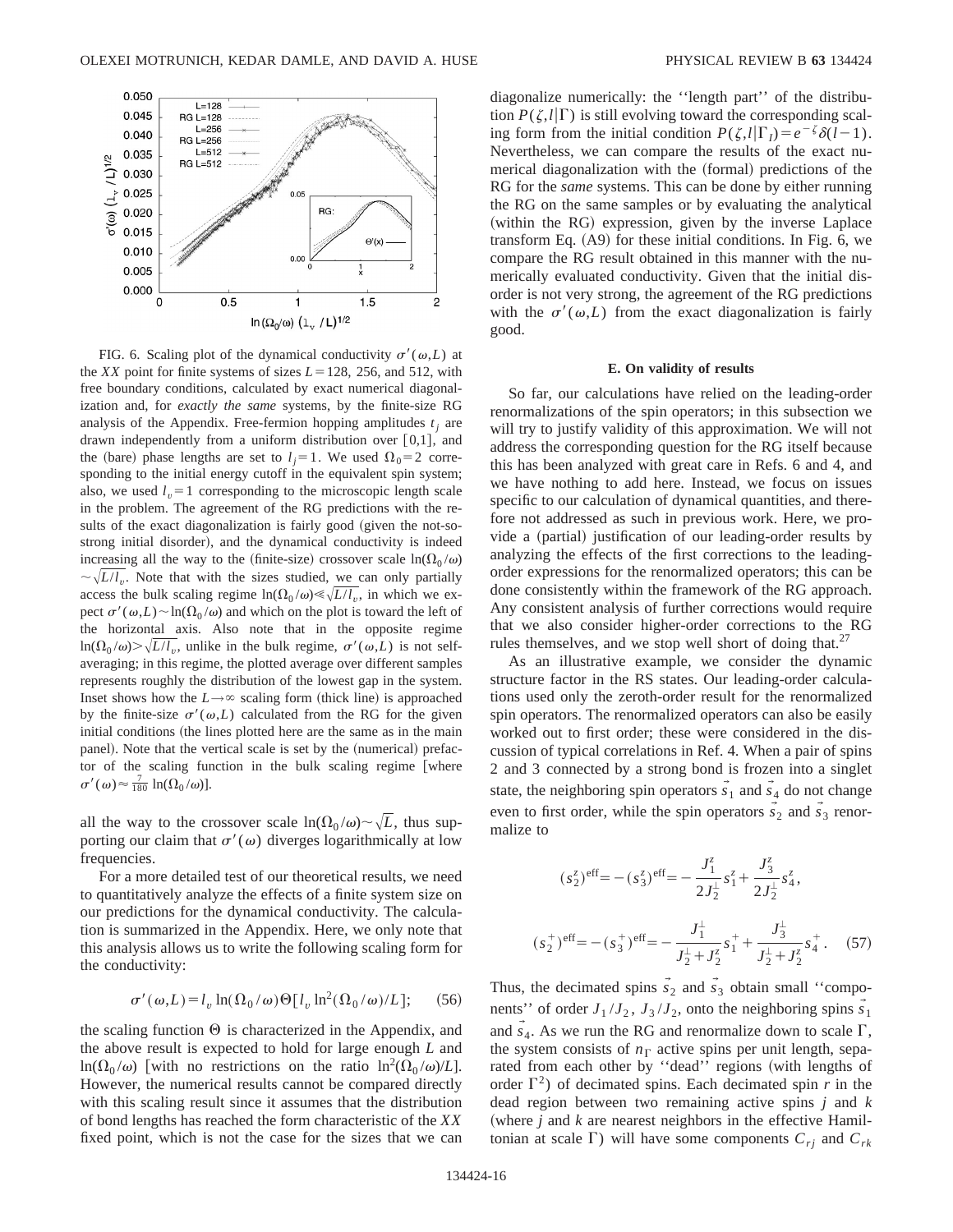on spins  $\vec{s}_j$  and  $\vec{s}_k$ . From the point of view of calculating the spectral sum Eq.  $(4)$ , each active spin *j* acquires some (*k*-dependent) effective moment  $\tilde{\mu}_i(k)$  coming from all decimated spins with nonzero components on  $\vec{s}_j$ :

$$
\tilde{\mu}_j(k) = 1 + \sum_{i_1 < r < i_2} C_{rj} e^{ik(r-j)},\tag{58}
$$

where the sum is over all previously decimated spins *r* between the effective neighbors  $i_1$  and  $i_2$  of the spin *j*,  $i_1 < j$ *. The components*  $*C*<sub>ri</sub>$  *are simply the ground-state* correlations<sup>28</sup>  $\langle s_r s_j \rangle$ ; such *typical* correlators decay as a stretched exponential  $-[\ln C_{rj}]_{av} \sim |r-j|^{1/2}$ . Note that the characteristic length scale for this decay is the *microscopic* length scale  $l<sub>v</sub>$ . It is thus clear that the sum over *r* in Eq.  $(58)$ converges quickly, and the renormalization of the moment  $\tilde{\mu}$ <sub>*i*</sub> away from its bare value of 1 comes mainly from the nearby spins that were decimated early in the RG. This renormalization is of order one, but only weakly *k* dependent.

We now analyze the consequences of this renormalization of the moments for the two scaling forms of the dynamic structure factor derived earlier in the limit of low frequencies, one in the vicinity of  $k=\pi/a$ , and the other in the vicinity of  $k=0$ . First, consider  $k=\pi/a+q$ , with  $|q| \ll l_v^{-1}$ . For such small values of *q*, we can neglect the *q* dependence of the moments and evaluate them at  $k = \pi/a$ . To evaluate the spectral sum Eq.  $(4)$ , we need to add up the contributions coming from the strong bonds at scale  $\Omega_{\text{final}}$ . Each strong bond contributes  $|\tilde{\mu}_L + \tilde{\mu}_R e^{iql}|^2$ , where  $\mu_L$  and  $\mu_R$  are the moments (evaluated at  $k = \pi/a$ ) of the two spins connected by this strong bond. We can now proceed in two steps: First, we fix *l* and average over the moments of all strong bonds with a given length. This gives us a quantity  $c_1+c_2|1$  $+e^{iql}|^2$  that we now need to average over the length distribution of the strong bonds; here  $c_1$  and  $c_2$  are now some fixed numbers of order one, since we expect that the main renormalization of each moment comes from few nearby spins and is roughly independent of the lengths of the adjoining bonds. Thus, we see that Eq.  $(24)$ , with  $\Phi$  given by Eq.  $(25)$ , indeed describes the dynamic structure factor for  $k$ close to  $\pi/a$  and a fixed low  $\omega$ ; the higher-order corrections renormalize the overall amplitude by a factor of order one, and also produce an ''incoherent'' background of a comparable strength that depends only weakly on  $k$  (i.e., that changes significantly only when *k* is changed by an amount of order  $l_v^{-1}$ ).

For  $k \le l_v^{-1}$  (i.e., in the scaling regime near  $k=0$ ), the discussion is very similar; each strong bond contributes  $|\tilde{\mu}_L|$  $-\tilde{\mu}_R e^{ikl}$ , where the moments are now evaluated at  $k=0$ . This again gives us a quantity  $c_1 + c_2 \left| 1 - e^{ikl} \right|^2$  to be averaged over the length distribution of the strong bonds. In general (away from the  $XXX$  point), we now have to consider the  $S^{zz}(k,\omega)$  component separately from the  $S^{+-}(k,\omega)$ component, since the total  $s_{\text{tot}}^z$  conservation constrains the constant  $c_1$  to be *identically zero* for the case of  $S^{zz}(k,\omega)$ . Thus, in the case of  $S^{zz}(k,\omega)$ , higher-order corrections only produce an order one renormalization to the overall scale of our scaling result Eq.  $(26)$ ; of course, there will be additional corrections, but these will vanish faster than the scaling result in the low-frequency limit. In the case of  $S^{+-}(k,\omega)$ , an inspection of the renormalization rules Eq.  $(57)$  shows that to this order  $c_1$  will be zero for  $S^{+-}(k,\omega)$  as well, even in the absence of full Heisenberg symmetry; however, this is not expected to be true in general (to all orders), and we expect a small but nonzero background to be present in the general case. Thus,  $S^{+-}(k,\omega)$  near  $k=0$  will in general consist of two parts: the scaling part given by Eq.  $(57)$  with an order one nonuniversal overall scale (this part vanishes as  $\sim k^2$  for small *k*), and a nonscaling, weakly *k*-dependent additive background of the same order as the scaling part.

The above arguments typify the general logic behind our justification of the leading-order results for all of our calculations; in some cases such a program can be carried out analytically, $29$  while in other cases we have to be satisfied with arguments like the ones presented above. Such arguments can also be bolstered by numerically implementing the higher-order operator renormalizations to calculate corrections within the RG to our leading order results [indeed, we have confirmed that such a numerical check for  $S(k,\omega)$  in the Heisenberg model is in qualitative agreement with the arguments presented above].

# **IV. TRANSPORT IN STRONGLY RANDOM SPIN-1 CHAINS**

## **A. Singlet RG description of the phases: A review**

The strong-randomness quantum critical point, which controls the transition from the Haldane state to the random singlet state in the spin-1 chains, and the immediate vicinity of this critical point, can be analyzed by a somewhat extended RG procedure introduced in Refs. 18 and 5, or by a variant of the same used in Ref. 8.

The basic idea is to replace the original spin-1 chain by an *effective model* that is argued to describe the low-energy physics of the original system. As we shall see later, this effective model can be made plausible by thinking in terms of a bond-diluted chain (it is also possible to arrive at essentially the same model by starting with a random antiferromagnetic spin-1 chain and using the *approximate*<sup>30</sup> RG procedure of Ref. 8). This effective model is written entirely in terms of spin-1/2 degrees of freedom coupled by nearestneighbor Heisenberg exchange couplings. All *even* bonds are always *antiferromagnetic* and are drawn from an appropriate distribution of positive bonds, while *odd* bonds can be of *either* sign and are drawn from a different distribution.

This effective model can be analyzed using the extension of the singlet RG introduced in Refs. 18 and 5. One begins by looking for the largest *antiferromagnetic* bond in the system, say  $J_2$  connecting spins 2 and 3; this defines our bare energy-cutoff  $\Omega_0$ . Further analysis can be split into three cases: (i) If the bonds adjacent to the largest AF bond are smaller in magnitude, the two spins are frozen into a singlet state and an effective coupling  $\tilde{J}_{14}$  is generated between spins 1 and 4 exactly as in the singlet RG for the spin-1/2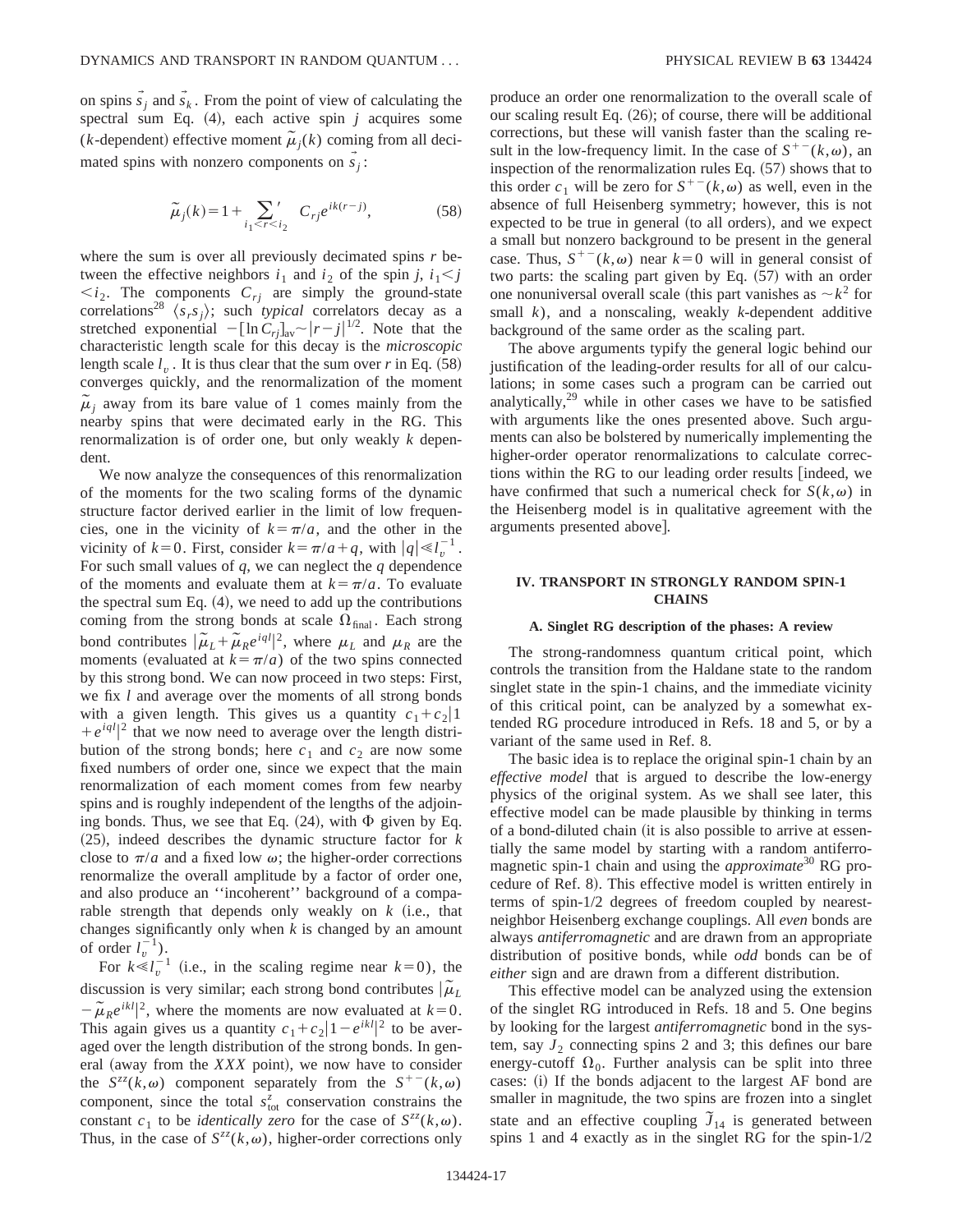chain. (ii) If both the adjacent bonds are larger in magnitude than  $J_2$ , then spins 1 and 2 and spins 3 and 4 are first combined to make effective spin-1 objects (since in this case  $J_1$ ) and  $J_3$  are necessarily ferromagnetic), and these effective spin-1 degrees of freedom are then frozen into a singlet state, generating an effective coupling  $\tilde{J}_{05} = 4J_0J_4/3J_2$  between spins 0 and 5. (iii) If only one of the adjacent bonds, say  $J_3$ , is larger in magnitude than  $J_2$ , then spins 3 and 4 are first combined into an effective spin-1 object. The system is then frozen into the subspace in which spin 2 and this effective spin-1 object are coupled together to form an effective spin- $1/2$  object that we label as  $s_2$  for consistency of notation. The corresponding renormalized couplings are given as  $\tilde{J}_{12}$  $= -J_1/3$  and  $\tilde{J}_{25} = 2J_4/3$ . This procedure is now iterated with the energy-cutoff  $\Omega$  being gradually reduced. It is important to note that there is no inconsistency in leaving ferromagnetic bonds  $J<-\Omega$  untouched that are not adjacent to any antiferromagnetic bonds at the cutoff scale; we could equally well have combined *all* pairs of spins connected by such strong ferromagnetic bonds into effective spin-1 objects at the cost of cluttering up our notation.

A detailed analysis of this iterative procedure can be summarized as follows:<sup>18,5,8</sup> Let  $\Gamma \equiv \ln(\Omega_0 / \Omega)$  and let  $n_\Gamma$  be the fraction of active spins at log-cutoff  $\Gamma$ . For the even bonds, we introduce the distribution  $P(\zeta|\Gamma)$  of the corresponding logarithmic couplings  $\zeta = \ln(\Omega/J)$ . For the odd bonds, let  $N(\Gamma)$  be the fraction of odd bonds at scale  $\Gamma$  that are *strongly* ferromagnetic with  $J < -\Omega$ ; for large  $\Gamma$ , the remainder of the odd bonds are symmetrically distributed about zero and are therefore described by a distribution for  $|J|$  that we characterize by the distribution  $Q(\zeta|\Gamma)$  of the corresponding logarithmic couplings  $\zeta \equiv \ln(\Omega / |J|)$ . When *W*, the width of the distribution of the log-exchanges in the original spin-1 Hamiltonian Eq.  $(6)$ , exceeds a critical value  $W_c$ , the system is in a spin-1 random singlet phase. In the language of the spin-1/2 effective model, this RS phase is described by a fixed point with  $P(\zeta|\Gamma) = \Gamma^{-1}e^{-\zeta/\Gamma}$ ,  $N(\Gamma) = 1$ ,  $n_{\Gamma} \sim 1/\Gamma^2$ , and  $Q(\zeta|\Gamma) = Q_0e^{-Q_0\zeta}$  for large  $\Gamma$  [ $Q_0$  is some nonuniversal  $O(1)$  number]. As *W* is decreased, the system undergoes a quantum phase transition to the so-called gapless Haldane phase; both the quantum critical point and the GH phase in the vicinity of it are still controlled by strong-disorder fixed points. At the critical fixed point (which is an infinitedisorder fixed point) we have  $P(\zeta|\Gamma) = Q(\zeta|\Gamma)$  $=2\Gamma^{-1}e^{-2\zeta/\Gamma}$ ,  $n_{\Gamma} \sim 1/\Gamma^3$ , and  $N(\Gamma)=1/2$ . The GH phase in the vicinity of the quantum critical point is controlled by a line of fixed points; each point on this line is characterized by some constant  $P_0$  (which depends on the strength of disorder *W*). At a point labeled by  $P_0$ , we have  $P(\zeta|\Gamma)$  $= P_0 e^{-P_0 \zeta},$   $Q(\zeta|\Gamma) = Q_0(\Gamma) e^{-Q_0(\Gamma)\zeta}$  where  $Q_0(\Gamma)$  $\sim e^{-P_0\Gamma}$ ,  $N(\Gamma) \rightarrow 0$ , and  $n_{\Gamma} \sim P_0^3 e^{-P_0\Gamma}$ . The continuously varying  $P_0(W)$  vanishes at the transition as  $P_0 \sim (W_c)$  $-W$ <sup> $\bar{\nu}$ 3, where  $\nu$  is the correlation length exponent obtained</sup> in Refs. 18 and 5; the GH phase is thus similar to the dimerized phases of the spin-1/2 chains.

## **B. Spin transport**

#### *1. Doing calculations in the effective model*

Before we calculate anything, we need to describe how we think about the spin transport in this case. This is somewhat nontrivial, for we are working in an effective model of spin-1/2 degrees of freedom, and some thought is required to decide what is the correct quantity to calculate.

For this, we go back for a moment to the original random spin-1 chain and review an intuitive construction that leads to the effective model in terms of spin-1/2 variables only. Consider the case of dilute randomness, $^{18}$  that is, consider a uniform spin-1 chain with a small fraction of very weak bonds that effectively break the chain into pure finitesegments weakly coupled with each other. The low-energy effective degrees-of-freedom of such a segment are two halfspins localized near the two edges of the segment—these are the spin-1/2's of the effective model. The coupling of the edge spins on neighboring segments is given roughly by the original coupling of the two segments, and is always antiferromagnetic—these are the even bonds of the effective model. On the other hand, the coupling of the two edge-spins of the same segment can be either antiferromagnetic or ferromagnetic depending on whether the length of the segment is even or odd; these couplings are represented by the odd bonds in the effective model.

We now need to express dynamical properties of the system in terms of these effective spin-1/2 degrees of freedom. In particular, we want to analyze the low-frequency power absorption when an oscillating magnetic field with a uniform gradient is applied to the system; this will give us the dynamical conductivity  $\sigma'(\omega)$ . Since the magnetic field couples to the conserved ''charge'' in the system, the corresponding current operators that we need to use when working out the Kubo formula for the effective model are uniquely determined by spin conservation: The current operator on the odd bonds connecting the edge half-spins  $\vec{s_1}$ and  $\vec{s}_2$  of the same segment (which represents the total-spin current operator of this segment) is  $\vec{\tau} = J_{12}l_{12}\vec{s}_1 \times \vec{s}_2$ ; here  $J_{12}$ is the corresponding effective coupling and  $l_{12}$  is some effective *phase length* that we expect to be given roughly by the length of the segment. Naturally, the current operators on the even bonds connecting the edge half-spins of the neighboring segments have a similar form. (The argument in this case is even simpler: one only needs to know that the true edge spin-1 operator of a segment ''projects'' onto the corresponding effective edge spin-1/2 operator with an amplitude of order one.) Note that the precise values of the phase lengths in the initial effective model (for the dilute spin-1 chain) are not important, since at still lower energies we expect the distributions of couplings and the corresponding bond lengths to approach some universal distributions characteristic of the appropriate fixed point.

## *2. Dynamical conductivity*

Having identified the appropriate current operators in the effective problem, we now work out the rules that govern their renormalization in the RG scheme used to analyze this effective model. As in the spin-1/2 case, and as discussed above, we write the part of the total current operator  $\lceil$  in the spectral sum Eq.  $(5)$ ] that is associated with a given bond  $(j, j+1)$  in the form  $l_j \tau_j$  where  $\tau_j$  is the usual bond operator  $\vec{\tau}_j = J_j \vec{s}_j \times \vec{s}_{j+1}$  and  $l_j$  is the appropriate phase length. We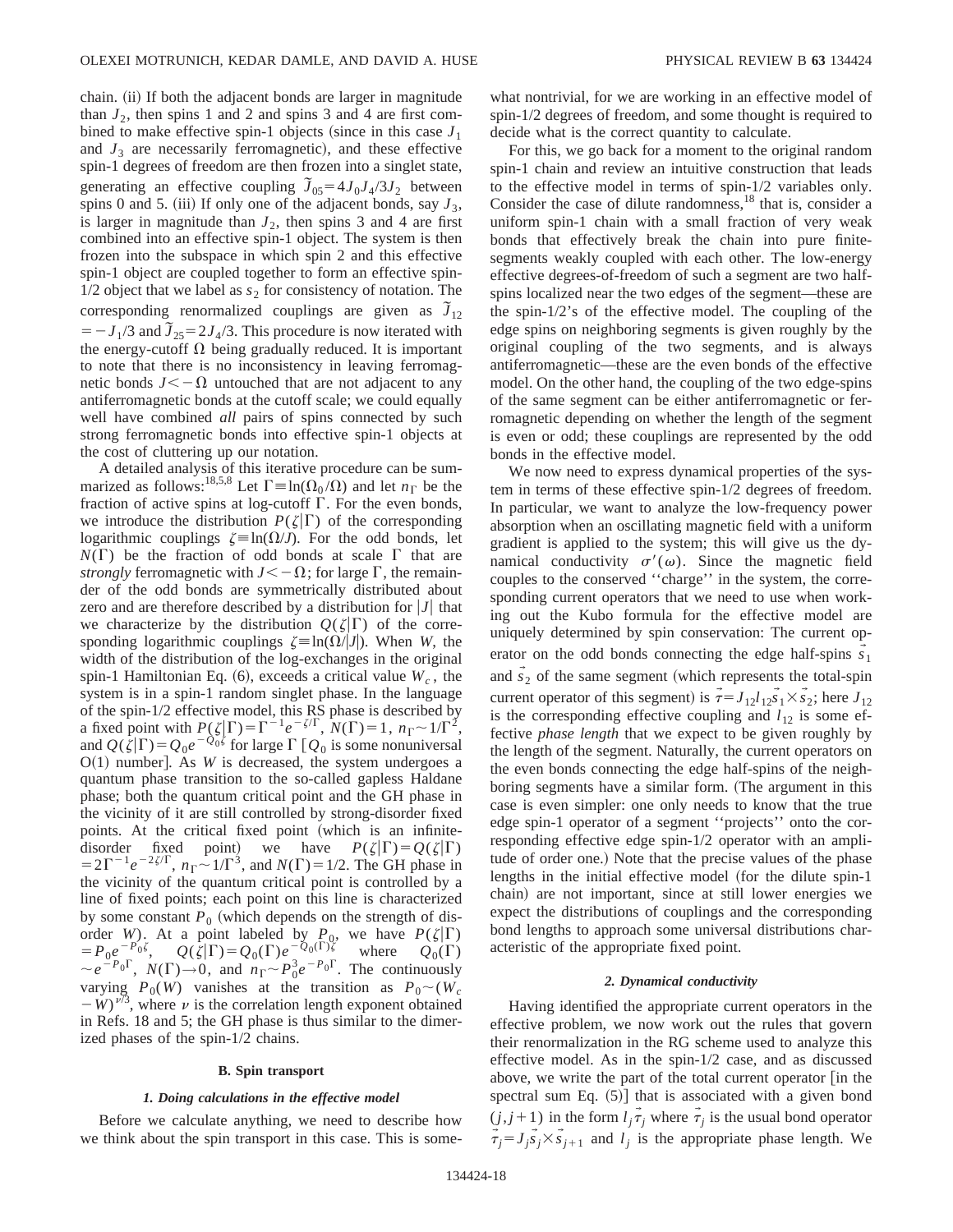can then follow renormalizations of the needed operators by keeping track of the phase lengths, in addition to the various bond-strengths. Unlike the spin-1/2 chains, these phase lengths need not equal the physical distances between the corresponding spins; in fact, even the physical position of an effective half-spin often cannot be specified unambiguously, as, for example, when this half-spin appears as an effective doublet formed by combining (via a strong AF bond) an effective spin-1 (which is an intermediate construction in the Hyman-Yang RG rules) and a neighboring spin- $1/2$ . In such cases, our rules can actually be used to assign some meaning to the physical position of such an effective half-spin.

The rules for the phase lengths can be easily stated: In the cases (i) and (ii), when in the final step we form a singlet from either two spin-1/2 objects or two spin-1 objects, the phase length of the new effective bond is simply the sum of the phase lengths of all the bonds that are eliminated. In the case (iii) the phase lengths associated with effective bonds  $\tilde{J}_{12}$  and  $\tilde{J}_{25}$  are  $\tilde{I}_{12} = l_1 + (4/3)l_2 + (2/3)l_3$  and  $\tilde{I}_{25} = l_4$  $-(1/3)l_2+(1/3)l_3$ , respectively.

The rules for the phase lengths in the case (iii) are somewhat unusual; for example, negative phase lengths can be produced. Note, however, that there are many factors that prevent this from happening too often, and the phase lengths will in many instances coincide with the corresponding geometrical lengths: decimations in the cases (i) and (ii) tend to ''correct'' deviations of the phase lengths from the geometrical lengths, and in both the RS and GH phases there are simply no decimations of type (iii) at low-enough energies. Also, the lengths  $l_2$  and  $l_3$  in the above rule for the case (iii) are the lengths of the strong bonds that are eliminated and are therefore usually smaller than the lengths  $l_1$  and  $l_4$  of the more typical bonds. Finally, one can argue generally that the *phase positions* of the spins as dictated by the phase lengths have to agree, at least roughly, with their *geometrical positions* as inferred from the order of the (remaining) spins in the chain (i.e., from the spin labels). $31$  All of this implies that the phase lengths are roughly given by the geometrical distances between the spins; in particular their scaling with  $\Gamma$  is given by the inverse of the density of the remaining spins,  $l \sim n(\Gamma)^{-1}$ .

We can now immediately deduce behavior of the dynamical conductivity in the different phases exactly as in our previous calculations for the spin-1/2 model; as the method remains the same, and the relevant details about the statistics of the fixed point Hamiltonians have already been summarized, we merely state our results.

In the RS phase the same result Eq.  $(42)$  applies, as is true for an RS state of an arbitrary-*S* spin chain at a strongenough randomness.

At the critical point separating the RS phase from the GH phase, we find

$$
\sigma'(\omega) = \mathcal{K}_{\mathrm{HY}} l_v \ln^2(\Omega_0/\omega),\tag{59}
$$

which is a *stronger divergence* than in the RS phase (note that this difference from the result in the RS states can be traced to the fact that the density of the remaining spins behaves as  $n_{\Gamma} \sim 1/\Gamma^3$  at the critical point, in contrast to the  $1/\Gamma^2$  decay of the corresponding quantity in the RS states).

Finally, in the GH phases parametrized by  $P_0$  we find

$$
\sigma'(\omega) = \mathcal{K}_{GH} l_{\nu}(\omega/\Omega_0)^{1/z_{GH}} \ln^2(\Omega_0/\omega), \tag{60}
$$

where we have introduced the continuously varying dynamical-exponent  $z_{GH} \equiv P_0^{-1}$ , and  $\mathcal{K}_{GH}$  is an order-one numerical prefactor that goes to a constant as  $W \rightarrow W_c$ . [Note that the factor  $\ln^2(\Omega_0/\omega)$  appears for exactly the same reasons as in the RD phases of the spin-1/2 chains: the lengths of the singlets that are decimated at scale  $\omega$  are roughly  $\sim \ln(\Omega_0 / \omega)$ .

# **V. DYNAMICS IN THE RANDOM TRANSVERSE-FIELD ISING CHAIN**

# **A. Strong-disorder RG description of the phases: A review**

The strong-randomness cluster RG of Ref. 6, from which the low-energy long-distance behavior of a system near the critical point ( $|\delta| \ll 1$ ) can be obtained, proceeds as follows: One finds the largest coupling in the system, with energy  $\Omega_0 \equiv \max\{h_i, J_i\}$ . If the largest coupling is a field, say  $h_2$  on spin 2, this spin is frozen into the  $\sigma_2^x = +1$  ground state of the local field term and is eliminated from the system leaving an effective coupling  $\tilde{J}_{13} = J_{12}J_{23}/h_2$  between the neighboring spins 1 and 3. If the largest coupling is an interaction, say  $J_{12}$  between spins 1 and 2, the two spins are combined into one new spin—a cluster—with an effective spin variable  $\tilde{\sigma}_{(12)}$  (representing the two classical minimum-energy states  $\sigma_1^z = \sigma_2^z = \pm 1$ ) and an effective transverse field  $\bar{h}_{(12)}$  $=h_1h_2/J_{12}$ ; the couplings of this new spin to the neighbors remain unchanged to leading order. Each such cluster *c* has a moment  $\tilde{\mu}_c$  given by the number of initial spins in the cluster; when two clusters are combined to form a bigger cluster, their moments add:  $\mu_{(12)} = \mu_1 + \mu_2$ . This procedure is now iterated with the energy-cutoff  $\Omega = \max{\{\tilde{h}_j, \tilde{J}_j\}}$  of the new, effective Hamiltonian being gradually lowered.

A detailed analysis of this procedure was given in Ref. 6, of which a summary follows: Define the log-couplings  $\beta_i$  $\equiv \ln(\Omega/h_i)$ ,  $\zeta_i \equiv \ln(\Omega/J_i)$ , and also the log-cutoff  $\Gamma$  $\equiv$ ln( $\Omega_0 / \Omega$ ); also, let  $n_E$  be the number-density per unit length of the (remaining) clusters at scale  $\Gamma$ . The essential feature of the RG near the critical point is that the distributions of the log-couplings  $R(\beta|\Gamma)$  and  $P(\zeta|\Gamma)$  become broader and broader as the energy cutoff is lowered; the RG flows are characterized by a special family of scaling solutions with  $R(\beta|\Gamma) = R_0(\Gamma)e^{-R_0(\Gamma)\beta}$  and  $P(\zeta|\Gamma)$  $= P_0(\Gamma) e^{-P_0(\Gamma)\zeta}$ . At the critical point,  $\delta = 0$ , we have  $R_0(\Gamma) = P_0(\Gamma) = 1/\Gamma$ ; thus the widths of the two distributions grow without limit, and the number density decreases as  $n_{\Gamma} \sim 1/\Gamma^2$ . Also, magnetic moments of the clusters scale as  $\mu \sim \Gamma^{\phi}$ , with  $\phi = (1+\sqrt{5})/2$ . In the disordered phase,  $\delta > 0$ , beyond the crossover scale  $\Gamma_{\delta} \equiv 1/|\delta|$ , the width of the field distribution saturates, with  $R_0(\Gamma) \approx 2\delta$  for  $\Gamma \gg \Gamma_\delta$ , while the width of the bond distribution grows without limit, with  $P_0(\Gamma) \approx 2\delta e^{-2\delta\Gamma}$ . In the ordered phase,  $\delta < 0$ , the situation is reversed:  $R_0(\Gamma) \approx 2|\delta|e^{-2|\delta|\Gamma}$  and  $P_0(\Gamma) \approx 2|\delta|$  for  $\Gamma$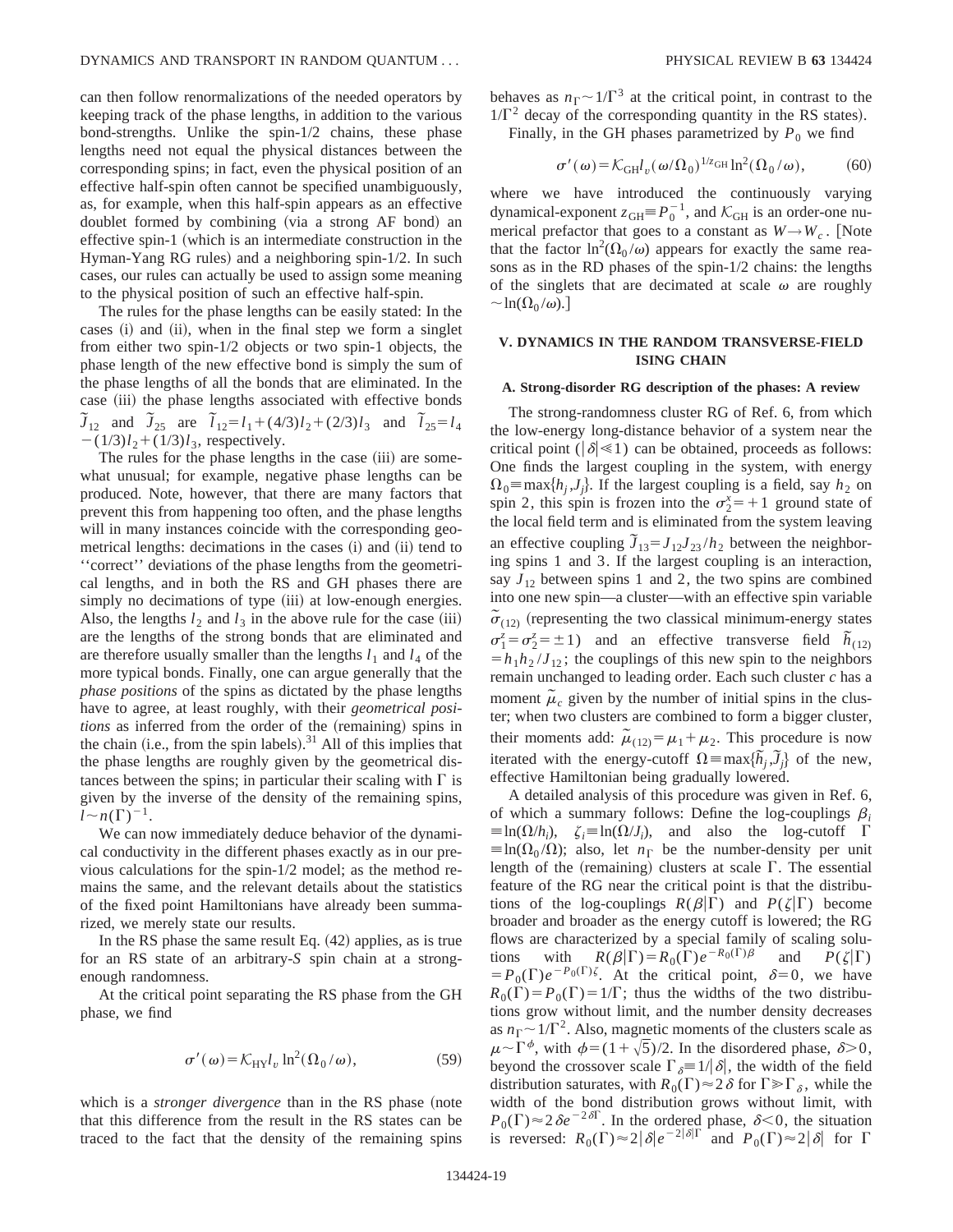$\sum \delta$ . In both phases, we have  $n_{\Gamma} \sim |\delta|^2 e^{-2|\delta| \Gamma}$ . Note also that the clusters that are being eliminated at scale  $\Gamma \gg \Gamma_{\delta}$  all have a fairly well-defined length of order  $|\delta|^{-1}\Gamma$  and magnetic moment of order  $|\delta|^{1-\phi}\Gamma$ .

#### **B. Average autocorrelations**

In this section, we obtain the long-time asymptotics of average imaginary-time autocorrelations in the critical region of the RTFIM—we will be heavily using results of Ref. 6 referring to sections in that paper by, e.g., F Sec. IVB. At the end of the section, we compare our predictions with the numerical results $^{17}$  available in the literature.

We consider the local dynamical susceptibilities

$$
\chi_{jj}^{\alpha\alpha} = \sum_{m} |\langle m|\sigma_j^{\alpha}|0\rangle|^2 \delta(\omega - E_m), \tag{61}
$$

where the sum is over all excited states  $|m\rangle$  with excitation energies  $E_m$ , and  $\alpha = x$  or  $\alpha = z$ . The low-frequency behavior of these susceptibilities determines the long-time asymptotics of the corresponding imaginary-time autocorrelation functions

$$
C_{jj}^{\alpha\alpha}(\tau) = \langle \sigma_j^{\alpha}(\tau) \sigma_j^{\alpha}(0) \rangle, \tag{62}
$$

with  $\alpha = z$  (local-magnetic-moment autocorrelation) or  $\alpha$  $= x$  (local-energy autocorrelation); we are considering here only the fluctuating (time-dependent) parts of autocorrelations and will ignore any constant (time-independent) parts (such a constant part in, for example, spin autocorrelation represents a nonzero magnetization density in the system and is a static property). In the following, we simply write  $C<sub>loc</sub>(\tau)$  for the local magnetic moment autocorrelations  $C^{zz}_{jj}(\tau)$  and  $C^e_{loc}(\tau)$  for the local-energy autocorrelations  $C_{jj}^{xx}(\tau)$  (and similarly for susceptibilities). We first obtain (using our basic strategy) results for average susceptibilities, which can be conveniently defined as

$$
[\chi_{\text{loc}}^{\alpha\alpha}]_{\text{av}}(\omega) = \frac{1}{L} \sum_{j} \chi_{jj}^{\alpha\alpha}(\omega), \tag{63}
$$

where  $L$  is the size of the system (in the thermodynamic limit of  $L \rightarrow \infty$  this definition coincides with an ensemble average over disorder realizations). We also consider a semi-infinite chain,  $j \geq 1$ , and calculate average dynamical susceptibilities  $\chi_1^{\alpha\alpha}$  of the boundary spin  $\sigma_1$  (in this case, the average is over disorder realizations). These results are then immediately translated to the corresponding statements about the longtime behavior of average autocorrelations. As long as we are interested only in the asymptotic behavior of the average dynamical susceptibilities and autocorrelations, it suffices to use the leading-order results for the renormalization of the corresponding operators.29

Before we plunge into the details below, it is worth emphasizing that the calculations in this section are closely related to the discussion in Ref. 6 of static response functions at finite temperature *T*: Such static response properties are calculated by assuming that *all* effective degrees of freedom that are present (in the sense of the RG) at energy-scale  $T$  contribute freely to the response at this temperature, while in our calculations of the dynamical properties at frequency  $\omega$ only the degrees of freedom that are being decimated at scale  $\omega$  contribute to the dynamical response at this frequency. (The connection is even more apparent when the dynamical susceptibilities are translated to the imaginary-time autocorrelations, since average autocorrelations at time  $\tau$  acquire contributions from all frequencies smaller than  $1/\tau$ .) Our aim here is to present a unified approach, *within* the RG of Ref. 6, to the analytical calculation of such average dynamical properties. Also, these calculations, together with a detailed physical picture developed in Ref. 6 of the phases of the system near the critical point, serve as a valuable guide to our intuition in identifying the relevant Griffiths regions that dominate a particular response; on some occasions in the previous sections (particularly in the IAF phase of spin- $1/2$ chains), such Griffiths arguments were our only source of information about the behavior of dynamical quantities, and the opportunity to compare such suggestive arguments against the results of controlled calculations is most welcome.

# *1. Average local-spin autocorrelation*  $[C_{\text{loc}}]_{\text{av}}(\tau)$

The leading-order renormalizations of the  $\sigma^z$  spin operators are particularly simple: As long as a given spin *j* is active, the operator  $\sigma_j^z$  is renormalized to the "spin" operator  $\sigma_c^z$  of the cluster *c* that the spin *j* belongs to; when this cluster is decimated, the corresponding operator renormalizes to zero.

To calculate  $[\chi_{\text{loc}}]_{av}(\omega)$ , we run the RG down to energy scale  $\Omega_{\text{final}} = \omega/2$ , and rewrite the spectral sum in terms of the degrees of freedom of the renormalized problem; excitations that contribute to this new sum are clearly the  $\tilde{\sigma}^x$  $=+1$  excitations of the spin clusters that are being frozen into their  $\tilde{\sigma}^x = -1$  states by the transverse fields at this scale, and the spectral sum is now easily evaluated:

$$
[\chi_{\text{loc}}]_{\text{av}}(\omega) = \frac{1}{L} \sum_{m}^{\infty} \sum_{c}^{\infty} \tilde{\mu}_{c} |\langle m| \tilde{\sigma}_{c}^{z} | 0 \rangle|^{2} \delta(\omega - \tilde{E}_{m})
$$

$$
\sim \frac{n(\Gamma_{\omega})}{\omega} R_{0}(\Gamma_{\omega}) \tilde{\mu}_{0}(\Gamma_{\omega}), \tag{64}
$$

where we used the fact that all  $\tilde{\mu}_c$  spins that are active in an effective cluster *c* contribute identically, and  $\bar{\mu}_0(\Gamma)$  is the average magnetic moment of the clusters that are being eliminated at scale  $\Gamma$ . (Note that here, and in the following, we simply write  $\Gamma_{\omega}$  instead of  $\Gamma_{\omega/2}$  to avoid clutter in our notation; since we are interested only in the leading behavior, the difference is not important for our purposes.)

*At criticality* ( $\delta$ =0), we obtain

$$
[\chi_{\text{loc}}]_{\text{av}}(\omega) \sim \frac{1}{\omega |\ln \omega|^{3-\phi}},\tag{65}
$$

for  $\omega \ll \Omega_0$ . For the average spin autocorrelation in imaginary time  $\tau \gg \Omega_0^{-1}$  we then find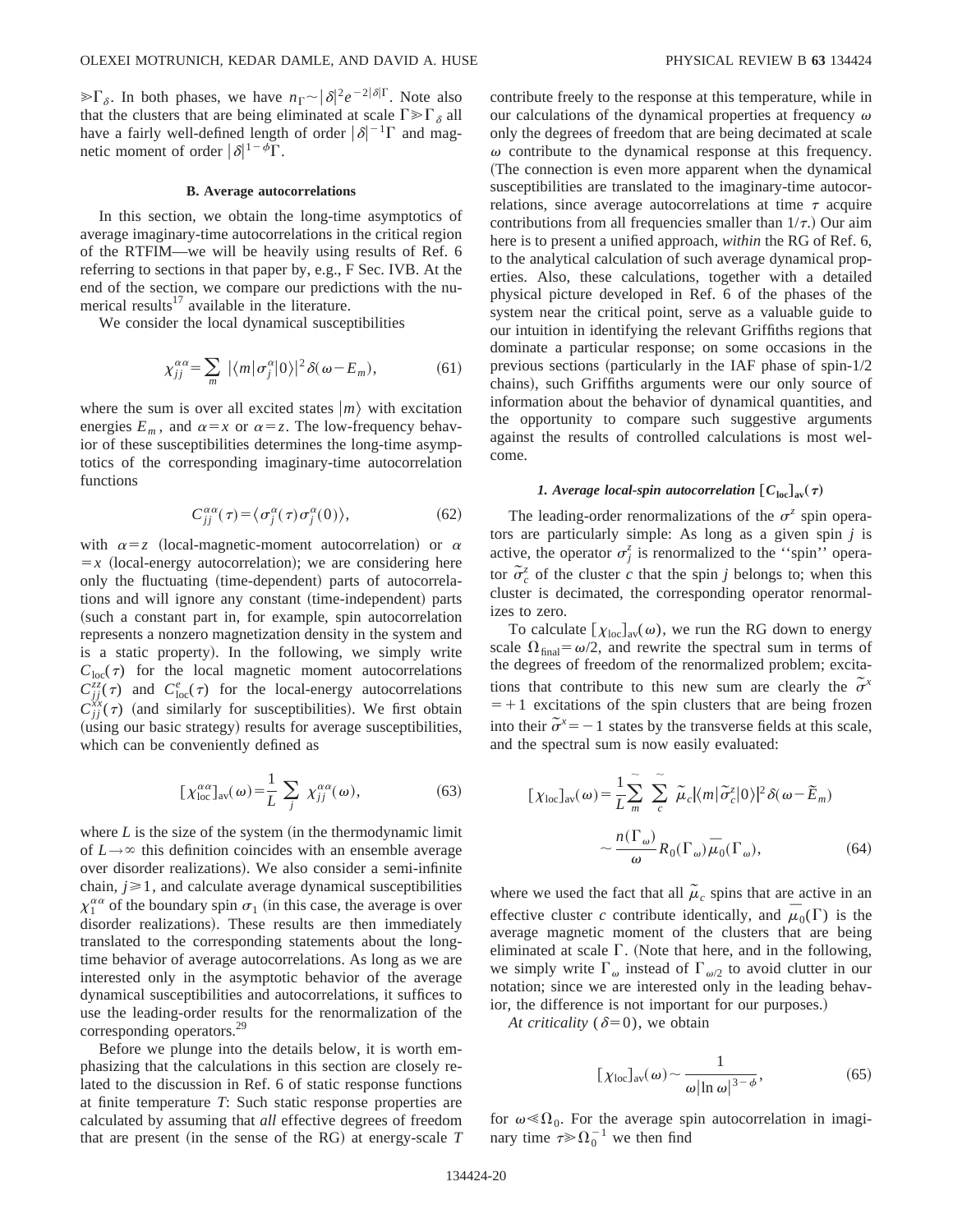$$
[C_{\text{loc}}]_{\text{av}}(\tau) \sim \frac{1}{|\ln \tau|^{2-\phi}}.\tag{66}
$$

In the *disordered phase* ( $\delta$ >0), we obtain

$$
[\chi_{\text{loc}}]_{\text{av}}(\omega) \sim \delta^{4-\phi} \frac{|\ln \omega|}{\omega^{1-1/z(\delta)}},
$$
  

$$
[C_{\text{loc}}]_{\text{av}}(\tau) \sim \delta^{4-\phi} \frac{|\ln \tau|}{\tau^{1/z(\delta)}},
$$
 (67)

for  $\omega \ll \Omega_{\delta}$  and  $\tau \gg \Omega_{\delta}^{-1}$ . Here, we have used scaling solutions for the off-critical flows to write the answer for the local susceptibility and have chosen to express the powerlaw in terms of the dynamical exponent  $z(\delta)$ . From the scaling solution to the RG flow equations, we have  $z^{-1} = 2|\delta|$ ; this is to be thought of as the leading term in a small- $\delta$ expansion for  $z^{-1}$ . Written in terms of  $z(\delta)$ , our result Eq.  $(67)$  is valid more generally, and can be understood directly in the simple picture of the disordered phase given in F Sec. IVB: The average spin autocorrelation at large time  $\tau$  is dominated by the (rare) spins that belong to the rare strongly coupled clusters (Griffiths regions) with low effective "flipping rates'' (i.e., effective transverse fields) smaller than  $\omega$  $\sim 1/\tau$ . The density of such clusters, which is also the density of the most numerous excitations at these low energies, is  $n(\omega) \sim \omega^{1/z}$  (this is fixed by the relationship  $\tau \sim l^z$  between length and time scales, which serves as the definition of *z*). Most of these clusters have their effective flipping rates between  $\omega$  and some fraction of  $\omega$ , and therefore effective moments of order  $\ln \omega$  (since all clusters that are being eliminated at a fixed energy-scale  $\Omega$  have roughly the same magnetic moment proportional to  $\ln \Omega$ ). Estimating the contribution of such Griffiths regions clearly gives us Eq.  $(67)$ *including* the factor of  $\ln \tau$ .

Finally, in the *ordered phase* ( $\delta$ <0), we obtain

$$
[\chi_{\text{loc}}]_{\text{av}}(\omega) \sim |\delta|^{4-\phi} \frac{|\ln \omega|}{\omega^{1-2/z(\delta)}},
$$
  

$$
[C_{\text{loc}}]_{\text{av}}(\tau) \sim |\delta|^{4-\phi} \frac{|\ln \tau|}{\tau^{2/z(\delta)}},
$$
 (68)

for  $\omega \ll \Omega_{\delta}$  and  $\tau \gg \Omega_{\delta}^{-1}$ . In contrast to the case of the disordered phase, the interpretation of Eq.  $(68)$  in terms of the picture of the ordered phase presented in F Sec. IVA is more subtle. In the ordered phase, the typical excitations at low energies  $\omega \ll \Omega_{\delta}$  are *classical*—they are "domain walls" that ''break'' large clusters apart in the places where the clusters are held together by weak (effective) bonds of strength of order  $\omega$ . Such weak effective bonds represent the rare, large regions (Griffiths regions) that are locally in the disordered phase. These domain-wall excitations are the most numerous excitations that define the relationship between the energy and the length scales and determine the dynamical exponent  $z(\delta)$ . Such excitations, however, even if they are localized in the neighborhood of site *j*, do not con-

tribute to  $\chi_{jj}^{zz}(\omega)$  since they cannot be "excited" from the (classical) ground state by the action of  $\sigma_j^z$ . Excitations that do contribute involve *much more rare* ferromagnetic clusters that are flipping back and forth in isolation, with flipping rates of order  $\omega \sim 1/\tau$  or slower (of course, we exclude the macroscopic-cluster flipping at a rate of order  $e^{-cL}$  as we are subtracting out the time-independent part of the autocorrelation). In the RG language, these are precisely the clusters that are decimated at energy scales of order  $\omega$ , i.e., that happen to have (at these scales) anomalously strong transverse fields of order  $\omega$  (remember that we are in the ordered phase). A simple construction, however, clearly shows that the density of such regions is indeed  $\sim \omega^{2/z}$ , as predicted by the scaling solution: For such a cluster to occur we need a ferromagnetic segment of length  $\sim$  |ln  $\omega$ | (which is not rare in the ordered phase) that is isolated (from eventually becoming a part of the macroscopic cluster) on each side by a disordered region of comparable length. Each of the two disordered regions is actually a ''typical'' Griffiths region at these energy scales, and the two are required to occur much closer together than their typical separation  $\omega^{-1/z}$ ; this explains the appearance of the power  $2/z$  in Eq. (68). The factor  $\ln \tau$  again comes from the typical magnetic moments of such ferromagnetic droplets.

# **2.** Average local-energy autocorrelation  $[C^e_{\text{loc}}]_{\text{av}}(\tau)$

We begin by working out the leading-order renormalizations of the  $\sigma^x$  operators: When a given spin *j* is combined with another spin  $k$  into a new cluster (i.e., when the strong bond  $J_{jk}$  is being eliminated) the operator  $\sigma_j^x$  renormalizes to  $(\tilde{h}_{(jk)}/h_j)\tilde{\sigma}_{(jk)}^x$ , where  $h_j$  is the transverse field on the spin *j* before the decimation,  $\overrightarrow{h}_{(jk)}$  is the effective transverse field on the new cluster (*jk*), and  $\tilde{\sigma}^x_{(jk)}$  is the effective "spin-flip" operator of this cluster (this rule ignores a constant term proportional to the identity operator, which is unimportant for our purposes as we are not interested in the timeindependent constant piece of the energy autocorrelation function). On the other hand, when the spin  $j$  is eliminated, the operator  $\sigma_j^x$  becomes effectively zero to first order in the nearby interactions (we again ignore any constants). Iterating this, the operator  $\sigma_j^x$  is renormalized to  $(\tilde{h}_c/h_j^{(0)})\tilde{\sigma}_c^x$  if the spin *j* is active in some cluster *c* with the effective field  $\tilde{h}_c$ , and is renormalized to zero if the spin is not active; here  $h_j^{(0)}$ is the original (bare) transverse field on the spin  $j$ .

We now run the RG down to energy scale  $\Omega_{\text{final}} = \omega/2$  and rewrite the spectral sum as

$$
\left[\chi_{\text{loc}}^{e}\right]_{\text{av}}(\omega) = \frac{1}{L} \sum_{m}^{\infty} \sum_{c}^{\infty} \tilde{g}_{c} |\langle m|\tilde{\sigma}_{c}^{x}|0\rangle|^{2} \delta(\omega - \tilde{E}_{m}), \quad (69)
$$

where

$$
\widetilde{g}_c = \sum_{j \in c} \left( \frac{\widetilde{h}_c}{h_j^{(0)}} \right)^2.
$$
 (70)

In the last equation  $\Sigma_{j \in c}$  is over all spins that are active in a given cluster *c*. Note that at low energies the effective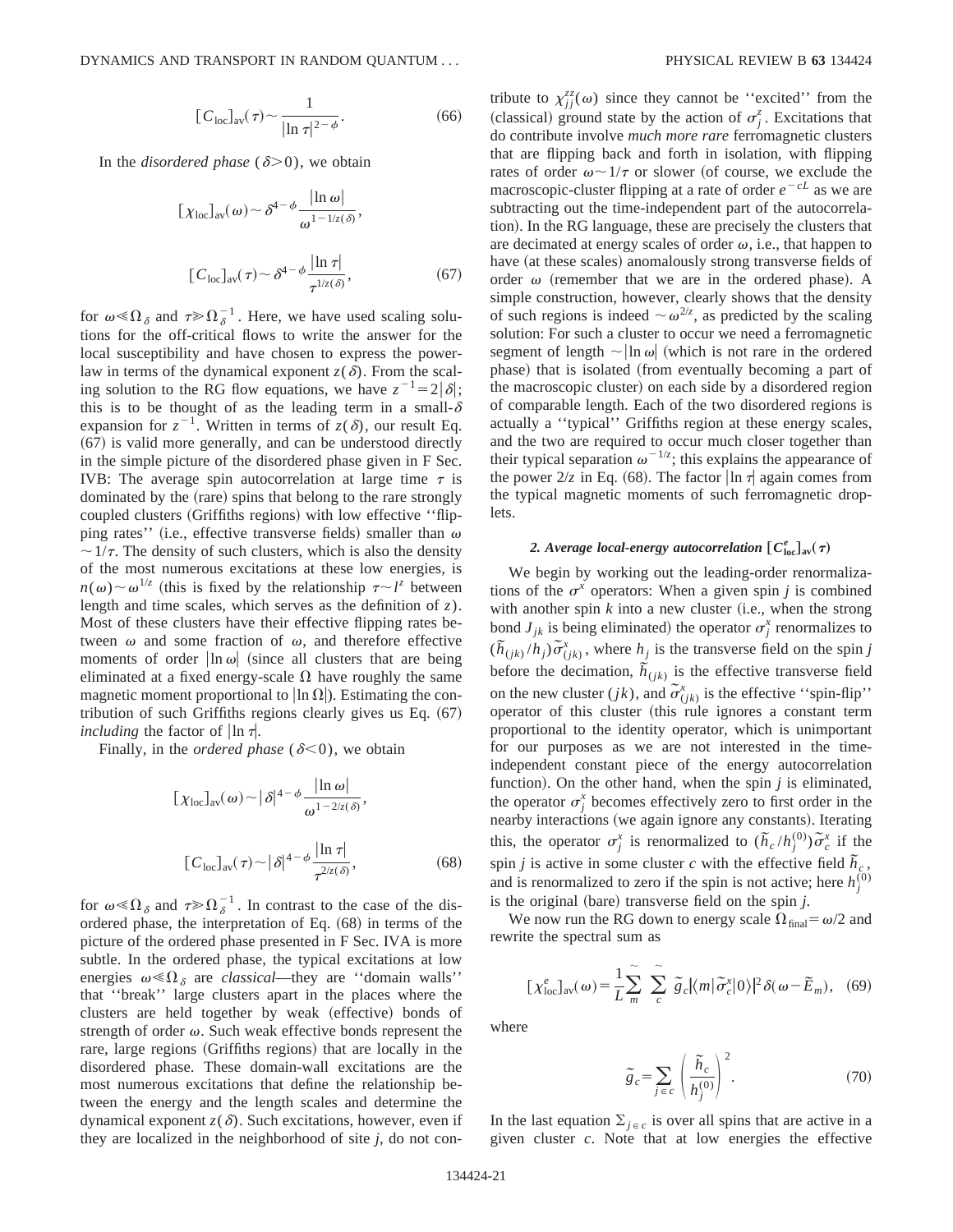cluster-field  $\tilde{h}_c$  is only weakly correlated with each of the bare fields  $h_j^{(0)}$ ; if the bare-field distribution is not too broad, we can approximate  $h_j^{(0)} \sim \Omega_0$ , and write  $\tilde{g}_c \sim \tilde{\mu}_c (\tilde{h}_c/\Omega_0)^2$ , where  $\tilde{\mu}_c$  is the moment of the cluster *c*. Doing this clearly misses some nonuniversal numerical factor of order one that depends on the bare (high-energy) physics. This factor is, in principle, a random quantity that differs from one cluster to another; however, this number is expected to be roughly the same for all clusters that contribute to the spectral sum at low frequencies due to averaging, since such clusters are all large, and in some sense similar. Thus, we expect that the low-frequency behavior is not affected. (Note that we would have been spared this discussion if we were to analyze the spectral sum with matrix elements of  $h_j^{(0)}\sigma_j^x$ , which is anyway a more natural operator to consider when thinking of the local energy fluctuations.) The excitations that contribute to the spectral sum Eq.  $(69)$  correspond to transitions from the  $\tilde{\sigma}_{j}^{z} = \tilde{\sigma}_{k}^{z}$  states to the  $\tilde{\sigma}_{j}^{z} = -\tilde{\sigma}_{k}^{z}$  states of two (effective) spins *j* and *k* that are being combined into one cluster  $\tilde{\sigma}_{(jk)}$  by a strong bond at the energy-scale  $\Omega_{final}$ . Since the log-field distribution is broad (we are near the critical point and at low energy scales), for such a pair of spins to contribute significantly the transverse field on at least one of the two spins involved must be of order  $\omega$ ; thus, we have

$$
[\chi_{\text{loc}}^e]_{\text{av}}(\omega) \sim \frac{\omega}{\Omega_0^2} n(\Gamma_\omega) P_0(\Gamma_\omega) R_0(\Gamma_\omega) \overline{\mu}_0(\Gamma_\omega), \quad (71)
$$

from which we immediately read-off our results.

At criticality, for  $\omega \ll \Omega_0$  and  $\tau \gg \Omega_0^{-1}$ , we obtain

$$
[\chi_{\text{loc}}^e]_{\text{av}}(\omega) \sim \frac{\omega}{|\ln \omega|^{4-\phi}},
$$
  

$$
[C_{\text{loc}}^e]_{\text{av}}(\tau) \sim \frac{1}{\tau^2 |\ln \tau|^{4-\phi}}.
$$
 (72)

*Away from the critical point*, both in the disordered phase and in the ordered phase, we obtain

$$
\left[\chi_{\text{loc}}^e\right]_{\text{av}}(\omega) \sim |\delta|^{5-\phi} \omega^{1+2/z(\delta)} |\ln \omega|,
$$
  

$$
\left[C_{\text{loc}}^e\right]_{\text{av}}(\tau) \sim |\delta|^{5-\phi} \frac{|\ln \tau|}{\tau^{2+2/z(\delta)}},\tag{73}
$$

for  $\omega \ll \Omega_{\delta}$  and  $\tau \gg \Omega_{\delta}^{-1}$ ; in the last formula we again used  $z(\delta)$  as a more physical parameter characterizing the Griffiths phase at a given  $\delta$ . The off-critical energy autocorrelation function thus behaves similarly in the two phases, as expected from duality. It is again possible to interpret these results in terms of the statistical properties of appropriate rare regions that dominate the average energy autocorrelation at long times. As the results (and their interpretation) are identical in either phase, we sketch only the interpretation on the ordered side: As we have already noted, for a region to have significant energy fluctuations at the frequency scale of order  $\omega$ , it must contain two adjoining segments both having a characteristic energy of order  $\omega$ —a predominantly disordered segment (in the RG language, an effective bond with  $\tilde{J} \sim \omega$  across this segment) and a predominantly ordered segment (in the RG language, a cluster with  $hbar \sim \omega$ ). Clearly, the predominantly ordered segment with effective transverse field  $\sim \omega$  can exist only if it is also isolated on the other side from the rest of the system by another predominantly disordered segment having the same characteristic energy scale. This situation has already been analyzed in the context of the spin autocorrelations in the ordered phase, and clearly one recovers precisely Eq.  $(73)$  from such an analysis.

## *3. Autocorrelations of the boundary spin*

So far, we have calculated average autocorrelations for the spins in the bulk. Calculations for the first spin  $\sigma_1$  in a semi-infinite chain  $j \ge 1$  proceed analogously (using the detailed characterization of the boundary spin from  $F$  Sec. V), and we will simply state the results.

For the *spin autocorrelation* we find, *at criticality*,

$$
[C_1]_{\text{av}}(\tau) \sim \frac{1}{|\ln \tau|},\tag{74}
$$

while *away from the critical point*

$$
[C_1]_{\text{av}}(\tau) \sim \frac{\delta^2}{\tau^{1/z(\delta)}}.
$$
 (75)

As in the bulk case, we can interpret the average off-critical spin autocorrelation Eq.  $(75)$  in terms of the rare instances that dominate this average. In this case, the corresponding rare regions must start at  $\sigma_1$ —this explains the absence of a  $\ln \tau$  factor in Eq. (75) compared to the bulk results Eqs. (67) and  $(68)$ . The only other difference is that in the ordered phase we do not need to isolate the ferromagnetic droplet (containing  $\sigma_1$ ) from the left.

For the *energy autocorrelation* we find, *at criticality*,

$$
[C_1^e]_{\rm av}(\tau) \sim \frac{1}{\tau^2 |\ln \tau|^3},\tag{76}
$$

while in the *disordered phase*

$$
[C_{1}]_{\text{av}}(\tau) \sim \frac{\delta^{3}}{\tau^{2+2/z(\delta)}},\tag{77}
$$

and in the *ordered phase*

$$
[C_1^e]_{\text{av}}(\tau) \sim \frac{|\delta|^3}{\tau^{2+1/z(\delta)}}.
$$
 (78)

The average off-critical energy autocorrelation of the boundary spin differs from that of the bulk spins in exactly the same way (and for the same reasons) as in the case of the spin autocorrelation.

#### *4. Comparison with numerics*

The first paper of Ref. 17 computed average spin autocorrelations (in both phases for the boundary spin, but only in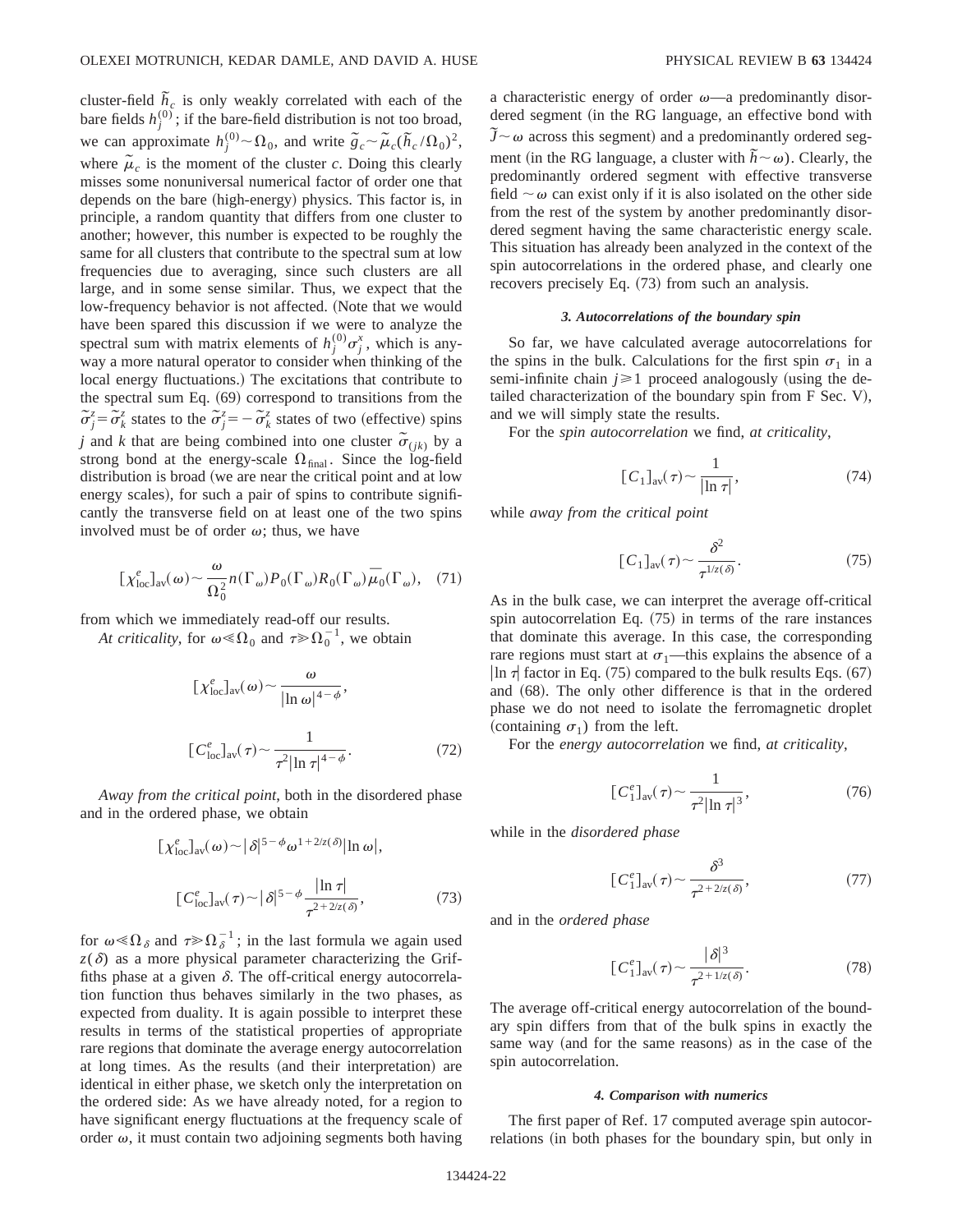the disordered phase for bulk spins). For the boundary spin, the fits for  $1/z$  using the scaling form identical to our Eq.  $(75)$ in both ordered and disordered phases were in good agreement with other measures of  $1/z$ . For bulk spins, similar fits produced values of 1/*z* consistently smaller than obtained by other means. This could be explained by the logarithmic factor, predicted by our Eq.  $(67)$ , which would cause a power law fit to underestimate 1/*z*. We are not aware of numerical data for the bulk-spin autocorrelation in the ordered phase, where we predict a scaling form with a power of 2/*z*, Eq.  $(68)$ , different from the naive expectation of  $1/z$ .

The second paper of Ref. 17 computed the average bulkenergy autocorrelation in the disordered phase, fitting to  $G_{\text{loc}}^e \sim 1/\tau^{2+1/z}$ . We predict instead Eq. (73), with a different power  $1/\tau^{2+2/z}$  and an additional ln  $\tau$  factor, due to the properties of the Griffiths regions that dominate here. We suggest that the numerical evidence in that paper is probably affected by the finite-size effects and the missing logarithmic factor, which always tends to underestimate the ''apparent'' exponents of the fitted power laws. We also predict a different power for the end-spin-energy autocorrelation in the disordered phase, Eq.  $(77)$ . For the end-spin case, the fitting should be more straightforward, since there are no additional logarithmic factors. It is hoped that future numerical work will reexamine this question in view of our new results.

#### **C. Dynamic structure factor of the spins**

Let us now briefly consider the dynamic structure factor  $S^{zz}(k,\omega)$  defined as

$$
S^{zz}(k,\omega) = \frac{1}{L} \sum_{m} \left| \left\langle m \middle| \sum_{j} e^{ikx_{j}} \sigma_{j}^{z} \middle| 0 \right\rangle \right|^{2} \delta(\omega - E_{m}). \tag{79}
$$

 $S^{zz}(k,\omega)$  characterizes the spatial structure of the excitations at energy  $\omega$ . Proceeding as before, we find

$$
S^{zz}(k,\omega) \sim \frac{n(\Gamma_{\omega})}{\omega} R_0(\Gamma_{\omega}) \overline{|\mu_0(k)|^2}(\Gamma_{\omega}), \quad (80)
$$

where  $\sqrt{\mu_0(k)^2}(\Gamma)$  is the average modulus squared of the effective magnetic moment at wave vector *k* for the clusters that are being eliminated at scale  $\Gamma$ ; for a given cluster *c*, this effective moment is defined as  $\mu_c(k) = \sum_{i \in c} e^{ikx_i}$ . The dynamic structure factor can also be written in terms of the function  $D(\beta, x | \Gamma_{\omega})$  defined in F Sec. III B 4; we have

$$
S^{zz}(k,\omega) \sim \frac{\hat{D}(0,k|\Gamma_{\omega})}{\omega},\tag{81}
$$

where  $\hat{D}(0,k|\Gamma_{\omega})$  is the Fourier transform of  $D(0,x|\Gamma_{\omega})$  at wave vector *k*. We have not attempted to analyze  $D(\beta, x|\Gamma_{\omega})$ , even though a detailed characterization is likely to be possible (see F Sec. III B 4). Instead, we will only analyze the behavior of the dynamic structure factor in some limiting cases using the scaling picture.

First, consider the system at criticality. Fix wave vector *k*. Then, for  $\Gamma \ll \Gamma_k = 1/\sqrt{k}$  the effective cluster moments at wave vector  $k$  "add coherently" (more precisely, the real parts of the effective moments of the clusters that are being combined into bigger clusters are of the same sign) and therefore scale as  $\Gamma^{\phi}$ . At scales  $\Gamma \gg \Gamma_k$ , the effective moments at  $k$  "add incoherently" (the real parts of the moments being combined can be of any relative sign) and therefore scale as  $\Gamma_k^{\phi}(\Gamma/\Gamma_k)^{\phi_{sym}}$ , where  $\phi_{sym}=(1+\sqrt{5})/4$  is the growth exponent for the cluster moments distributed symmetrically around zero (see Appendix of Ref. 4). Thus, we arrive at the following scaling form for the dynamic structure factor at criticality

$$
S^{zz}(k,\omega) \sim \frac{\Gamma_{\omega}^{2\phi}}{\omega \Gamma_{\omega}^3} \Phi(k\Gamma_{\omega}^2),
$$
 (82)

where  $\Phi(x)$  const for  $x \le 1$  and  $\Phi(x) \sim 1/x^{\phi-\phi_{sym}}$  for *x*  $\geq 1$ . We cannot, however, address the regime  $k\Gamma_{\omega}^2 \sim 1$  by such a scaling analysis.

Now, consider the system that is not critical, either in the disordered or in the ordered phase, in the regime  $\Gamma_{\omega} \ge \Gamma_{\delta}$ . The length and the magnetic moment of a cluster that is eliminated at scale  $\Gamma \geq \Gamma_{\delta}$  are sharply defined:  $l_0(\Gamma)$  $=c_l(\Gamma/\Gamma_{\delta})\Gamma_{\delta}^2 + O(\sqrt{\Gamma/\Gamma_{\delta}}\Gamma_{\delta}^2)$  and  $\mu_0(k=0,\Gamma) = c_{\mu}(\Gamma/\Gamma_{\delta})\Gamma_{\delta}^{\phi}$  $+O(\sqrt{\Gamma/\Gamma_{\delta}}\Gamma_{\delta}^{\phi})$ , where  $c_l$  and  $c_{\mu}$  are numerical constants of order one. Such a cluster has some internal structure on the length scales below the correlation length  $\sim \delta^{-2}$ , but ''looks'' fairly uniform on larger length scales. Then, for the wave vectors  $k \leq \delta^2$  we have

$$
\overline{|\mu_0(k)|^2}(\Gamma) \sim \frac{\delta^{4-2\phi}}{k^2} [1 + \cos(c_l k \Gamma / |\delta|) e^{-ck^2 \Gamma / |\delta|^3}];
$$
\n(83)

note the oscillatory behavior at  $k \sim |\delta|/\Gamma$  due to the "sharpness'' of the lengths  $l_0$  of the clusters; the gradual suppression of this oscillatory behavior at larger wave vectors comes from the uncertainty in  $l_0$ , which is much smaller than  $l_0$ itself. To obtain the dynamic structure factor  $S^{zz}(k,\omega)$  we simply need to multiply this ''cluster structure factor'' by the density  $\rho(\omega)$  of such clusters at energy  $\omega$ :  $\rho(\omega)$  $\sim \delta^{3}/\omega^{1-1/z(\delta)}$  in the disordered phase and  $\rho(\omega)$  $\sim \delta^{3}/\omega^{1-2/z(\delta)}$  in the ordered phase.

## **VI. A DISCUSSION OF**  $T \neq 0$  **PROPERTIES**

So far we have calculated various dynamical and transport quantities at  $T=0$ . These results are clearly valid even at  $T$  $\neq 0$  so long as the probe frequency  $\omega$  satisfies  $T \leq \omega$ . Unfortunately, it is not straightforward to generalize our calculations to the complementary low-frequency regime ( $\omega \ll T$ ) dominated by thermal effects. There is, however, one exception. As mentioned earlier, the spin-1/2 *XX* chain is equivalent to a model of spinless fermions with random nearestneighbor hopping and zero chemical potential. It should come as no surprise that the free-fermion nature of this problem allows us to straightforwardly calculate some dynamical and transport properties at small nonzero temperature. We begin this section by formulating a fermion analog of the RG procedure used for the spin chains. We will then use this RG approach to work out the low-frequency, low-temperature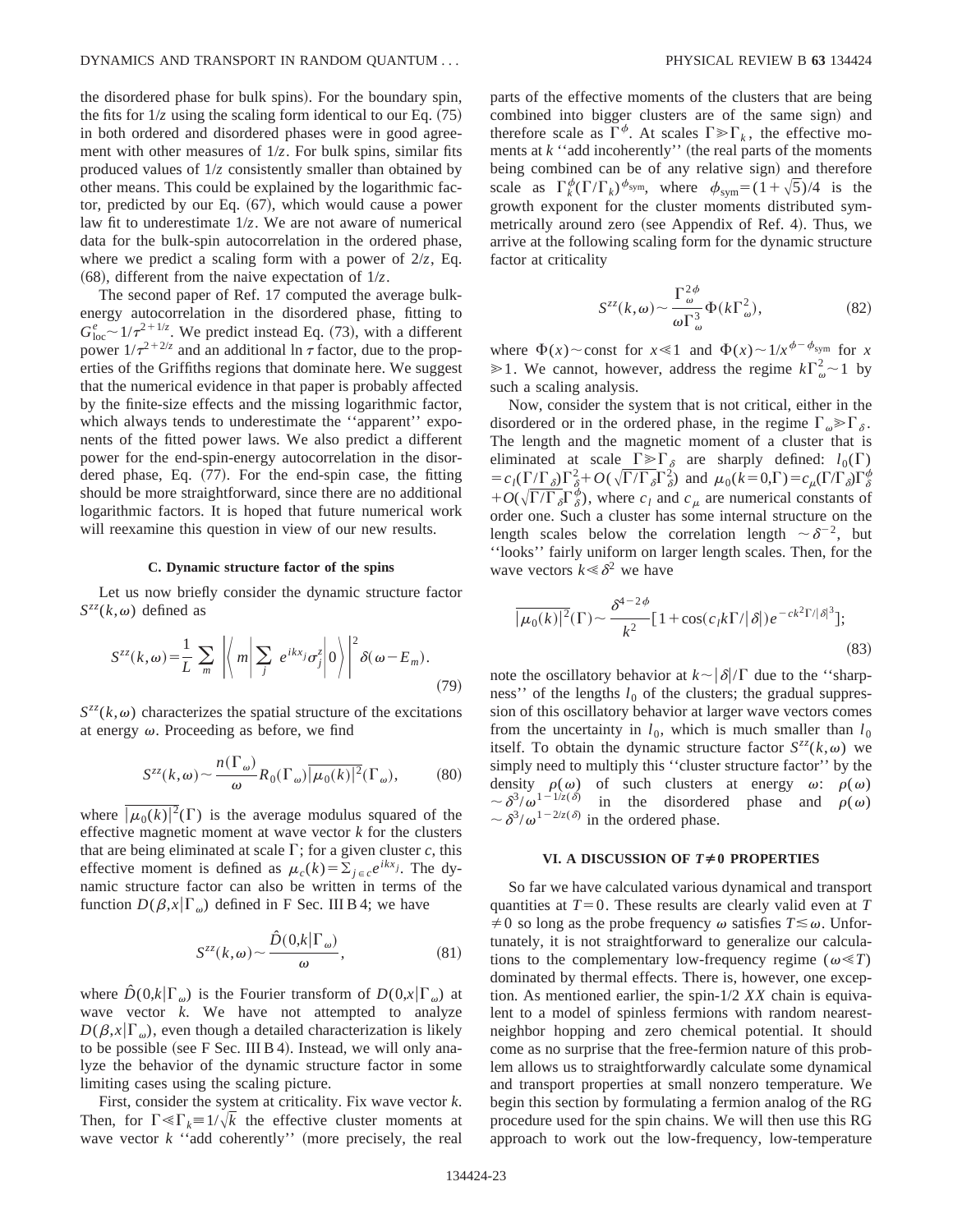dynamical conductivity and the *zz* component of the dynamic structure factor for the spin-1/2 *XX* chain without any restriction on the relative magnitudes of  $\omega$  and *T* (the calculation of the perpendicular component of the structure factor for  $\omega < T$  is much more complicated, and we will only be able to discuss its qualitative behavior). Naturally, these results are not at all generic, relying as they do on the freefermion nature of the problem. On the other hand, a weak  $J^z$ coupling, which corresponds to the nearest-neighbor interaction between the fermions, is strongly irrelevant in the RG sense at the free-fermion point, and the system flows to the noninteracting point. Since this noninteracting limit is singular as far as finite-temperature transport properties are concerned, we have here an example of a ''dangerously irrelevant operator,'' and the important physical question is how this weak, irrelevant interaction affects the  $T\neq 0$  transport near the noninteracting point.<sup>32</sup> This is what we turn to at the end of this section.

# **A. Free-fermion** *RG*

The free-fermion problem  $\mathcal{H} = \sum_j t_j(c_j^{\dagger} c_{j+1} + c_{j+1}^{\dagger} c_j)$  has been the subject of extensive investigation in the past using a variety of techniques (see, e.g., Ref.  $25$  and references therein). For our purposes, it is most convenient to introduce a RG procedure analogous to the singlet RG used in the spin problem. We formulate this procedure directly in terms of the corresponding single-particle Shrödinger problem H  $=\sum_{i} t_i(|j\rangle\langle j+1|+|j+1\rangle\langle j|)$ ; this RG is, for the case of the Hamiltonian above, essentially just an efficient way of (approximately) diagonalizing random symmetric tridiagonal matrices with zeroes on the diagonal. We begin with the observation that the particle-hole symmetry of the problem causes eigenstates to occur in pairs, with energies  $\pm \epsilon$ . The strong-randomness RG proceeds by eliminating, at each step, such a pair of states with energies at the top and bottom of the band: One finds the largest (in absolute value) hopping amplitude in the system, say  $t_2$  connecting sites 2 and 3; this defines the bandwidth  $\Omega_0 = 2 \times \max\{|t_j|\}$  of the original problem. If the distribution of the  $t_i$  is broad, the symmetric and antisymmetric wave functions living on these two sites will be good approximations to eigenstates with energies  $\pm \Omega_0/2$ , as  $t_{1/3}$  will typically be much smaller in magnitude than  $t_2$ . The couplings  $t_{1/3}$  can then be treated perturbatively, and eliminating the high-energy states living on the sites 2 and 3 results in an effective hopping amplitude  $\tilde{t}_1 = -t_1 t_3 / t_2$  between the neighboring sites 1 and 4. More precisely, in the effective Hamiltonian that describes the remaining  $L-2$ states, the block 1-2-3-4 is represented as  $\tilde{\mathcal{H}}_{1-4}$  $= \tilde{t}_1(|\tilde{1}\rangle\langle\tilde{4}| + |\tilde{4}\rangle\langle\tilde{1}|)$ , where the states  $|\tilde{1}\rangle$  and  $|\tilde{4}\rangle$  are essentially the original  $|1\rangle$  and  $|4\rangle$  states up to  $O(t_{1/3}/t_2)$  corrections. This rule is essentially identical to the rule for the singlet RG at the *XX* point, as the additional minus sign can be ''gauged away'' in the nearest-neighbor model in one dimension; we will, in fact, only keep track of the absolute values of the  $t_i$ . The distribution of  $|t_i|$  in the renormalized problem with bandwidth  $\Omega$  will thus be the same as the renormalized distribution of  $J^{\perp}$  at cutoff scale  $\Omega$  in the singlet RG for the spin problem. The analysis of the asymptotic validity of this approach thus carries over unchanged from the singlet RG.

This procedure can therefore be iterated to reach lower and lower energies; at each stage we trade in our current problem for a new problem defined on two fewer sites. This new problem will have the same low-energy eigenvalues as our original problem. However, evaluating matrix elements of operators between two low-energy states requires some care, as the states  $|\tilde{j}\rangle$  in terms of which the renormalized problem is written are different from the states  $|j\rangle$  of the original problem. As in the singlet RG, this is best handled by renormalizing the *operators* as we go along, so that the matrix elements of the renormalized operators between the states of the new problem are the same as the matrix elements of the bare operators between the corresponding states of the original problem. This allows us to calculate various dynamical properties by evaluating the corresponding spectral sums exactly as in the spin language. At  $T=0$ , this amounts to nothing more than a restatement in terms of the fermions of our previous calculations. The new language, however, has one important advantage: thermal effects are easily incorporated into this framework, essentially because the noninteracting nature of the problem is made explicit. We emphasize again that the RG finds *all* eigenstates of the free-fermion problem. The corresponding statement can also be made in terms of the singlet RG on the *XX* spin chain: when eliminating a pair of spins 2 and 3 the effective Hamiltonians in *all* sectors (corresponding to the states  $|s_0\rangle, |t_0\rangle,$ and  $|t_{\pm 1}\rangle$ , of the pair) are *identical* up to a sign of  $\tilde{J}_{\pm 4}^{\perp}$  in the  $|t_{\pm 1}\rangle$  sector.]

Finally, we note in passing that this RG procedure can be generalized to analyze other particle-hole symmetric freefermion problems in one and two dimensions (which are not immediately equivalent to any quantum-spin problem) as well as analyze the general properties of the Bogoliubov-de Gennes equation for quasiparticles in a one-dimensional superconducting wire in the absence of spin-rotation symmetry (the results of such an analysis will be published separately).

#### **B.**  $T \neq 0$  dynamics and transport at the *XX* point

Let us begin by working out the full  $T$  and  $\omega$  dependence of the dynamical conductivity, Eq.  $(55)$ , at the free fermion point. Our first task is to work out the rules that govern the renormalization of the current operators  $\mathbf{T}(j)$ . Assume once again that the hopping element  $t_2$  has maximum magnitude. We wish to work out what operators we should use in place of  $T(1)$ ,  $T(2)$ , and  $T(3)$  when we renormalize down to lower energies by eliminating the corresponding two states at the top and bottom of the band (the other current operators to the left and right of this segment will be unchanged to leading order by this elimination). An explicit perturbative calculation immediately yields  $\tilde{T}(2) = \tilde{T}(1/3)$  $= i\tilde{t}_1(|\tilde{I}\rangle\langle\tilde{A}| - |\tilde{A}\rangle\langle\tilde{I}|)$ ; this is completely analogous to the rule obtained in the spin representation, and as before, we will call this operator  $\tilde{T}(1)$  for consistency of notation.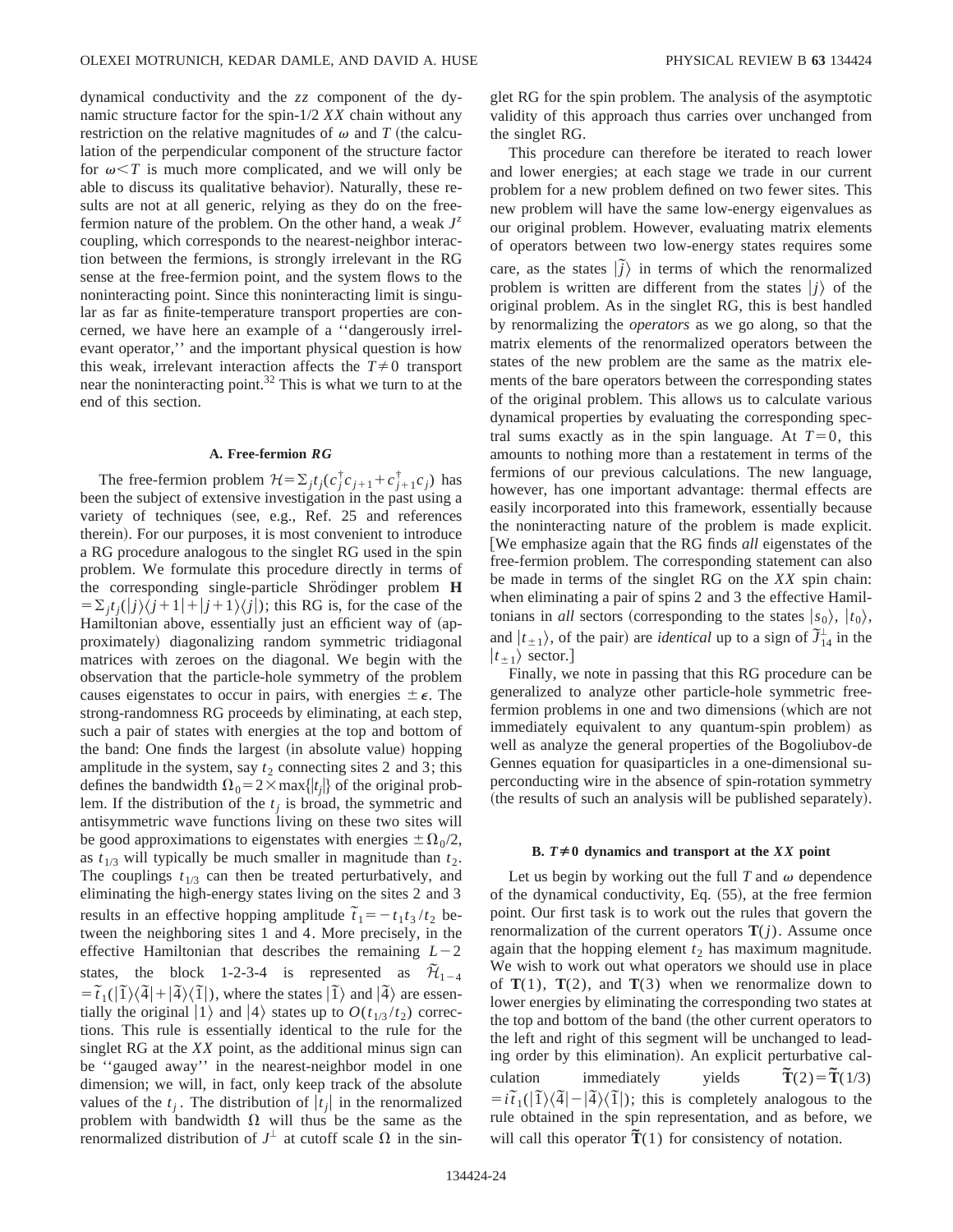

FIG. 7. A plot of the frequency dependence of  $\sigma'(\omega)$  at low  $T\neq 0$  at the *XX* point. Note that this result is expected to break down below a frequency scale  $1/\tau_{tr} \ll T$  when a small but nonzero  $J^z$  interaction is turned on (see Sec. VI C).

As we carry out the RG and reduce the bandwidth by removing states from the top and bottom of the band, the above result implies that  $\Sigma_j \mathbf{T}(j)$  renormalizes to  $\tilde{\Sigma}_j \tilde{\mathbf{I}}(j)$ , where *j* now labels the sites of the renormalized problem with bandwidth  $\Omega$ , and the  $\tilde{l}_j$  are the lengths of the renormalized bonds in this problem. With this in hand, we run the RG until the bandwidth is reduced to  $\Omega_{\text{final}} = \omega$  and rewrite the spectral sum Eq.  $(55)$  as

$$
\sigma'(\omega) = \frac{1}{\omega L} \sum_{\mu_1, \mu_2}^{\infty} \left| \left\langle \mathcal{J}_{\mu_2} \middle| \sum_j^{\infty} \tilde{I}_j \tilde{T}(j) \middle| \mathcal{J}_{\mu_1} \right\rangle \right|^2
$$
  
×[ $f(\epsilon_{\mu_1}) - f(\epsilon_{\mu_2})$ ]  $\delta(\omega - \epsilon_{\mu_2} + \epsilon_{\mu_1})$ . (84)

Because of the extremely broad distribution of the  $\tilde{t}_j$ , the dominant contribution to the sum Eq.  $(84)$  comes from transitions between the two members, one at the bottom and the other at the top of the renormalized band, of each pair of states that is being eliminated at this energy scale. The matrix element for this transition is just  $\overline{l}|\omega|/2$ , where  $\overline{l}$  is the length of the hop in question. In the thermodynamic limit, we thus have

$$
\sigma'(\omega) = [f(-\omega/2) - f(\omega/2)]
$$
  

$$
\times \frac{n(\Gamma_{\omega})}{\omega} \int dl d\zeta \omega^2 l^2 P(\zeta, l | \Gamma_{\omega}) \delta(\omega - \omega e^{-\zeta})
$$
  

$$
= \frac{\sinh(\omega/2T)}{2 \cosh^2(\omega/4T)} \sigma'_{T=0}(\omega),
$$
 (85)

which is the leading behavior for  $\omega, T \ll \Omega_0$ . This result smoothly interpolates between the logarithmic frequency dependence seen earlier for  $\omega \ge T$  and the limiting form  $\sigma'(\omega) \sim \omega \ln(\Omega_0 / \omega)/T$  valid for  $\omega \ll T$ —a plot of this frequency dependence is shown in Fig. 7.

Let us now turn to the  $T\neq 0$  spin dynamic structure factor at low frequencies in the vicinity of  $k = \pi/a$ . In the singleparticle language, the spectral representation for  $S^{zz}(k,\omega)$ reads

$$
S^{zz}(k,\omega) = \frac{1}{(1 - e^{-\omega/T})L} \sum_{\mu_1, \mu_2} |\langle \phi_{\mu_2} | \hat{\mathbf{S}}^z(k) | \phi_{\mu_1} \rangle|^2
$$
  
 
$$
\times [f(\epsilon_{\mu_1}) - f(\epsilon_{\mu_2})] \delta(\omega - \epsilon_{\mu_2} + \epsilon_{\mu_1}). \quad (86)
$$

Here  $\hat{\mathbf{S}}^{z}(k) \equiv \sum_{j} \mathbf{S}^{z}(j) e^{ikx_j}$  is the Fourier transform of the position-dependent matrix operator  $S^{z}(j)$ ; in the real-space basis  $S^{z}(j) = n(j) - 1/2$ , where  $n(j) = |j\rangle\langle j|$ . This spectral sum can also be evaluated within our RG approach. The leading-order operator renormalizations in this case are, in complete analogy with the spin problem, very simple: each  $S^{z}(j)$  remains unchanged unless a state living on site *j* is eliminated, in which case  $S^z(j)$  renormalizes to a multiple of the identity. As before, we run the RG till the bandwidth is reduced to  $\Omega_{\text{final}} = \omega$  and do the spectral sum with the renormalized operators in the new problem. This renormalized sum may be evaluated by again recognizing that it is dominated by transitions between pairs of states with energies  $\pm \omega/2$  that live on pairs of sites connected by "strong" hopping amplitudes (of magnitude  $\omega/2$ ) in the renormalized problem. The corresponding matrix element is just (1  $-e^{ik\tilde{l}}/2$ , where  $\tilde{l}$  is the length of the hop in question. Counting the contributions exactly as in our zerotemperature calculations, we thus get

$$
S^{zz}(k,\omega) = \frac{1}{(1 + e^{-\omega/2T})^2} S_{T=0}^{zz}(k,\omega).
$$
 (87)

Thus, we see that  $S^{zz}$  is essentially unaffected by thermal fluctuations at the *XX* point; in particular, the low-frequency divergence is *not* cut off by temperature effects even when  $\omega \ll T$ .

A similar analysis can clearly be performed in the *XX*-RD phase. Again, both  $\sigma'(\omega)$  and  $S^{zz}(k,\omega)$  at  $T>0$  are simply given by the corresponding expressions at  $T=0$  multiplied by simple functions of  $\omega/T$ , exactly as in Eqs. (85) and (87). Thus, though temperature effects are simple to work out at the *XX* point and in the *XX*-RD phase, the results are rather special due to the free-fermion character of the problem.

#### **C. Going beyond the free-fermion results**

What happens when we turn on the nearest-neighbor interaction? This is the question we need to address next.

Let us first consider the effects of small  $J^z$  couplings added on to the *XX* model. The analysis of Ref. 4 shows that this term is irrelevant in the RG sense; the typical value of  $\widetilde{J}^z/\widetilde{J}^{\perp}$  at log-cutoff  $\Gamma$  scales as  $(\widetilde{J}^z/\widetilde{J}^{\perp}) \sim u_0 \exp(-c\Gamma^{\phi}),$ where *c* is an  $O(1)$  constant,  $\phi$  is the golden mean (1)  $+\sqrt{5}$ /2, and *u*<sub>0</sub> is the typical value of  $J^z/J^{\perp}$  in the microscopic model. A useful way of thinking about the lowfrequency behavior of the conductivity is as follows: Imagine running the RG till the cutoff  $\Omega \sim T$ . In this renormalized problem the typical  $(\tilde{J}^z/\tilde{J}^{\perp}) \sim u_0 \exp(-c\Gamma_T^{\phi})$ , where  $\Gamma_T$  $\equiv$ ln( $\Omega_0 / T$ ). In the fermion language, this is the typical value of the ratio of the nearest-neighbor interactions to the hopping amplitudes. In this renormalized problem, a naive Fermi's golden rule estimate of the corresponding inelastic col-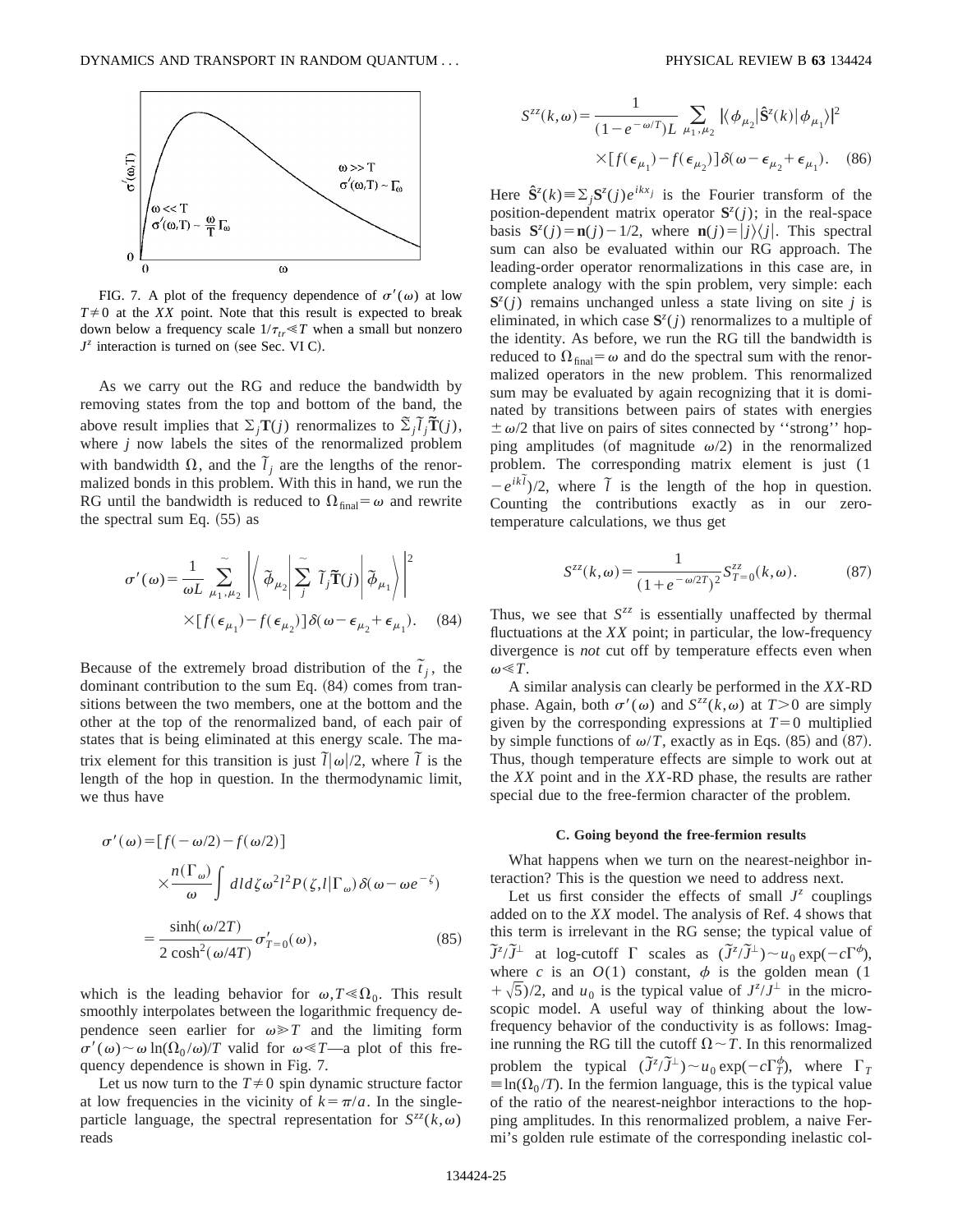Unfortunately, we are unable to do a controlled calculation that determines the transport properties in the frequency regime  $\omega < 1/\tau_{\text{coll}}$ . The best we can do is to work out what a naive scaling argument would predict for the dc limit of the conductivity. The basic idea is as follows: The collision rate may be converted into a corresponding dephasing length  $L_{\text{coll}}$ by appealing to the activated scaling that is a characteristic of our problem. This gives  $L_{\text{coll}} \sim \ln^2(\tau_{\text{coll}}) \sim \Gamma_T^{2\phi}$ . This is the length scale beyond which quantum coherence is lost due to inelastic collisions. Now, we can imagine breaking up the system into blocks of length  $L_{\text{coll}}$ . A dc current *I* passing through the system will see a chain of resistors corresponding to these blocks; the resistance values of each of these blocks is simply given by the  $T=0$  Landauer resistance of the corresponding system of length  $L_{\text{coll}}$ . The voltage developed across a system of total length *L* will therefore be *V*  $= I\Sigma_{j=1}^{L/L_{\text{coll}}}R_j = ILR_{\text{av}}(L_{\text{coll}})/L_{\text{coll}}$ . Since  $R_{\text{av}}(L_{\text{coll}})$  $\sim e^{c_1 L_{\text{coll}}}$  [where  $c_1$  is an  $O(1)$  scale factor], the dc conductivity works out to be  $\sigma_{\text{dc}} \sim L_{\text{coll}} e^{-c_1 L_{\text{coll}}}$ tivity works out to be  $\sigma_{\text{dc}} \sim L_{\text{coll}}e^{-c_1L_{\text{coll}}}$  $\sim \ln^{2\phi}(\Omega_0/T)e^{-c'\ln^{2\phi}(\Omega_0/T)}$ . Note that in the absence of interactions, we had earlier found  $\sigma'(\omega) \rightarrow 0$  as  $\omega \rightarrow 0$  at  $T>0$ ; our scaling argument implies that interactions render this conclusion invalid. Unfortunately, while this scaling argument is certainly plausible, the question of the true lowfrequency limit can only be settled by a controlled calculation in the regime  $\omega \ll 1/\tau_{\text{coll}}$ , which is beyond our current capabilities.

The above arguments also suggest that  $S^{zz}(k,\omega)$  will deviate from the  $T\neq 0$  free-fermion result for  $\omega < 1/\tau_{\text{coll}}$ . In particular, one expects that the  $\omega \rightarrow 0$  divergence of  $S^{zz}$ would be cut off below this frequency scale. Similar behavior is also expected of  $S^{+-}$ , but again, what is really needed is a controlled calculation as opposed to a scaling argument. Note also that we expect something different at the *XXX* and *XXZC* quantum critical points: since the theory at these critical points already includes interactions, one expects that  $1/\tau_{\text{coll}} \sim T$ , and the relaxational behavior characteristic of an interacting system at finite temperature will set in for  $\omega \sim T$ , in contrast to the behavior in the vicinity of the *XX* point.

## **VII. PROSPECTS FOR EXPERIMENTAL TESTS**

Previous experimental work on one-dimensional randomexchange Heisenberg antiferromagnetic spin chains has characterized the dynamics of these systems in terms of the observed NMR  $1/T_1$  relaxation rate,<sup>33</sup> and ESR relaxation rates and linewidths.<sup>1</sup>

As far as the NMR measurements are concerned, our calculations are unfortunately not directly relevant to the experimental measurements of  $1/T<sub>1</sub>$ . This may be seen as follows: In the usual case of a pure, translationally invariant system,  $1/T_1$  is directly related, by Fermi's golden rule, to the local dynamic structure factor  $S<sub>loc</sub>$  evaluated at frequency  $\omega$  equal to the nuclear-resonance frequency  $\gamma_N H$ , where  $\gamma_N$  is the nuclear magnetic moment and *H* is the external field. In a random system, with a broad variation in the value of  $S<sub>loc</sub>(\omega)$ , the following question immediately arises: what measure of the distribution of  $S<sub>loc</sub>(\omega)$  does the experimentally measured  $1/T_1(H)$  reflect?

Now, we have seen that the average  $S<sub>loc</sub>(\omega)$  diverges strongly as  $\omega \rightarrow 0$  at  $T=0$ . Naively, one might have thought that this would imply a corresponding divergence in  $1/T_1$  at small *H*, at least when  $T \leq H$ . However, the divergence in  $S<sub>loc</sub>(\omega)$  comes from a few very rare sites that give a very large contribution. Clearly, the observed  $1/T_1$  will be completely insensitive to this effect, since all that will happen is that a tiny fraction of nuclear spins (in the neighborhoods of those rare electron spins that have significant spin fluctuations at the frequency  $\omega = \gamma_N H$ ) will flip almost instantaneously, while the rest of the nuclear spins will have an extremely small probability to flip, and this is what will be reflected in the spin relaxation experiments. In this sense, it is the typical value of  $S<sub>loc</sub>(\omega)$  that is more relevant for comparisons with NMR  $1/T_1$  data. A typical nuclear spin will in fact have essentially no spin fluctuations to couple to at frequency  $\omega = \gamma_N H$ , it can therefore relax only by paying an activation energy that is set by  $\gamma_e H$  (where  $\gamma_e \gg \gamma_N$  is the electron magnetic moment) since the external field acts to freeze out all modes below this energy scale in most of the system (with the exception of the rare regions alluded to above). The experiments actually do see activated behavior for  $1/T_1$  at finite temperature. However, the activation gap seems to scale as  $\Delta \sim H^{1.6}$ ; the rough argument above of course cannot explain this non-trivial *H* dependence of the observed activation energy.

Our second remark relates to the ESR linewidth measurements by Tippie and Clark.<sup>11</sup> Here, again, our results do not address the experimentally relevant questions. This is because all our calculations for the *XXX* case are done within the context of the simple Heisenberg exchange Hamiltonian, while the observed linewidth in the experiments is determined by other effects such as dipolar interactions or anisotropy.

Inelastic-neutron-scattering experiments, on the other hand, if they can be done on these systems, provide a direct testing ground for our predictions. We conclude with some remarks on the relevance of our calculations of the dynamic structure factor to such experiments. First of all, note that we considered randomness in the exchanges only, with the spins themselves assumed positioned on regular lattice sites; thus, our results are restricted to compounds with *chemical* disorder in exchanges. It is clear that small randomness in the positions of spins  $(e.g., due to thermal fluctuations)$  will result only in some further suppression (by the standard Debye-Waller factor at wave vector *k*) of the features relative to an overall background. In the dimer phase, a possible difference in the lengths of even and odd bonds will result only in some phase factor in the cosine of Eq.  $(28)$ . Also note that the nonmagnetic neutron scattering from such spin chains will actually be suppressed near  $k = \pi/a$ , and this may facilitate a possible experimental observation of the predicted features. We caution, however, that while it would be extremely interesting to see the sharp oscillatory structure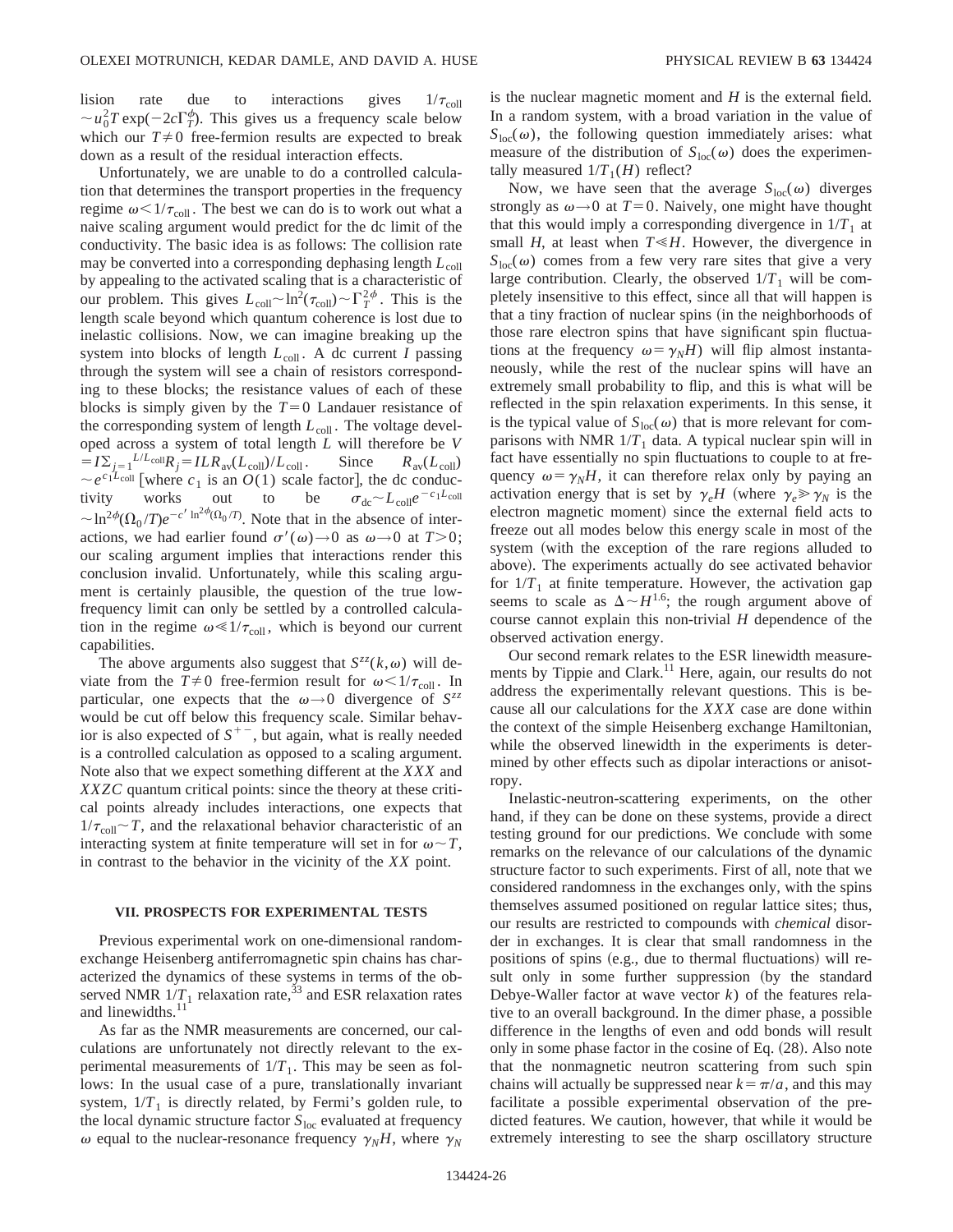predicted in the Griffiths phases, this may be difficult to achieve without going to very low temperatures and energy transfers. Regarding transport, we hope that our results will motivate experiments to probe the spin conductivity in these systems.

## **ACKNOWLEDGMENTS**

We thank P. W. Anderson, R. N. Bhatt, D. Dhar, D. S. Fisher, F. D. M Haldane, M. Hastings, A. Millis, A. Madhav, R. Moessner, S. Sachdev, T. Senthil, S. L. Sondhi, and A. Vishwanath for useful discussions. This work was supported by NSF Grant Nos. DMR-9809483 and DMR-9802468.

# **APPENDIX: FINITE-SIZE SCALING FUNCTION FOR THE CONDUCTIVITY**

Consider a finite chain with an even number of sites *NI*  $=L+1$ , where *L* is the length of the chain, and with free boundary conditions (a similar analysis can be carried out for chains with an odd number of sites, and also for chains with periodic boundary conditions). We want to calculate the real part of the dynamical conductivity averaged over the distribution of bond strengths in the limit of low frequencies and large *L*. We work this out for the *XX* chain; the result in the presence of  $J^z$  couplings will differ only in the values of some non-universal scale factors so long as the system does not develop Ising antiferromagnetic order in the thermodynamic limit. To proceed, we need to keep track of the joint distribution at scale  $\Gamma$  of the number of remaining spins *N*, the  $N-1$  couplings  $\zeta_i$ , and the corresponding bond lengths  $l_i$ . In a finite system, the couplings become correlated due to the constraint imposed by the finite length of the system. However, following Fisher and Young,  $3\overline{4}$  we note that the couplings remain ''quasi-independent,'' and can be described in terms of the infinite-chain distribution  $P(\zeta, l|\Gamma)$ exactly as in Ref. 34. More precisely, if we also keep track of the lengths  $l_F$  and  $l_R$  of the "dead" regions (consisting of singlet pairs formed at higher energy-scales) at the left and right ends of the chain, then a distribution of the form

$$
d\text{Prob}[N; \zeta_1, l_1 \cdots \zeta_{N-1}, l_{N-1}; l_F, l_R | L, \Gamma]
$$
  
=  $a_N(L|\Gamma)P(\zeta_1, l_1)d\zeta_1 \cdots P(\zeta_{N-1}, l_{N-1})d\zeta_{N-1}$   
 $\times \mathcal{L}(l_F)\mathcal{L}(l_R) \delta_{l_1 + \cdots + l_{N-1} + l_F + l_R, L}$  (A1)

for even  $N \geq 2$  has its from preserved under renormalization if  $a_N(L|\Gamma)$  is independent of *N* with

$$
\frac{1}{a}\frac{da}{d\Gamma} = 2P_0(\Gamma) = 2\int dIP(0,l). \tag{A2}
$$

Here,  $P(\zeta, l|\Gamma)$  satisfies the same flow equation as in the infinite chain, and  $\mathcal{L}(l|\Gamma)$  satisfies

$$
\frac{\partial \mathcal{L}}{\partial \Gamma} = \mathcal{L}(\cdot) *_{l} P(0, \cdot) *_{l} \int_{0}^{\infty} P(\zeta, \cdot) d\zeta - P_{0} \mathcal{L}.
$$
 (A3)

In the above, the  $\Gamma$  dependence is left implicit, and  $f(\cdot)*_{l}g(\cdot)$  is used to denote a (discrete) convolution in the length variables. For clarity, we work explicitly with discrete lengths, with  $l_F$  and  $l_R$  even, and  $l_i$  odd integers; this is clearly preserved under the RG.

We start the RG with  $\Omega_0 = 1$ ,  $\Gamma_I = 0$ , the initial bond distribution  $P(\zeta|\Gamma_I) = e^{-\zeta}$  (this corresponds simply to choosing the initial  $J^{\perp}$  to be uniformly distributed in the interval [0,1]),  $l_i=1$ ,  $l_F=l_R=0$ , and  $N_I\equiv L+1$ ; with initial distributions  $P(\zeta, l|\Gamma_l)$  and  $\mathcal{L}(l|\Gamma_l)$  normalized to unity, the normalization factor is  $a(\Gamma) = 1$ . The dynamical conductivity is now given by

$$
\sigma'(\omega, L) = \frac{1}{4} \frac{a(\Gamma_{\omega})}{L} A(L | \Gamma_{\omega}), \tag{A4}
$$

with  $a(\Gamma)=(\Gamma+1)^2$  (for our specific choice of initial conditions), and

$$
A(L|\Gamma) = \sum_{N=2}^{L+1} ' (N-1) \sum_{l_1, l_2, \dots, l_{N-1}, l_F, l_R} P(0, l_1) l_1^2
$$
  
 
$$
\times \int_0^\infty P(\zeta_2, l_2) d\zeta_2 \cdots \int_0^\infty P(\zeta_{N-1}, l_{N-1}) d\zeta_{N-1}
$$
  
 
$$
\times \mathcal{L}(l_F) \mathcal{L}(l_R) \delta_{l_1+l_2+\dots+l_{N-1}+l_F+l_R, L}, \qquad (A5)
$$

where the sum is over even *N*.

Now, multiplying  $A(L|\Gamma)$  by  $e^{-yL}$  and summing over odd  $L \ge 1$ , i.e., doing a (discrete) Laplace transform in *L*, removes the constraint on the lengths, and we find

$$
A(y|\Gamma) = \mathcal{L}^{2}(y)Q(y)\frac{1+T^{2}(y)}{[1-T^{2}(y)]^{2}},
$$
 (A6)

where  $Q(y)$  and  $T(y)$  are respectively the Laplace transforms of  $P(0,l)l^2$  and  $\int_0^\infty P(\zeta,l)d\zeta$ . Thus, we can straightforwardly work out  $A(y)$ , given  $P(\zeta, y)$  and  $\mathcal{L}(y)$ . Using the results of Refs. 34 and 6, we can write the following explicit expressions for these two functions:

$$
P(\zeta, y|\Gamma) = Y(y|\Gamma)e^{-\zeta u(y|\Gamma)}, \tag{A7}
$$

$$
\mathcal{L}(y|\Gamma) = \frac{u(0|\Gamma)u(y|\Gamma_I)}{u(y|\Gamma)u(0|\Gamma_I)} \mathcal{L}(y|\Gamma_I),
$$
 (A8)

where  $u(y|\Gamma) = D(y) \coth[D(y)(\Gamma + C(y))]$  and  $Y(y|\Gamma)$  $= D(y)/\sinh[D(y)(\Gamma + C(y))].$  The functions  $D(y)$  and  $C(y)$  depend on the initial distribution  $P(\zeta, y | \Gamma)$ , and in our case are given by  $D(y) = \sqrt{1 - e^{-2y}}$  and  $D(y)C(y) = y$ +  $\ln(1+\sqrt{1-e^{-2y}})$ . Also,  $\mathcal{L}(y|\Gamma_l)=1$ .

With this in hand, it is a relatively simple matter to work out  $A(L|\Gamma)$ , *L* odd, by performing the inverse Laplace transform:

$$
A(L) = \frac{1}{\pi i} \int_{c - i\pi/2}^{c + i\pi/2} A(y) e^{yL} dy.
$$
 (A9)

In Sec. III D 5, we evaluated this integral numerically to compare the RG predictions with the results of the exactdiagonalization studies (note that in the main body of the paper we didn't make a distinction between  $N_I$  and  $L$ , since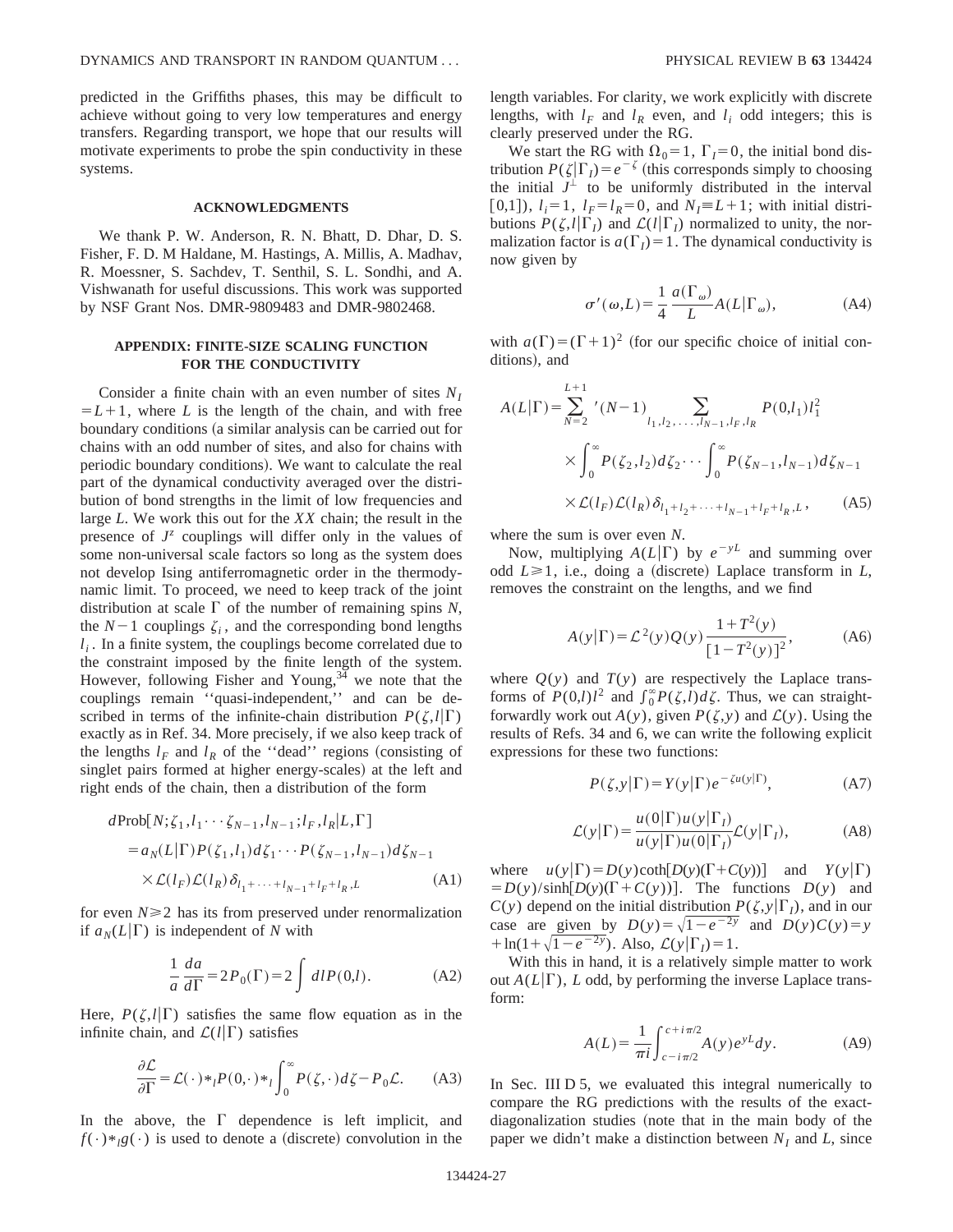it is irrelevant in the thermodynamic limit; in the more detailed notation of this appendix, our numerical results of Sec. III D 5 are for system sizes  $N_I$ =128, 256, and 512).

In the scaling limit  $\Gamma \geq 1$ ,  $L \geq 1$ , the integral Eq. (A9) for  $A(L|\Gamma)$  is dominated by small *y* and can be approximated by

$$
A(L|\Gamma) = 2LT^{-1}A(y|\Gamma), \tag{A10}
$$

where  $LT^{-1}$  denotes the inverse of the continuous Laplace transform. Moreover, in this limit, *A*(*y*) may be worked out using the following scaling forms for  $\mathcal{L}(y)$  and  $P(\zeta, y)$ :

$$
\mathcal{L}(y|\Gamma) = \frac{1}{\Gamma\sqrt{2y}\coth[\Gamma\sqrt{2y}]},
$$
 (A11)

$$
P(\zeta, y | \Gamma) = \frac{\sqrt{2y}}{\sinh[\Gamma \sqrt{2y}]} e^{-\zeta \sqrt{2y} \coth[\Gamma \sqrt{2y}]}.
$$
 (A12)

Putting everything together, we can now write  $A(L,\Gamma)$  $=\Gamma f(\Gamma^2/L)$ , which immediately implies a scaling form for the conductivity:  $\sigma'(\omega,L) = \Gamma_{\omega} \Theta(\Gamma_{\omega}^2/L)$ . Thus, we see that the dynamical conductivity in a finite system satisfies a scaling form that reflects the activated dynamical scaling at the

- 1S. Sachdev, Philos. Trans. R. Soc. London, Ser. A **356**, 173  $(1998).$
- ${}^{2}$ D. Belitz and T. R. Kirkpatrick, Rev. Mod. Phys. **66**, 261 (1994).
- <sup>3</sup>*Perspectives in Quantum Hall Effects: Novel Quantum Liquids in Low-Dimensional Semiconductor Structures*, edited by S. D. Sarma and A. Pinczuk (Wiley, New York, 1997).
- <sup>4</sup>D. S. Fisher, Phys. Rev. B **50**, 3799 (1994).
- ${}^{5}$ R. A. Hyman and Kun Yang, Phys. Rev. Lett. **78**, 1783 (1997).
- 6D. S. Fisher, Phys. Rev. Lett. **69**, 534 ~1992!; Phys. Rev. B **51**, 6411 (1995).
- $<sup>7</sup>$ O. Motrunich, S. C. Mau, D. A. Huse, and D. S. Fisher, Phys.</sup> Rev. B 61, 1160 (2000).
- 8C. Monthus, O. Golinelli, and Th. Jolicoeur, Phys. Rev. Lett. **79**, 3254 (1997).
- <sup>9</sup>R. A. Hyman, Kun Yang, R. N. Bhatt, and S. M. Girvin, Phys. Rev. Lett. **76**, 839 (1996).
- 10K. Damle, O. Motrunich, and D. A. Huse, Phys. Rev. Lett. **84**, 3434 (2000).
- $11$  L. C. Tippie and W. G. Clark, Phys. Rev. B 23, 5846 (1981); 23, 5854 (1981).
- $12^1$ C. P. Landee *et al.*, Bull. Am. Phys. Soc. 44, 1942 (1999).
- <sup>13</sup>M. Takigawa *et al.*, Phys. Rev. Lett. **76**, 2173 (1996).
- 14C. Payen, E. Janod, K. Schoumacker, C. Batista, K. Hallberg, and A. Aligia, Phys. Rev. B 69, 2998 (2000).
- <sup>15</sup> Kun Yang and R. A. Hyman, Phys. Rev. Lett. **84**, 2044 (2000).
- $16$ Recent work (Ref. 7) has shown that the quantum Ising model in two dimensions can also be described by a strong-disorder effective theory at low energies. Low-frequency dynamical properties for the two-dimensional case can be readily obtained from these results using our approach; see also Ref. 35 for the calculation of average dynamical susceptibilities in the dilute quantum Ising system.

*XX* fixed point. Note that while the scaling form holds more generally, the values of the nonuniversal scale factors that we have used are specific to our choice of initial distribution. Analyzing the behavior starting with an arbitrary initial distribution allows one to relate these nonuniversal scale factors to the properties of the initial distribution *under the assumption* that ''bad decimations'' early in the RG do not affect these values. Such an analysis allows us to write  $\sigma'(\omega,L)$  $=$   $l_v \ln(\Omega_0/\omega) \Theta[l_v \ln^2(\Omega_0/\omega)/L]$ , with the microscopic energy-scale  $\Omega_0$  and the microscopic length-scale  $l_v$  precisely as defined in the main text. Moreover, it is clear that the same scaling function also describes the low-frequency dynamical conductivity in a large but finite system even in the presence of  $J^z$  interactions as long as the system is in a random singlet state; only the values of the nonuniversal scale factors are expected to change.

While it is possible to calculate the full scaling-function  $\Theta(x)$  by a detailed analysis of the inverse Laplace transform, we will confine ourselves here to working out  $\Theta(x)$  in two limiting cases: For  $x \le 1$ ,  $\Theta(x) = 7/180$  (which correctly reproduces the infinite-size result, as it must), while in the limit  $x \ge 1$  we have  $\Theta(x) = e^{-x/2}/\sqrt{2\pi x}$ . This is the result used in the Griffiths argument in Sec. III D.

- <sup>17</sup>F. Igloi *et al.*, Phys. Rev. B **57**, 11 404 (1998); **59**, 11 308 (1999); A. P. Young, *ibid.* **56**, 11 691 (1997); J. Kisker and A. P. Young, *ibid.* **58**, 14 397 (1998).
- 18R. A. Hyman, Ph.D. dissertation, Indiana University, 1996.
- $19^{\circ}$ C. A. Doty and D. S. Fisher, Phys. Rev. B 45, 2167 (1992).
- $20$ C. Dasgupta and S. K. Ma, Phys. Rev. B 22, 1305 (1980).
- $21$ <sup>21</sup>The fact that the volumes and moments of the Griffiths regions of a given characteristic energy are sharply defined can also be made plausible by reasoning as follows: These regions can be thought of as being selected by a saddle-point criterion that balances the probability of their occurrence against the strength of their contribution to, say, the susceptibility at a given low frequency. In the limit of very low frequencies, the corresponding saddle point becomes very sharp, leading to a sharp definition of the lengths and moments of these regions.
- $22$  While this paper was being written, we came across a preprint [F. Igloi *et al.*, cond-mat/9911480 (unpublished)] that numerically calculates average autocorrelation functions at the *XX* point and in the *XX*-RD phase and in addition obtains numerical information about the corresponding probability distributions. Their results for the averages provide a stringent numerical check of our analytical predictions, and the results are in complete agreement.
- <sup>23</sup>We need to be critical about evaluating  $\sigma'(\omega)$  using the finitesize result Eq.  $(45)$ . In the regime considered, the main contribution to the (average) dynamical conductivity at frequency  $\omega$ of a finite segment of length *L* comes from the cases when the last bond decimated has  $\tilde{J}^{\perp} = \omega$ , i.e., precisely from the cases when the lowest gap of the segment is  $\omega$ ; in almost all of these cases the bond stretches essentially across the whole length *L* and the conductivity is simply related to the distribution of gaps in such segments of length *L*. Thus, two spins in a typical pair contributing to Eq. (45) (i.e., "resonating" at  $\omega$ ) are near the